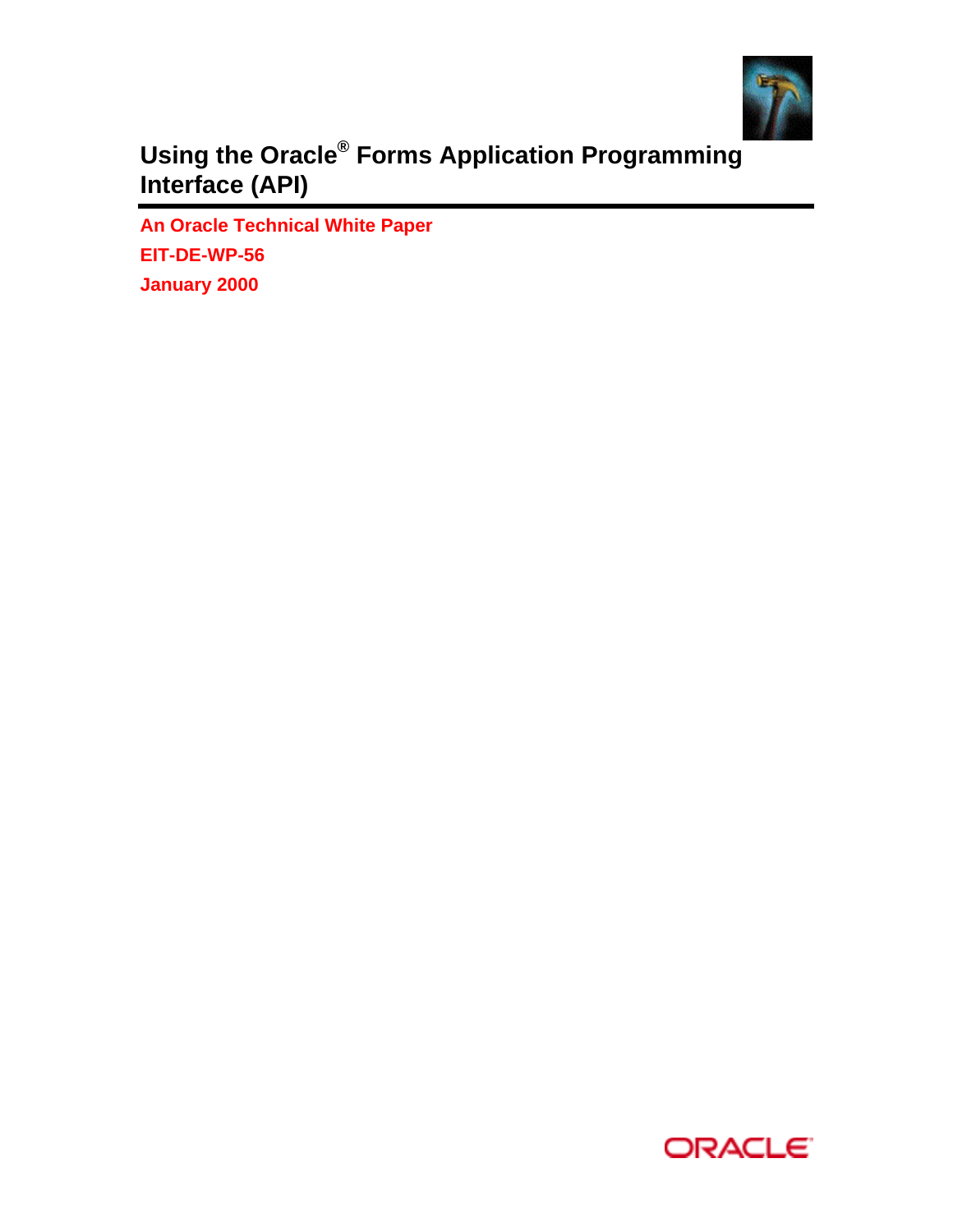# **TABLE OF CONTENTS**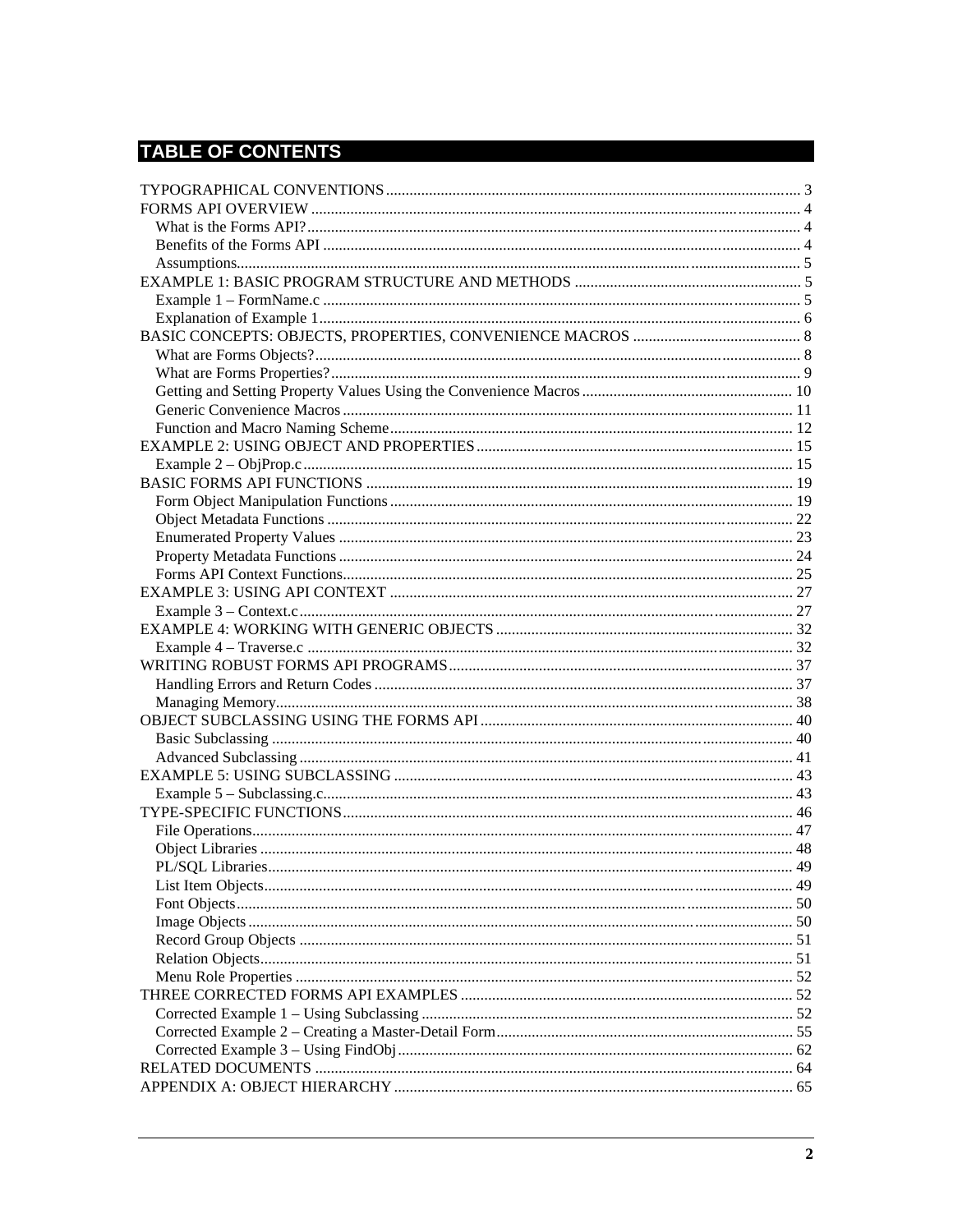# **TYPOGRAPHICAL CONVENTIONS**

This white paper uses the following typographical conventions to set apart important elements from the body of the text. C code and filenames appear in a monotype font, as follows:

```
d2fctxcr_Cread();
d2fctx.h
```
Boldface words are used to add emphasis when introducing new concepts.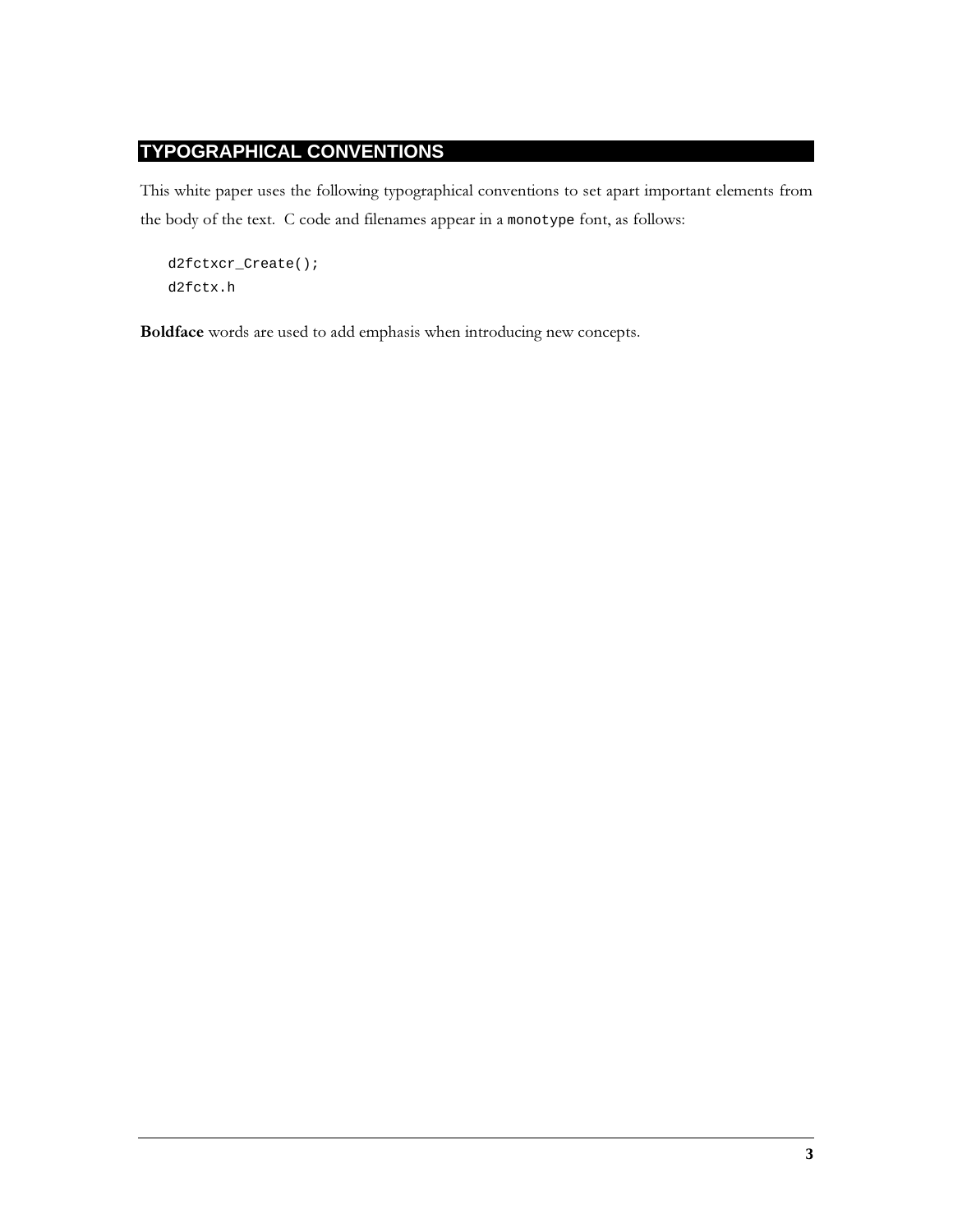# **FORMS API OVERVIEW**

#### **WHAT IS THE FORMS API?**

Oracle Forms includes an Application Programming Interface (API) that enables C programmers to create, load, edit, save, and compile Forms module files (. fmb, . mmb, . o1b, and . p11 files) from selfwritten C programs. Form module files are normally created and edited using the Form Builder, the design-time component of Oracle Forms. The Forms API gives you access to almost all the Form Builder functionality, and because it is a programmatic interface and not an interactive development environment, it is an ideal tool for writing scripts that perform repetitive tasks on large numbers of form module files.

#### **BENEFITS OF THE FORMS API**

Consider the following example problem that you might face using Form Builder. Let's say your application contains 100 form module files, each one having several screens (canvases). Your manager reviews your work and complains that the 8-pt font you used everywhere is too small, dictates that all usage of the word "business" should be replaced by "e-business", and asks that you double-check that you no longer refer to the old ORDERS table.

One option is to manually open, check, modify, and save each of the 100 form module files. This solution will not only take a long time, but is also tedious and error-prone. A better solution would be to write a simple C program that automates the task of opening each form module file, making the appropriate checks and modifications, and finally saving and closing the file. Assuming your C program was correct, you could ensure that all the necessary changes were correct, using only a small fraction of the time and effort.

In this paper, we demonstrate how to effectively use the Forms API. Using several sample C programs, we show you how to work with form module files, get and set properties, create and delete objects, compile files, search for arbitrary objects, and so on. Our intention is that this paper describes the API in enough detail that you can quickly apply the API to solving your particular business problems.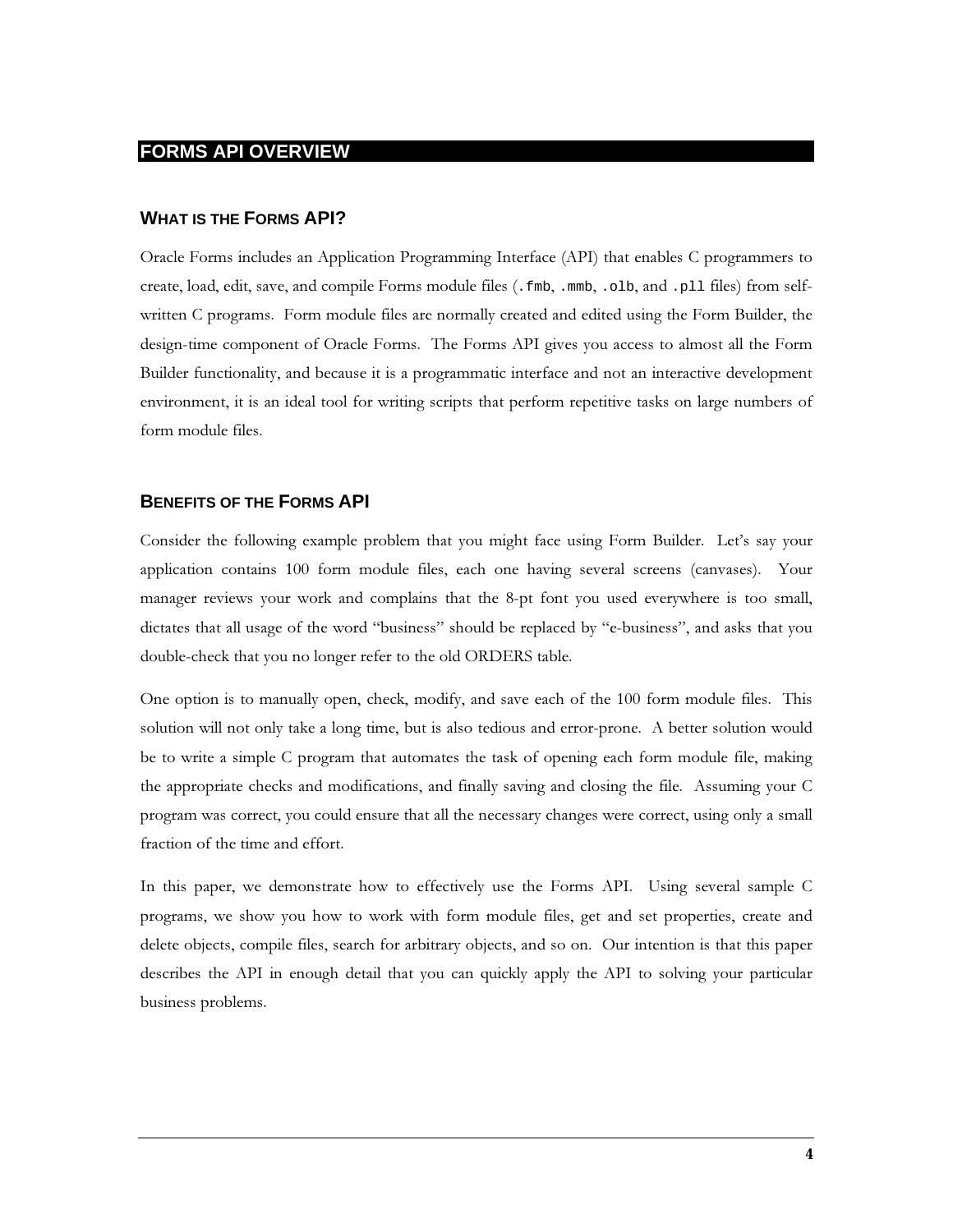#### **ASSUMPTIONS**

In this paper, we assume that you have a working knowledge of C programming, and understand the basic terms and concepts in Form Builder. For more detailed information concerning Form Builder, refer to the section titled Related Documents.

The steps required to write a C program using the Forms API will vary from platform to platform, as well as among the various development environments. The examples in this paper require only a basic command-line C compiler and linker. In general, each of your C files will #include several of the Forms API header files, and make a number of calls to the macros and functions defined in those header files. After compiling your C files, link them with the Forms API library included with the Oracle Forms release. On some platforms, a sample makefile is included with the release of the Forms API to make this easier.

Note: remember to keep backup copies of your Form Builder (.fmb) files before running a Forms API program that might alter those files, in case you later discover errors in your Forms API program.

# **EXAMPLE 1: BASIC PROGRAM STRUCTURE AND METHODS**

We'll start off by presenting a simple C program written using the Forms API, and then explain the purpose of each line of code in detail. This example will show you how to:

- Create and destroy the Forms API context
- Open and close form module (.fmb) files
- Get a simple property value

# **EXAMPLE 1 - FORMNAME.C**

```
#include <stdio.h>
#include <stdlib.h>
#include <malloc.h>
#include <d2fctx.h> /* Forms API context */
#include <d2ffmd.h> /* Form module header file */
int main (int argc, char *argv[])
\left\{ \right.d2fctxa
                ctx attr;
    d2fctx
                *ctx;
    d2ffmd*form;
    text.
                *form name;
```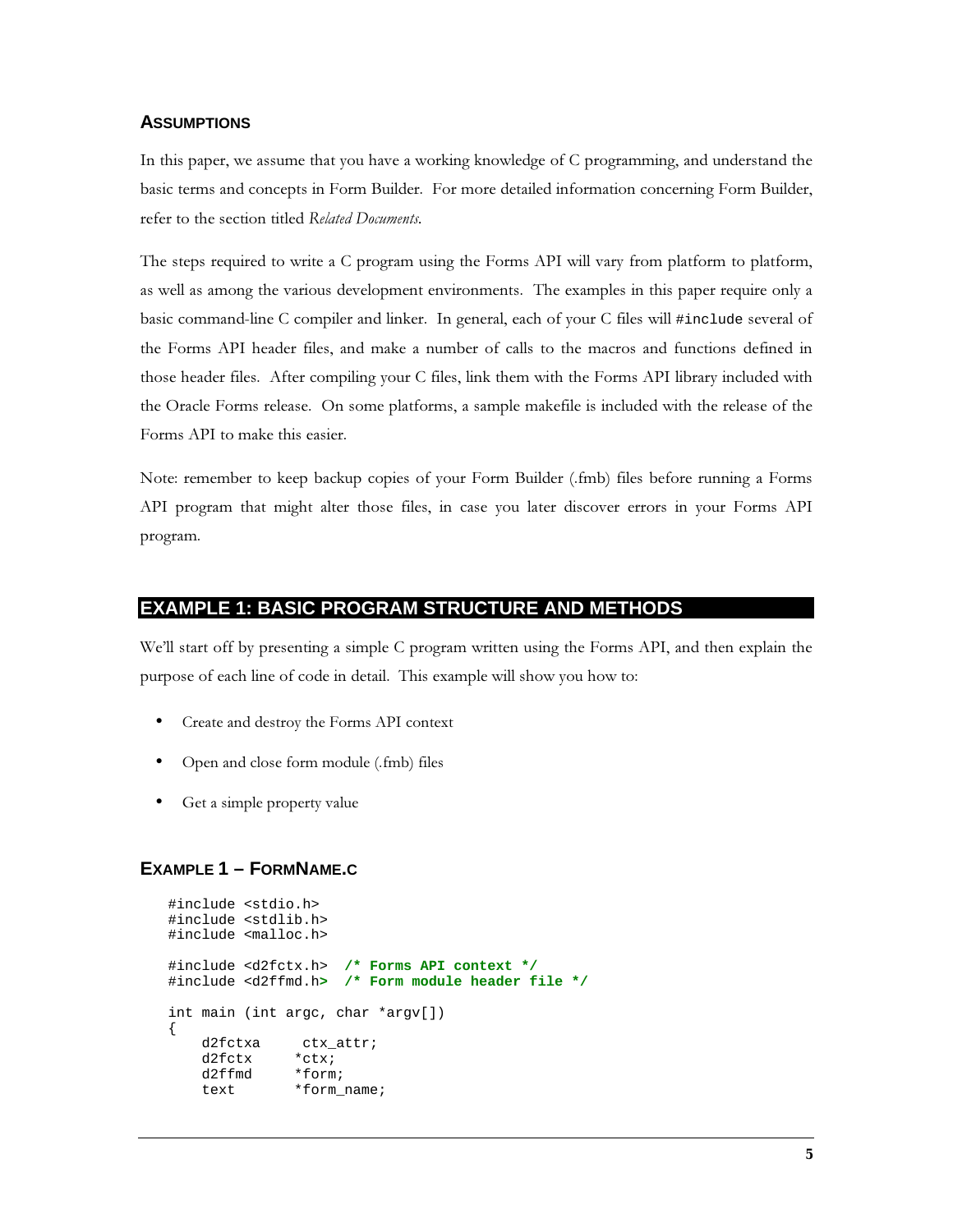```
 /* Check arguments */
   if ( \arg c != 2 )
     {
         fprintf(stderr, "USAGE: %s <filename>\n", argv[0]);
        exit(1); }
     /* Create Forms API context */
    ctx_attr.mask_d2fctxa = (ub4)0;
    if ( d2fctxcr_Create(&ctx, &ctx_attr) != D2FS_SUCCESS )
     {
         fprintf(stderr, "Error creating Forms API context\n");
        exit(1); }
     /* Load the form module into memory */
    if ( d2ffmdld_Load(ctx, &form, argv[1], FALSE) != D2FS_SUCCESS )
\{fprintf(stderr, "Failed to load form module: s\<sup>n</sup>, argv[1]);
        exit(1); }
     /* Get the name of the form module */
    if ( d2ffmdg_name(ctx, form, &form_name) != D2FS_SUCCESS )
     {
         fprintf(stderr, "Error getting the name of the form module\n");
     }
    else
     {
         /* Print the name of the form, then free it */
        printf ("The name of the form is s\n", form_name);
         free(form_name);
     }
     /* Destroy the in-memory form */
    if ( d2ffmdde_Destroy(ctx, form) != D2FS_SUCCESS )
     {
         fprintf(stderr, "Error destroying form module\n");
     }
     /* Close the API and destroy context */
    d2fctxde_Destroy(ctx);
    return 0;
```
# **EXPLANATION OF EXAMPLE 1**

}

Now, we'll walk through the example program line-by-line, explaining the purpose and function of each line of code. Although simple, this example illustrates the general structure and principles present in every Forms API program.

#### **Including Header Files**

Every Forms API program must include one or more of the Forms API header files. The header file  $d2fctx$ .h is required in all programs. In the example above, it's the first file included. Other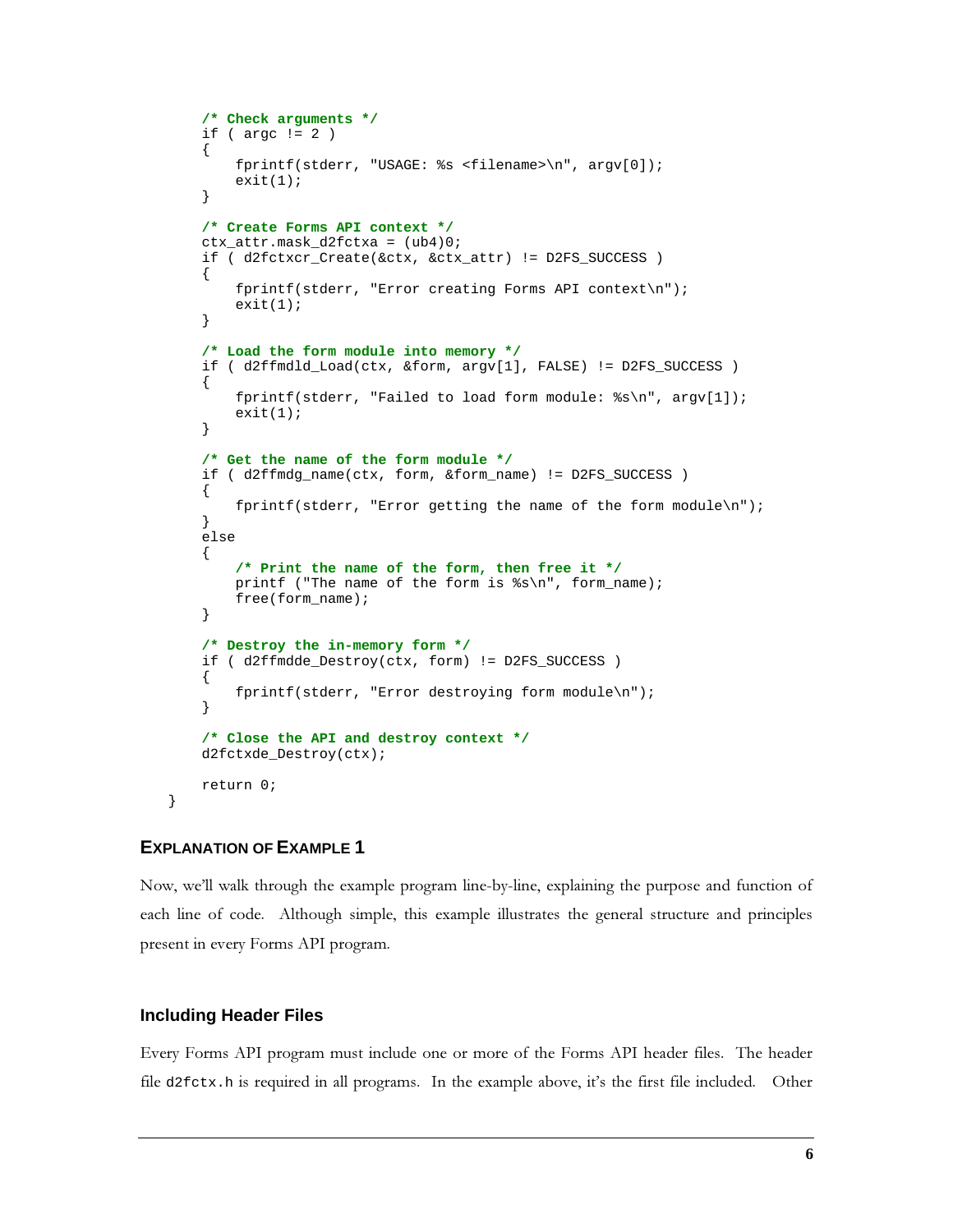header files, like the other included file in our example, d2ffmd.h, define the functions and macros associated with a particular object type. We'll talk more about object types in the next section, but for now we need to include d2ffmd.h because this program will be working on form module objects, and d2ffmd.h is the header file corresponding to form module objects.

#### **Creating the Forms API Context**

After validating the number of arguments, our program creates the Forms API context. Creating the Forms API context is required in every Forms API program, because the context pointer is the first argument passed into all Forms API functions. The second argument to d2fctxcr\_Create() allows you to specify optional attributes that we'll discuss later. For now, we initialize the mask field of ctx\_attr to zero, indicating that none of these options will be specified.

#### **Loading a Form Module**

In the next part of the program, we load in the form module file specified by the user on the command line by calling d2ffmdld\_Load(). Notice that the context is passed in as the first argument as usual. The third argument is the file name, and the fourth argument tells whether to look for the file in the database instead. Passing in FALSE as we've done means look for the file on the file system. If the function returns successfully, the second argument form will point to a form module object of type d2ffmd. A form module (d2ffmd) is just one type of object; most of the other object types will be familiar to Oracle Forms programmers: blocks (d2fb1k), items (d2fitm), canvases (d2f cnv), and so on. Again, we'll discuss objects more later.

#### **Getting a Property Value**

Just as in the Form Builder development environment, every Forms object has a set of properties associated with it. In this next part of the example, we ask the form module to look in its list of properties and tell us what the value of its "name" property is. The function (or rather, macro) that's used to get this information is d2f  $f$ mdg\_name() – you can see the definition of this macro in the d2ffmd.h header file. Don't worry about the cryptic-looking name of this function now; we'll reveal the naming conventions for all the functions and macros later in this document.

Like many other Forms API functions, this function returns D2FS\_SUCCESS or D2FS\_FAIL. When returning successfully, the desired value is placed in one of the "out" parameters; in our case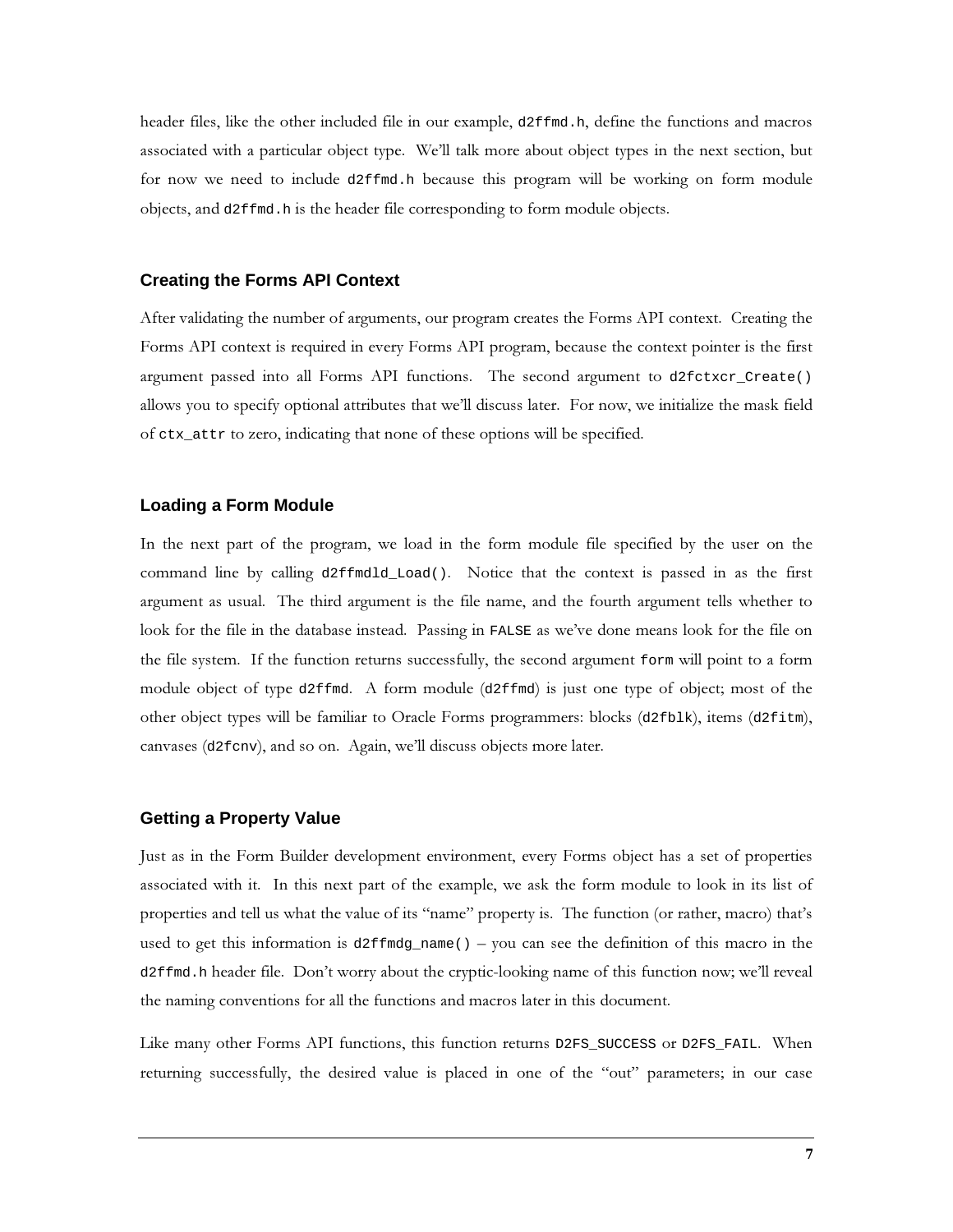form name will be a string holding the name of the form module object. We'll print this name to the display, and then (importantly) free the memory that was allocated when this string was retrieved.

#### **Destroying objects**

The call to d2ffmdde\_Destroy() destroys the in-memory form module object, freeing up all the memory resources reserved by that object. This is analogous to "closing" the form module from the Form Builder development environment (the .fmb file is not changed by this operation, because you didn't save the object before destroying it).

#### **Final clean-up**

The final line of code, d2fctxde\_Destroy(), should be the final call to the Forms API in every program. This operation frees up all memory reserved by the Forms API and terminates all internal processes. Once d2fctxde\_Destroy() is called, the context (ctx) ceases to be valid, and no further calls to the Forms API are possible.

#### **BASIC CONCEPTS: OBJECTS, PROPERTIES, CONVENIENCE MACROS**

In this section, we'll drill deeper into the basic concepts introduced in Example 1. We'll describe in detail the following Forms API concepts:

- Forms objects
- Forms properties
- Getting and setting property values using the convenience macros.

## **WHAT ARE FORMS OBJECTS?**

Form Builder is an object-oriented software application, in that all the visual (user interface) and data components of an application are represented as individual objects. All of the nodes you see in the Form Builder's Object Navigator are represented in the Forms API as objects. For example, form modules, data blocks, menu items, alerts, radio buttons, canvases, property classes, object libraries, and object groups are all forms objects. In addition, some lower-level objects such as the columns of a record group, or the font of a text item, are also forms objects.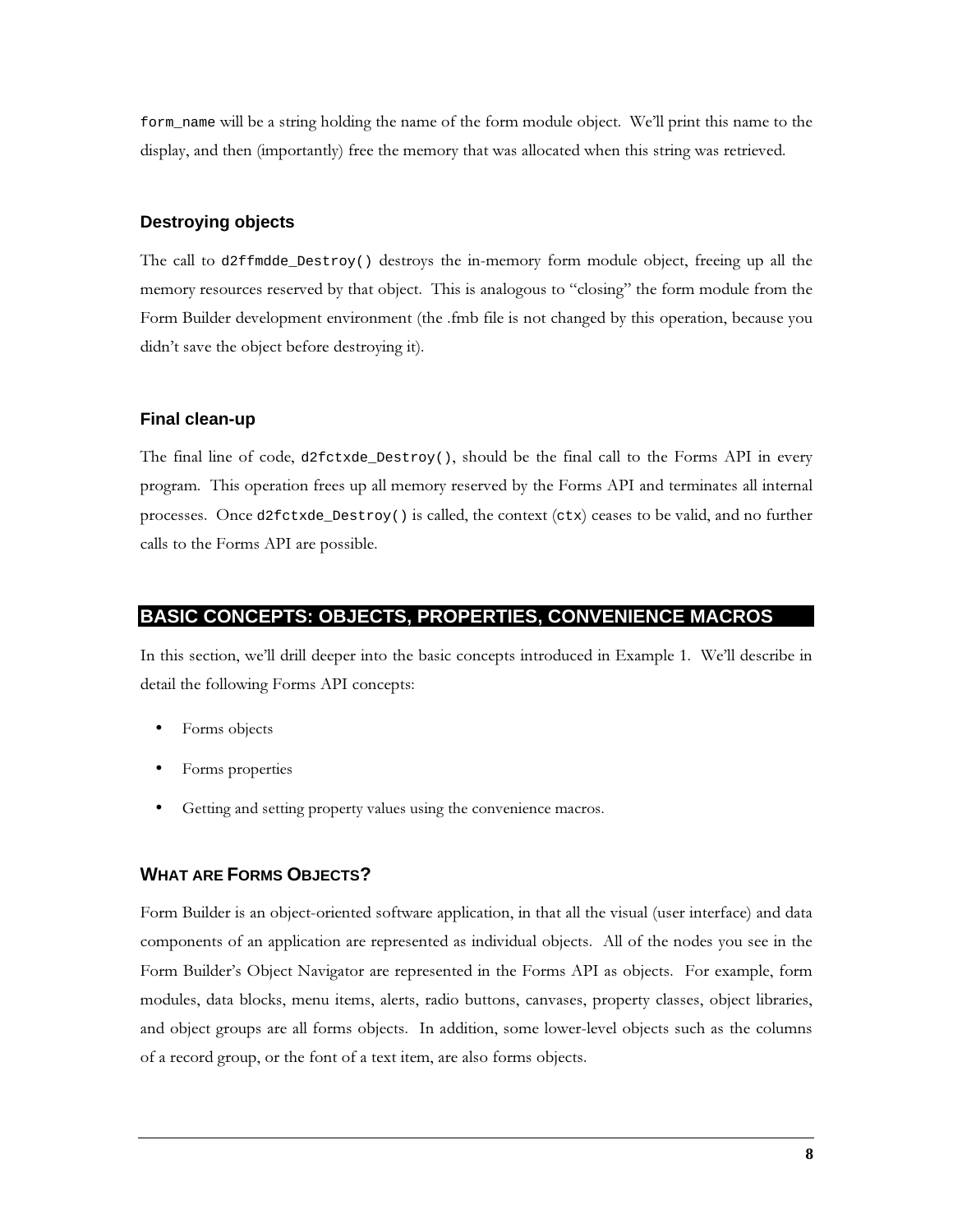Each object type is identified by a single unique **constant** in the d2fdef. h header file. You use this constant when querying the type of an object, or when creating a new object of a specific type. The constants begin with the prefix D2FFO\_. For example, record group objects are all of type D2FFO\_REC\_GROUP, while alert objects are all of type D2FFO\_ALERT. In Oracle Forms 6i, there are 37 types of objects. There's also a generic object type called D2FF0\_ANY, which can be very useful when traversing lists of heterogeneous object collections, for example.

Each object type has an associated header file that defines the functions and macros associated with objects of that type. The name of the header file includes a unique three-letter abbreviation that describes the object type. For example, the header file for radio button objects is called d2frdb.h. All the functions and macros specifically associated with radio buttons are defined in that header file. Recall that in Example 1, we needed to include d2ffmd. h because we called functions and macros related to form module (fmd) objects.

Each object type is also associated with a C typedef. For example, pointers to item objects are defined as variables of type d2fitm, while record group objects are declared using the d2frcg type. In the example above, the form module object was declared as a variable of type d2ffmd. Variables of type d2fob represent Generic Objects. Importantly, any object (for example, d2fitm, d2fcnv, etc.) can be typecast to the generic object d2f ob. The generic object is useful when you are either not sure of the type of a specific object, or are deliberately writing generic code that can apply to objects of more than one type. Please note, however, that using type-specific declarations, functions, and macros (where possible) offers stricter validation and type-checking at both compile-time and run-time.

## **WHAT ARE FORMS PROPERTIES?**

All Forms objects have a number of properties that determine their behavior and/or appearance. Some object types have only two or three properties, while others have nearly one hundred. In the Form Builder development environment, the properties and their values are displayed in the Property Palette. You can view and modify the property values in the Property Palette. In the Forms API, you can similarly view (get) and modify (set) the property values of objects by using the appropriate functions and macros.

Much like object types, each property type is identified by a single unique constant in the d2fdef.h header file. This constant can be used when querying for a specific property of an object, when adding a property to a property class, etc. The constants all begin with the prefix D2FP\_. For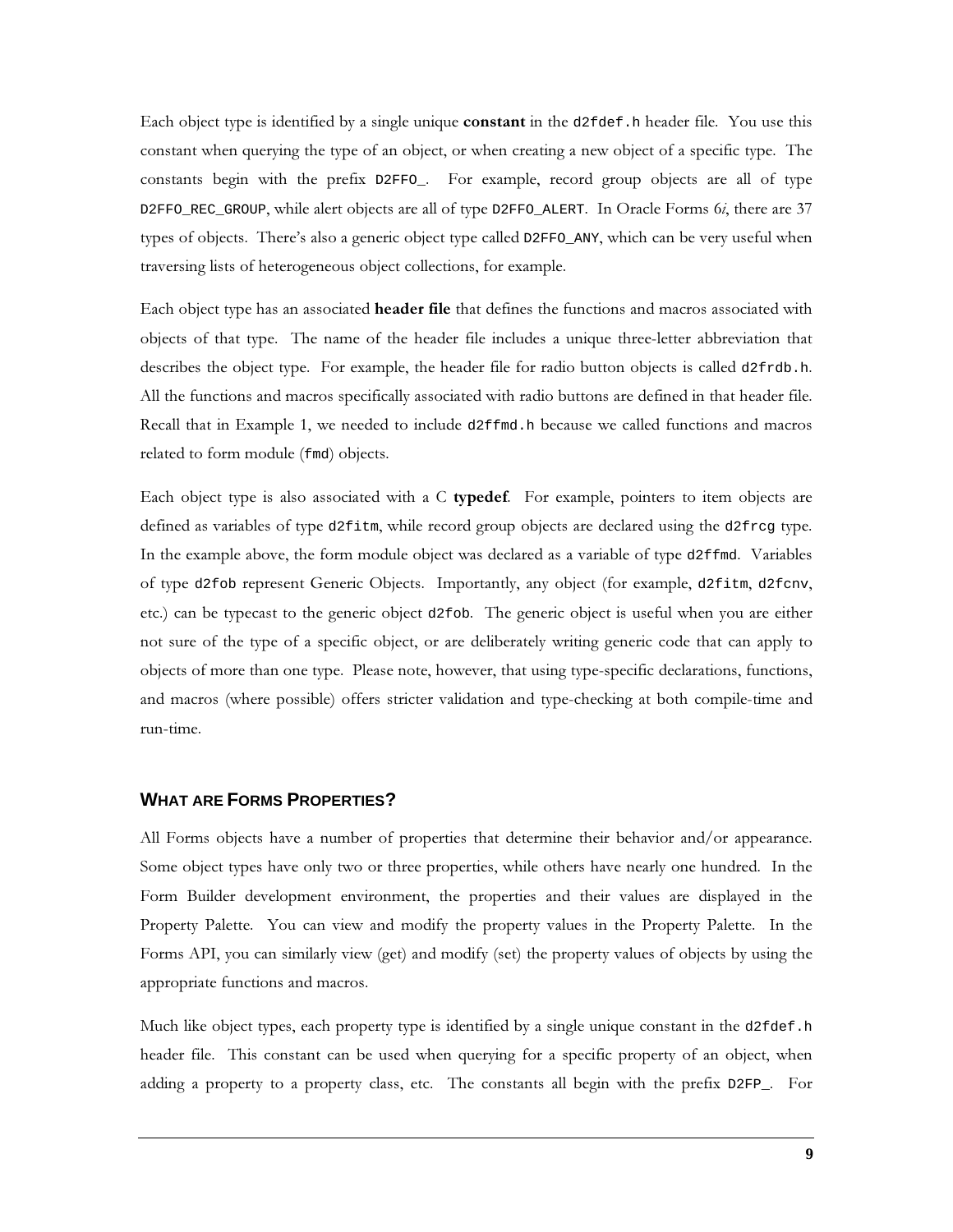example, the "alert message" property is uniquely identified by the constant D2FP\_ALT\_MESG. In Oracle Forms 6*i*, there are 540 types of properties. Note that the abbreviated property name (for example, ALT\_MESG for the property "alert message") is important for the naming scheme explained later.

Each property is stored using one of five storage classes:

- Text (t)
- $\bullet$  Number  $(n)$
- Boolean (b)  $\bullet$
- $\bullet$ Blob (p)
- Object  $(o)$  $\bullet$

This means that when you ask an object for the value of one of its text-valued properties (for example, D2FP\_NAME or D2FP\_TITLE), it will give back a text string. Similarly, when you ask for the value of a Boolean-valued property (for example, D2FP\_HIDE or D2FP\_MINIMIZE\_ALLOWED), you receive a simple TRUE or FALSE value in return. In the next section, we'll explain how the predefined macros in each object's header file help you use the correct type when working with property values. Later, we'll learn about functions that allow you to get the storage type for any property type.

# **GETTING AND SETTING PROPERTY VALUES USING THE CONVENIENCE MACROS**

As we have seen, the Forms API defines many types of objects and even more types of properties that apply to one or more of the objects. They're the same objects and properties that you see in the Form Builder development environment. We've also seen that each object type has its own header file that defines functions and macros related to that type of object.

Some of the functions in those header files are used to get and set property values. Because there are five storage types (and unlike  $C++$ , the C language does not support polymorphism), there are five functions each for getting and setting property values, one for each storage type. For example, the file d2falt.h (for alert objects) defines these functions for getting property values:

```
d2faltgb_GetBoolProp(d2fctx *ctx, d2falt *obj, ub2 prop_typ, boolean *val)
d2faltgn_GetNumProp (d2fctx *ctx, d2falt *obj, ub2 prop_typ, number *val)
d2faltgt_GetTextProp(d2fctx *ctx, d2falt *obj, ub2 prop_typ, text **val)
d2faltgo_GetObjProp (d2fctx *ctx, d2falt *obj, ub2 prop_typ, d2fob **val)
d2faltgp_GetBlobProp(d2fctx *ctx, d2falt *obj, ub2 prop_typ, dvoid **val)
```
By using one of the property type constants (for example, D2FP\_ALT\_MSG, D2FP\_BTN\_1\_LBL, etc.) for the prop\_typ argument, you can use these functions to get property values of an alert object.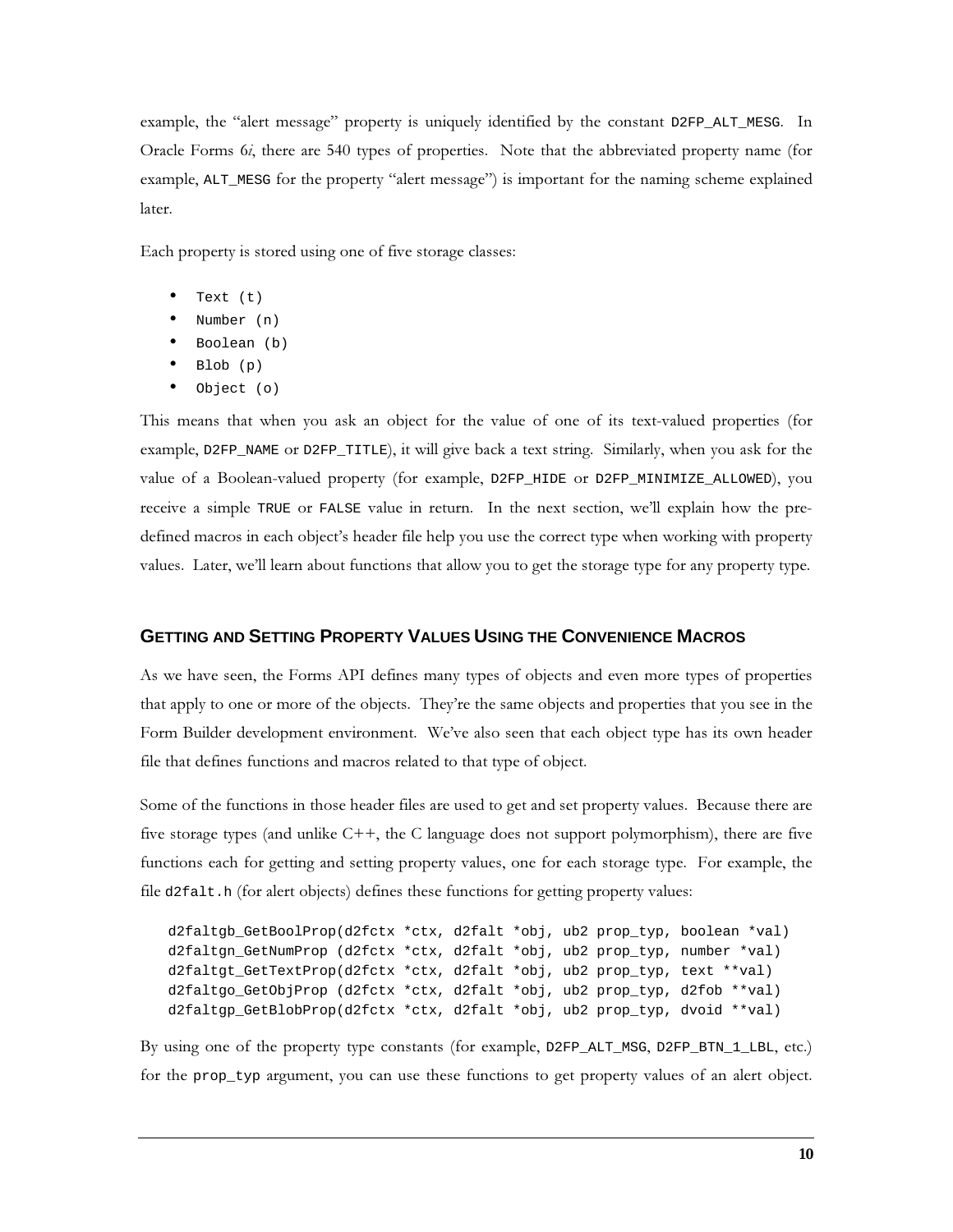However, you will need to know which of the five to use, and that depends on the storage class of the property type.

A preferred alternative is to use the convenience macros defined in each object header file. The advantage of these macros is that the mapping between a property type and its storage class is built into the macro, and therefore enforced by the compiler. Look at two of the convenience macros in d2falt.h

```
#define d2faltg alt msg(ctx,obj,val) \
                     d2faltgt_GetTextProp(ctx,obj,D2FP_ALT_MSG,val)
#define d2faltg_btn_1_lbl(ctx,obj,val) \
                     d2faltgt_GetTextProp(ctx,obj,D2FP_BTN_1_LBL,val)
```
Note that both macros cover the function d2faltgt\_GetTextProp() that we saw above; they differ only in that they pass in a different property type constant. While functionally equivalent to calling d2faltgt\_GetTextProp() with the various D2FP\_constants, the convenience macros improve the code's readability and conciseness. This example demonstrates convenience macros with text-valued properties; similar macros exist for number-valued properties, Boolean-valued properties, etc. Refer to the section below on the Forms API function naming scheme for these.

All the Get and Set functions perform basic validation to ensure that the property is being get or set legally, and that the object is able to have properties of the given property type. In the case of an illegal operation, the function returns an error status such as D2FS\_TYPEMISMATCH or D2FS\_BADPROP

#### **GENERIC CONVENIENCE MACROS**

There is also a header file called d2fob.h that is very similar to the object-specific header files, except that it is not associated with any particular object type; it is a kind of 'generic' or 'base' object header file. This file also has convenience macros for getting and setting property values. An example macro follows:

```
#define d2fobg_btn_1_lbl(ctx,obj,val) \
                     d2fobgt_GetTextProp(ctx,obj,D2FP_BTN_1_LBL,val)
```
The difference between calling  $d2f \circ bg\_alt\_msg()$  and  $d2f \circ dg\_alt\_msg()$  is that the latter typespecific function validates that the object you passed in  $(\infty b)$  is in fact an alert object (that is, of type D2FFO\_ALERT). The former (generic) function doesn't check the object type before trying to set the property. The catch here is that if you pass in an object that does not have the property D2FP\_ALT\_MSG (a canvas, for example), then the function returns an error saying that that property is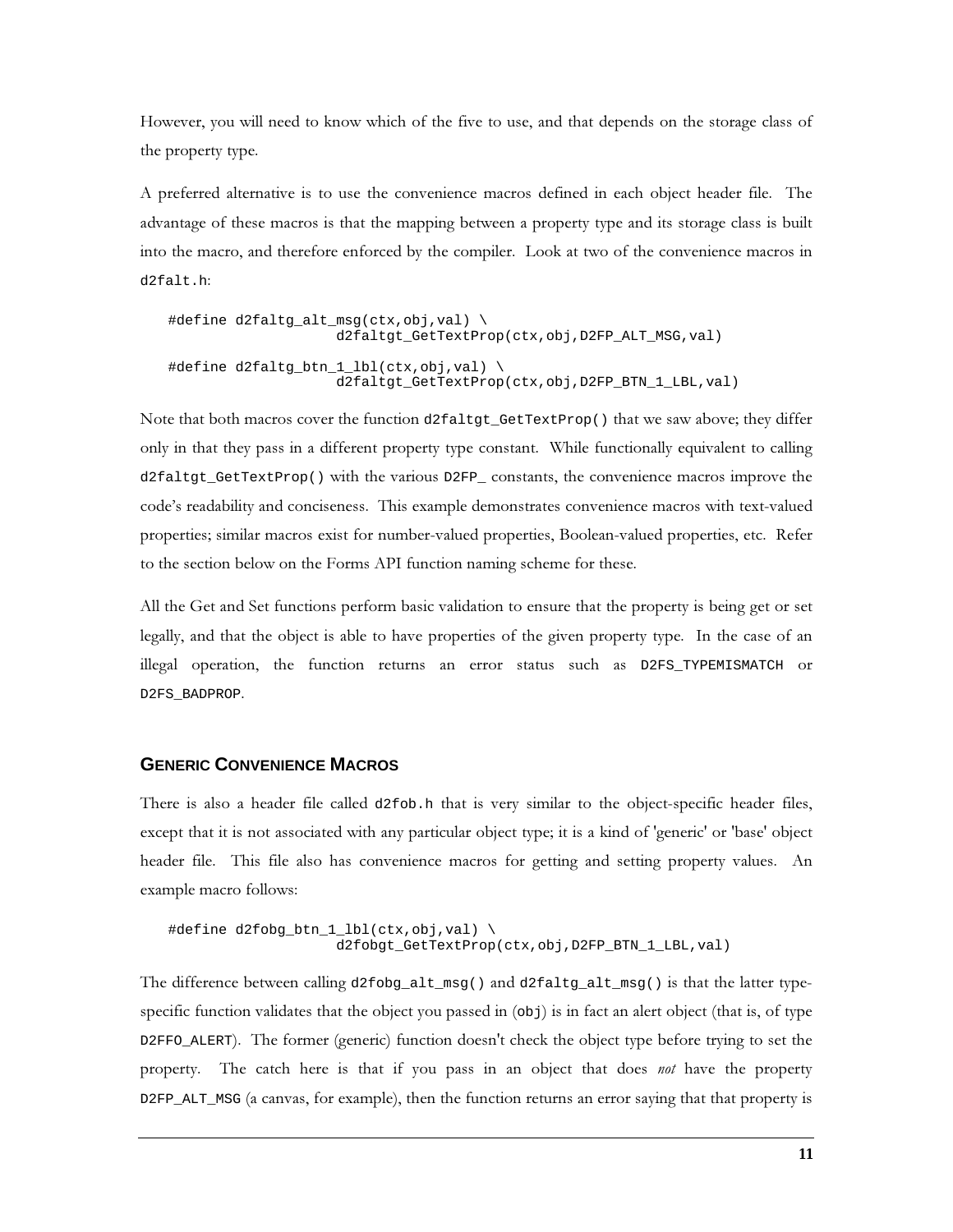not associated with the type of the object you passed in. Despite the reduced amount of typechecking, the d2fob\* functions are useful for writing generic code. For example, you could write a program that loops over every object in a form module and prints out the name of each object in a generic way.

#### **FUNCTION AND MACRO NAMING SCHEME**

By now you're probably wondering whether there's any pattern to the seemingly convoluted convenience function and macro names in the object header files. The answer is yes, there  $i\bar{i}$  a consistent naming scheme used throughout all header files, which we'll describe now.

#### **Functions**

Forms API function names consist of three parts using this pattern:

```
d2f + category + d_description
```
All Forms API functions begin with 'd2f' without exception. A two- or three-character function "category" follows. In many cases, this is simply the object type: either 'ob' (for the generic object) or one of the specific object types: 'alt' for alerts, 'blk' for blocks, etc. For those classes of utility functions that do not deal directly with objects, such as those in  $d2fctx$ .h (Forms context) and d2fpr.h (Property metadata), the letters following the 'd2f' are more like a categorization of the function.

After that, two or three letters describe the purpose of the function, followed by an underscore and then a longer description of the function's purpose. Having both a short and long description is obviously redundant, but this makes the Forms API portable to nearly all operating system platforms.

For example, the function for duplicating alerts is  $d2f + alt + du\_Duplicate($ , and the function for finding out whether a property of a block is inherited is  $d2f + b1k + i1$  is propInherited(). (Don't worry if you don't know what these functions *do* yet; we mention them here just to illustrate the function naming pattern.) As a general rule, if you know the category of the function (for example, the object type abbreviation) and you know the operation you want to perform, you can combine them and there should be a function with that name that you can use.

These rules also apply to the Get and Set functions we mentioned above, with only slight changes. These functions are named using the following (similar) rules: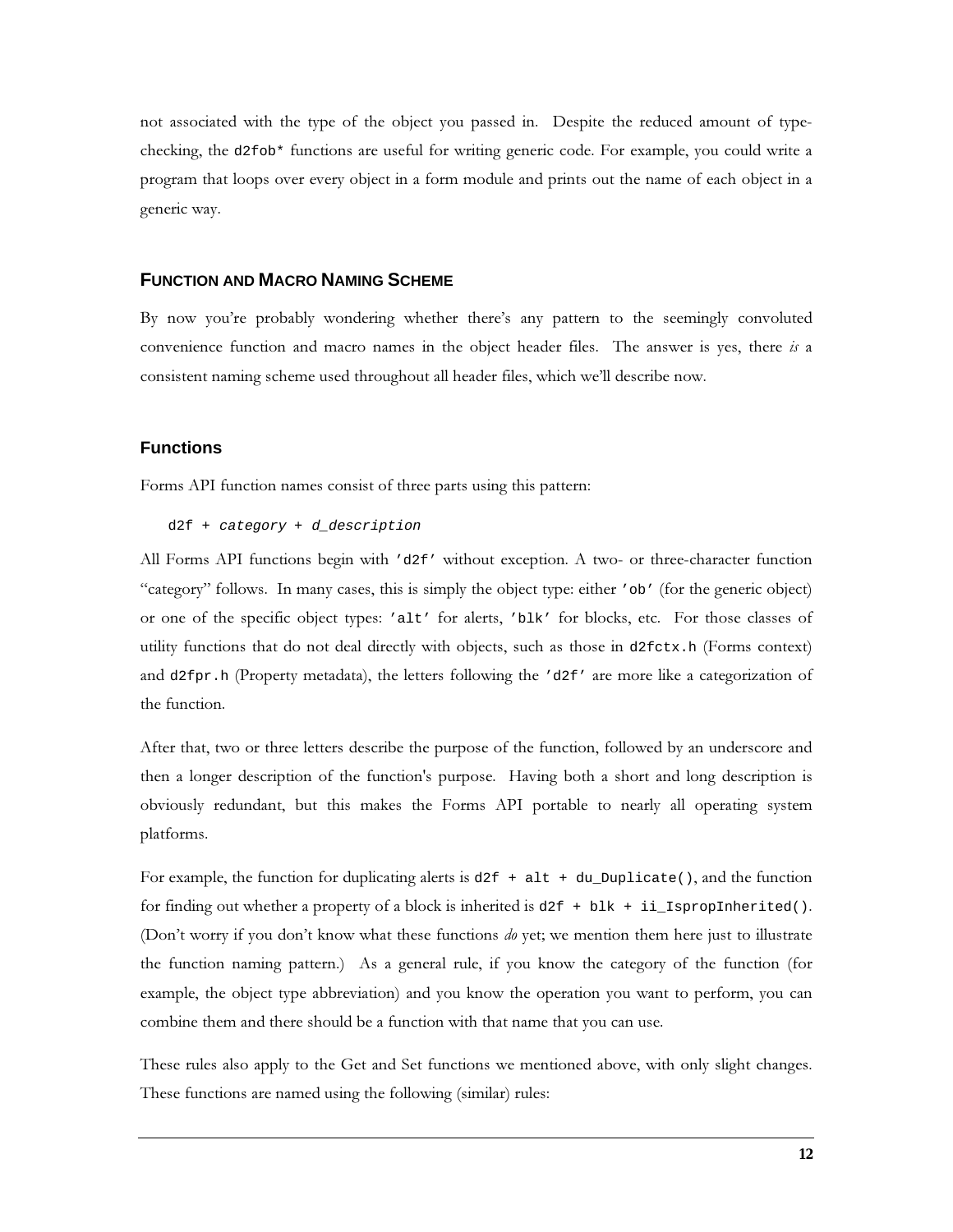d2f + category + (gt\_GetTypeProp or st\_SetTypeProp)

Here, category is again the abbreviated object type, and t and Type are one of the following five storage types:

- $\bullet$ t Text
- n Number
- $\bullet$ b Boolean
- $\bullet$ p Blob
- o Object  $\bullet$

For example, for the "alert" category, the functions would be:

```
d2faltgb_GetBoolProp()
d2faltgn_GetNumProp()
d2faltgt_GetTextProp()
d2faltgo_GetObjProp()
d2faltgp_GetBlobProp()
d2faltsb_SetBoolProp()
d2faltsn_SetNumProp()
d2faltst_SetTextProp()
d2faltso_SetObjProp()
d2faltsp_SetBlobProp()
```
Remember, the 'alt' part shows the object type, so it could be 'blk' or 'cnv' or any other object type. In addition, the category could be 'ob' which is used when treating the object generically, as  $in:$ 

```
d2fobgb_GetBoolProp()
d2fobgn_GetNumProp()
\ldotsetc...
```
The following table shows the complete list of object type abbreviations, along with the object type constants from the d2fdef.h header file:

| <b>Object Type</b>    | Constant from d2fdef.h | Abbreviation |
|-----------------------|------------------------|--------------|
| Generic               | D2FFO ANY              | ob           |
| Alert                 | D2FFO ALERT            | alt          |
| Attached library      | D2FFO_ATT_LIB          | alb          |
| <b>Block</b>          | D2FFO BLOCK            | blk          |
| Canvas                | D2FFO_CANVAS           | cnv          |
| Column value          | D2FFO_COLUMN_VALUE     | rcv          |
| Coordinate info       | D2FFO COORD            | crd          |
| Data source argument  | D2FFO DAT SRC ARG      | dsa          |
| Data source column    | D2FFO DAT SRC COL      | dsc          |
| Editor                | D2FFO EDITOR           | edt          |
| Font                  | D2FFO FONT             | fnt          |
| Form module           | D2FFO_FORM_MODULE      | fmd          |
| Form parameter        | D2FFO FORM PARAM       | fpm          |
| Graphic (boilerplate) | D2FFO GRAPHIC          | qra          |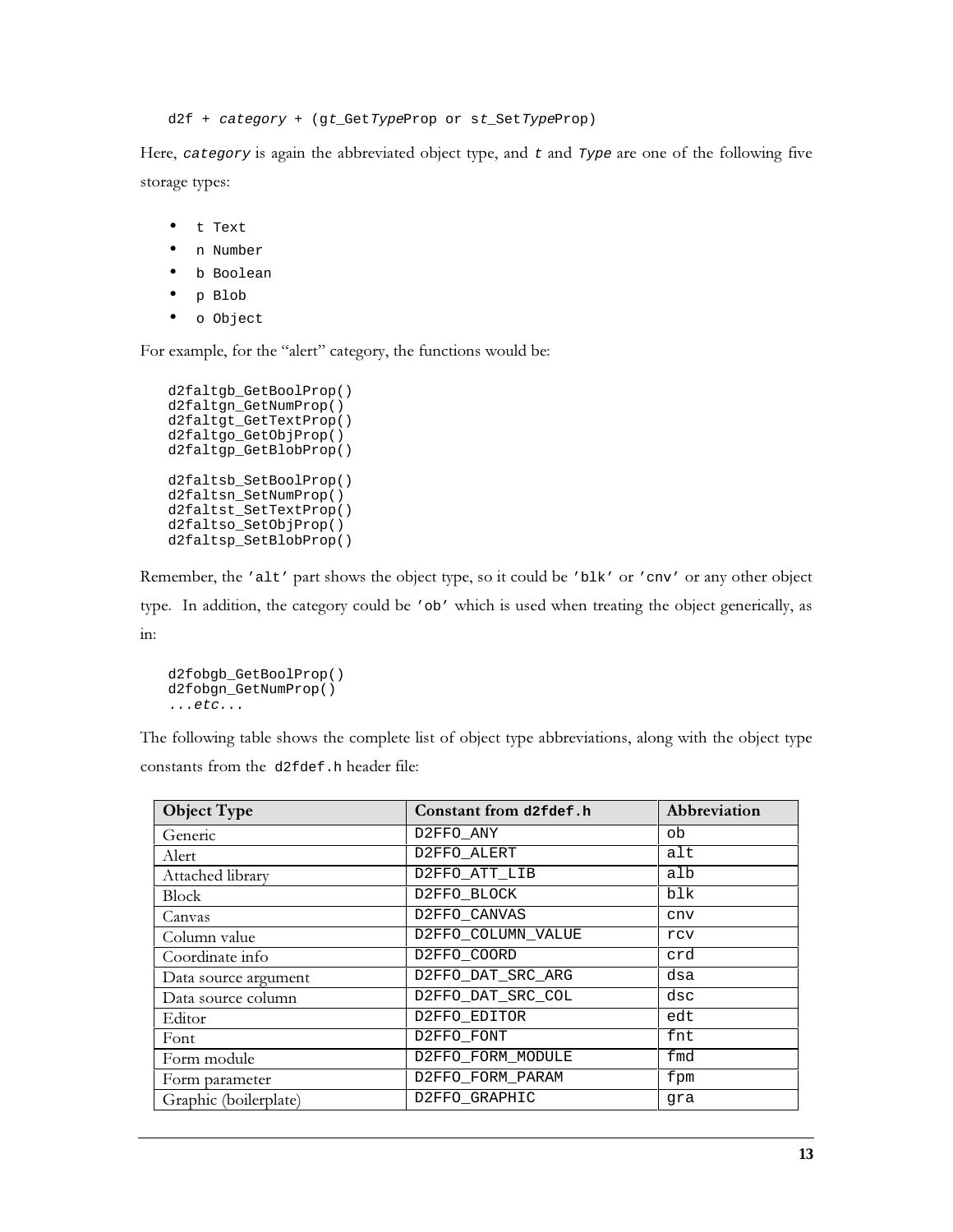| <b>Object Type</b>       | Constant from d2fdef.h | Abbreviation |
|--------------------------|------------------------|--------------|
| <b>Item</b>              | D2FFO ITEM             | itm          |
| Library program unit     | D2FFO_LIB_PROG_UNIT    | lpu          |
| Library module           | D2FFO_LIBRARY_MODULE   | lib          |
| List of values (LOV)     | D2FFO LOV              | lov          |
| LOV column mapping       | D2FFO LV COLMAP        | 1cm          |
| Menu                     | D2FFO MENU             | mnu          |
| Menu item                | D2FFO_MENU_ITEM        | mni          |
| Menu module              | D2FFO_MENU_MODULE      | mmd          |
| Menu parameter           | D2FFO_MENU_PARAM       | mpm          |
| Object group             | D2FFO_OBJ_GROUP        | pdo          |
| Object group child       | D2FFO OBG CHILD        | oqc          |
| Object library module    | D2FFO_OBJ_LIB          | olb          |
| Object library tab       | D2FFO_OBJ_LIB_TAB      | olt          |
| Program unit             | D2FFO_PROG_UNIT        | pgu          |
| Property class           | D2FFO_PROP_CLASS       | ppc          |
| Radio button             | D2FFO_RADIO_BUTTON     | rdb          |
| Record group             | D2FFO_REC_GROUP        | rcq          |
| Record group column spec | D2FFO_RG_COLSPEC       | rcs          |
| Relation                 | D2FFO RELATION         | rel          |
| Report object            | D2FFO REPORT           | rpt          |
| Tab page                 | D2FFO TAB PAGE         | tbp          |
| Trigger                  | D2FFO_TRIGGER          | trq          |
| Visual attribute         | D2FFO_VIS_ATTR         | vat          |
| Window                   | D2FFO_WINDOW           | win          |

#### **Macros**

Similar naming rules also apply to the get and set macros we've been using all along. All the macros for getting and setting properties are named using the following pattern:

 $d2f + category + (g or s) + property_type$ 

Again, the category is the two to three character abbreviation of the object type (for example, 'alt' for alerts, 'blk' for blocks, 'cnv' for canvases, and so on). The 'g\_' indicates a property-get, while the 's\_' indicates a property-set. Finally, the property\_type is the full name of the property, and importantly, is identical to the patterns used in the D2FP\_ macros (recall we mentioned above that the D2FP\_ name would be important later). So for example, there's a property type in d2fdef.h called D2FP\_FORE\_COLOR that applies to items among other object types. Knowing that, you would construct the name of the macro that sets this property on item objects as follows:

 $d2f + itm + s_+ + force\_color$ d2fitms\_fore\_color()  $\equiv$   $\equiv$ 

In fact, you will see this macro in the d2fitm.h header file.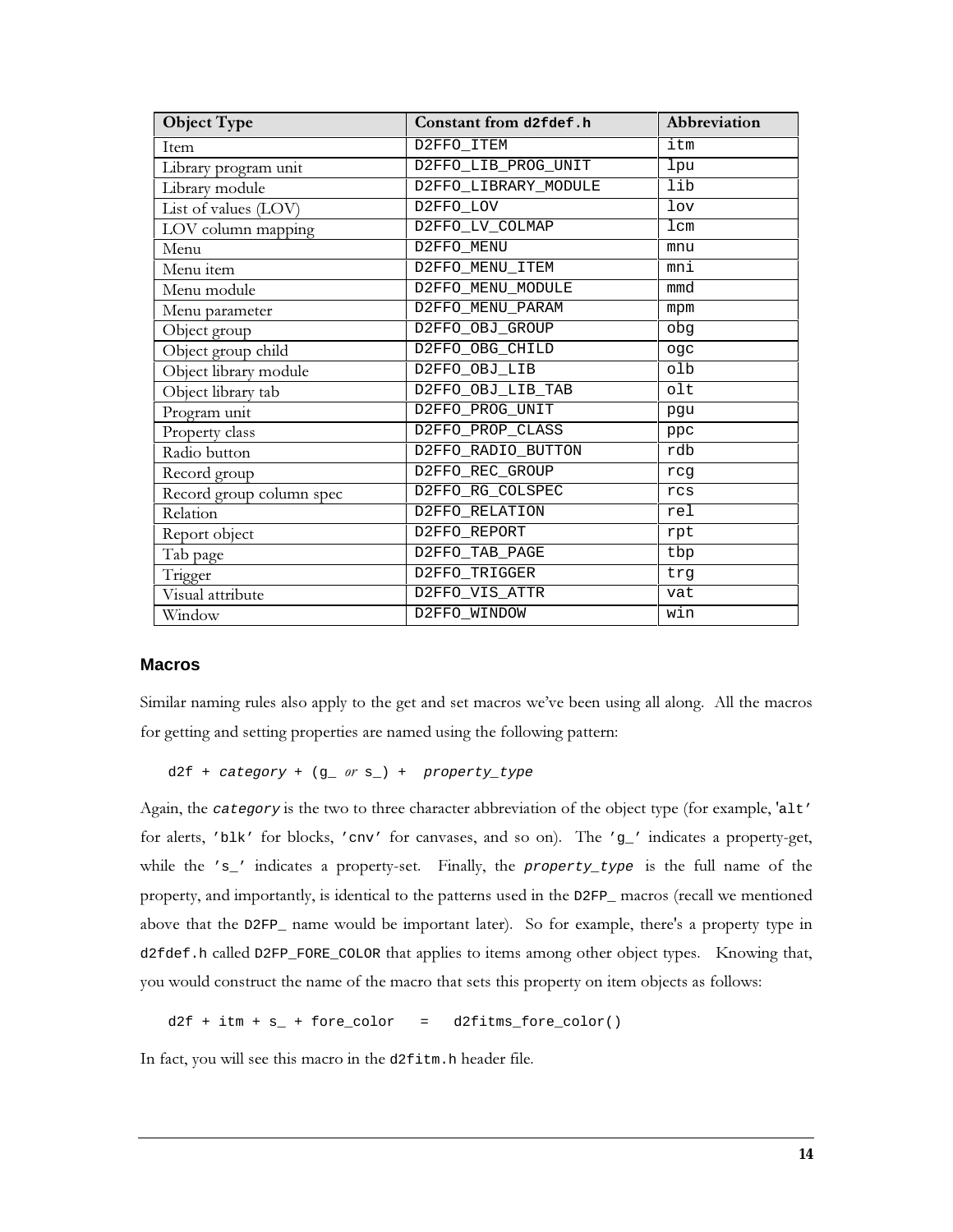## **EXAMPLE 2: USING OBJECT AND PROPERTIES**

That's a lot of information, but it gives us enough to walk through another somewhat more complicated example. In this example, we create a form object, add a canvas object, and use the type-specific and generic macros and functions to get and set properties. We then create data block and item objects, and set some properties on those objects as well. The type-specific and generic Duplicate functions are called at the end of the program.

#### **EXAMPLE 2 – OBJPROP.C**

```
#include <stdio.h>
#include <stdlib.h>
#include <malloc.h>
#include <d2fctx.h>
#include <d2ferr.h>
#include <d2ffmd.h>
#include <d2fcnv.h>
#include <d2fblk.h>
#include <d2fitm.h>
#include <d2fob.h>
/*
** Example Forms API program
**
** This program creates a few objects, gets and sets properties
** using both the convenience macros and the underlying functions,
** both type-specific versions and the generic versions. At the
** end, we duplicate a canvas using both the type-specific and the
** generic function. We also save the module so you can load it
** up in the Form Builder and see what was created.
*/
main(int argc, char *argv[])
{
    d2fctxa attr;
   d2fctx *ctx = (d2fctx * )0;d2ffmd *form = (d2ffmd *)0;<br>d2fcnv *cnv1;
   d2fcnv *cnv1;<br>d2fcnv *cnv2;
   d2fcnv
    d2fcnv *cnv3;
   d2fblk *blk1;<br>d2fitm *itml;
   d2fitm
    d2fotyp otyp;
    number width;
    text *color;
   text *name;
    /*
    ** Create the Forms API context
    */
    attr.mask_d2fctxa = 0;
    if ( d2fctxcr_Create(&ctx, &attr) != D2FS_SUCCESS )
    {
           fprintf(stderr, "Could not create the context\n");
           goto error;
    }
```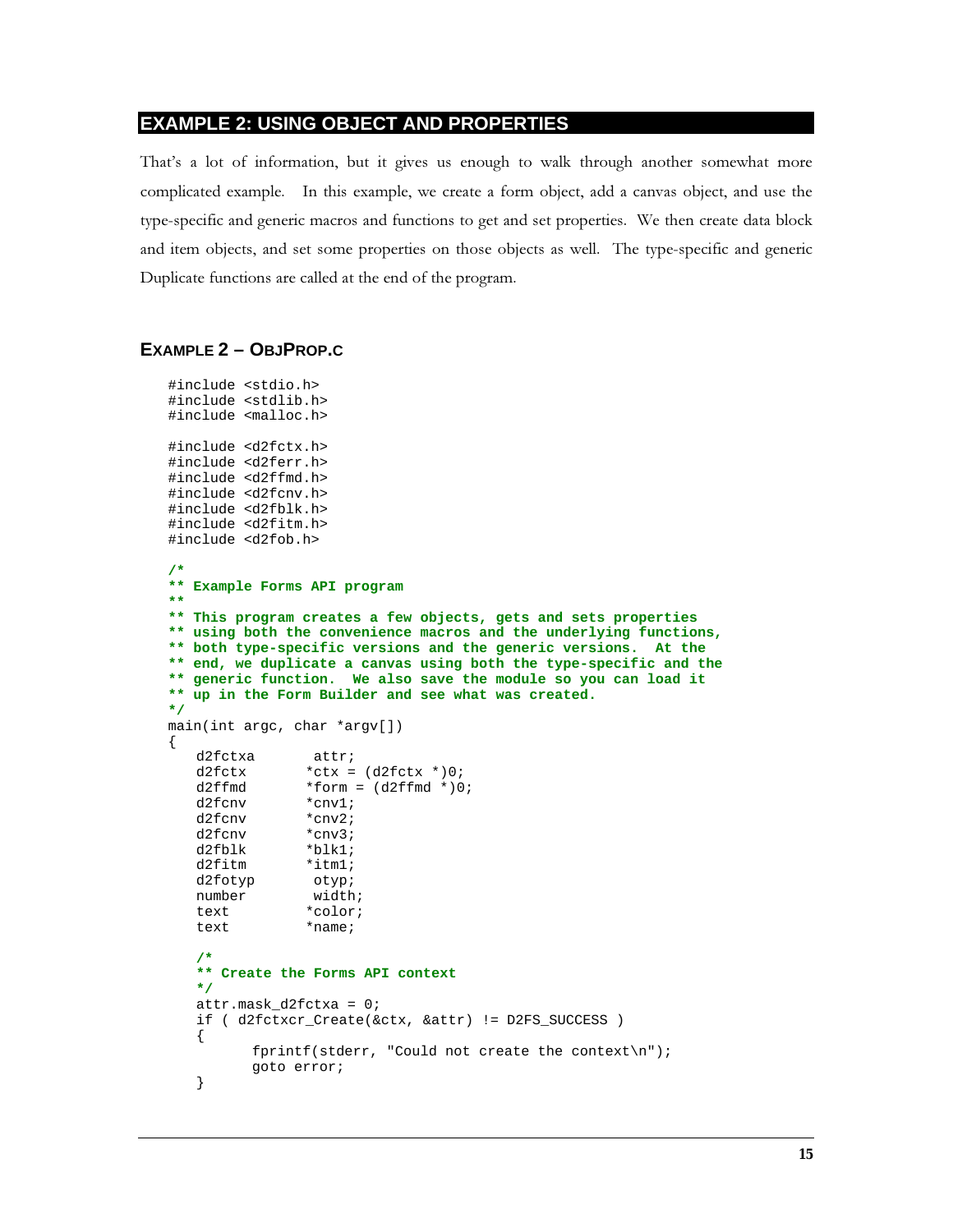```
 /*
 ** Create a new form module
 */
if ( d2ffmdcr Create(ctx, &form, (text *)"MOD1") != D2FS SUCCESS )
 {
        fprintf(stderr, "Could not create module\n");
        goto error;
 }
 /*
 ** Create a canvas owned by form object, using the type-specific
 ** function
 */
if ( d2fcnvcr Create(ctx, (d2fob *)form, &cnv1, (text *)"CNV1")
        != D2FS_SUCCESS )
 {
        fprintf(stderr, "Could not create canvas\n");
        goto error;
 }
 /*
 ** Get the type of the object we just created. Note that we
 ** can safely down-cast the canvas (d2fcnv *) to a generic object
 ** (d2fob *).
 **
 ** The following section describes all the d2fob* functions in
 ** more detail. This function simply gets the object type given
 ** an object pointer.
 */
 if ( d2fobqt_QueryType(ctx, (d2fob *)cnv1, &otyp) != D2FS_SUCCESS )
 {
        fprintf(stderr, "Could not query type\n");
        goto error;
 }
 /*
 ** Make sure it's really a canvas
 */
 if ( otyp == D2FFO_CANVAS )
        fprintf(stdout, "Yep, it's a canvas!\n");
 else
       fprintf(stderr, "This should never happen!\n\cdot");
 /*
 ** Set the background color of the canvas using the type-specific
 ** convenience macro
 */
 if ( d2fcnvs_back_color(ctx, cnv1, (text *)"blue") != D2FS_SUCCESS )
 {
        fprintf(stderr, "Could not set canvas background\n");
        goto error;
 }
 /*
 ** Set the foreground color of the canvas using the GENERIC
 ** convenience macro
 */
 if ( d2fobs_fore_color(ctx, (d2fob *)cnv1, (text *)"red")
        != D2FS_SUCCESS )
 {
        fprintf(stderr, "Could not set canvas foreground\n");
        goto error;
 }
 /*
```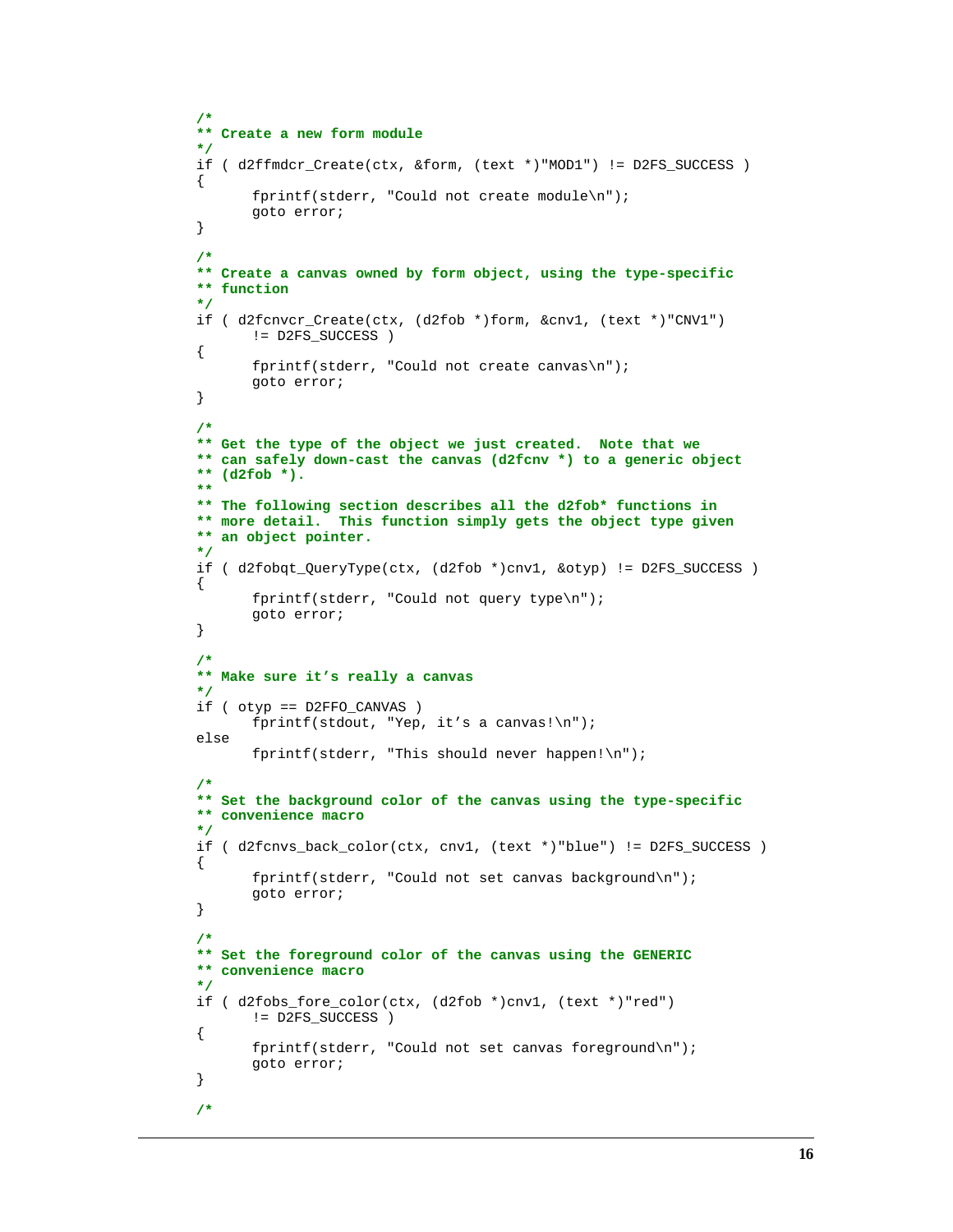```
 ** Get the background color of the canvas without using the
    ** convenience macro
    */
    if ( d2fcnvgt_GetTextProp(ctx, cnv1, D2FP_BACK_COLOR, &color)
            != D2FS_SUCCESS )
    {
           fprintf(stderr, "Could not get canvas foreground\n");
           goto error;
    }
    printf ("canvas background color = %s\n", color);
    free((dvoid *)color);
    /*
    ** Get the foreground color of the canvas without using the
    ** convenience macro, in a generic way
    */
    if ( d2fobgt_GetTextProp(ctx, (d2fob *)cnv1, D2FP_FORE_COLOR,
            &color) != D2FS_SUCCESS )
    {
           fprintf(stderr, "Could not get canvas foreground\n");
           goto error;
    }
   printf ("canvas foreground color = s\n\rangle^n, color);
    free((dvoid *)color);
    /*
    ** Create a data block object owned by form object
    */
    if ( d2fblkcr_Create(ctx, (d2fob *)form, &blk1, (text *)"BLK1")
           != D2FS_SUCCESS )
    {
           fprintf(stderr, "Could not create block\n");
           goto error;
    }
    /*
    ** Create an item object owned by block object
    */
    if ( d2fitmcr_Create(ctx, (d2fob *)blk1, &itm1, (text *)"ITM1")
           != D2FS_SUCCESS )
    {
           fprintf(stderr, "Could not create item\n");
           goto error;
    }
    /*
    ** Put the item on the canvas, and give it a reasonable size
    */
    if ( d2fitms_cnv_obj(ctx, itm1, (d2fob *)cnv1) != D2FS_SUCCESS ||
         d2fitms_x_pos(ctx, itm1, 10) != D2FS_SUCCESS ||
        d2fits_y pos(ctx, itm1, 10) != D2FS_SUCCSSd2fits\_width(ctx, itm1, 100) := D2FS_SUCCES' d2fitms_height(ctx, itm1, 20) != D2FS_SUCCESS )
    {
           fprintf(stderr, "Could not initialize item properties\n");
           goto error;
    }
 /*
    ** Get the background color of the item
    */
    if ( d2fitmg_back_color(ctx, itm1, &color) != D2FS_SUCCESS )
    {
           fprintf(stderr, "Could not get item foreground\n");
           goto error;
```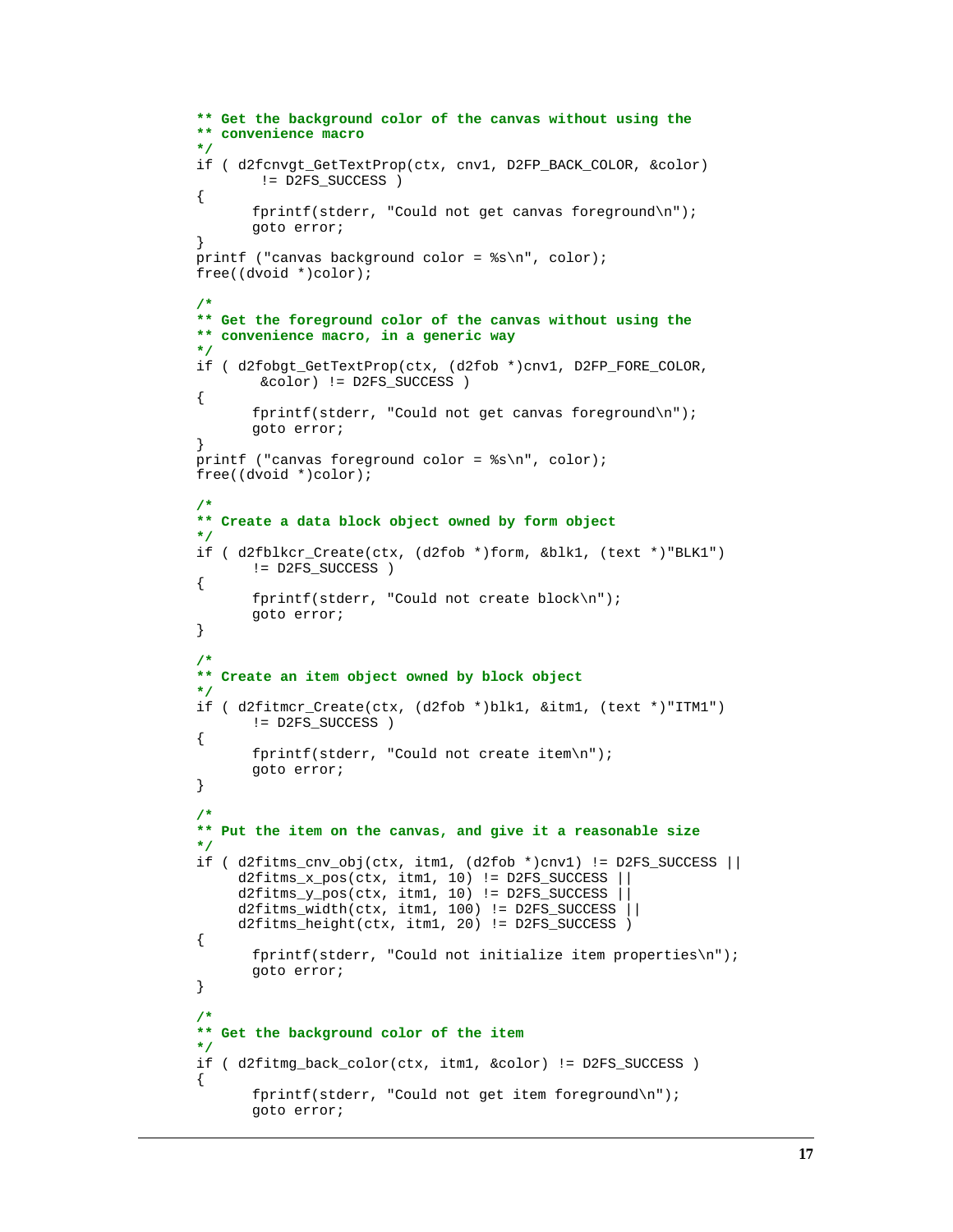```
 }
    printf ("item foreground color = %s\n", color ? color : (text *)"NULL");
    if ( color ) free((dvoid *)color);
 /*
    ** Get the width of the item using the generic macro
    */
    if ( d2fobg_width(ctx, (d2fob *)itm1, &width) != D2FS_SUCCESS )
    {
           fprintf(stderr, "Could not get item width\n");
           goto error;
    }
   printf ("item width = d\n\alpha", width);
    /*
    ** Get the name of the item's canvas. This property is a quick
    ** shortcut to getting the D2FP_CNV_OBJ property, and then ask
    ** the returned object for its name.
    */
    if ( d2fitmg_cnv_nam(ctx, itm1, &name) != D2FS_SUCCESS )
    {
           fprintf(stderr, "Could not get item's canvas name\n");
           goto error;
    }
   printf ("item's canvas name = s\n\n\pi, name);
 /*
    ** ERROR: Try to get the item's background color using the
    ** canvas macro. The object knows what type it is, which makes
    ** this an illegal operation.
    **
    ** >>> This call is both a compile-time and run-time error.
    */
    if ( d2fcnvg_back_color(ctx, itm1, &color) != D2FS_SUCCESS )
    {
           printf("Expected error: can't treat an item as a canvas\n");
    }
    /*
    ** Duplicate the canvas object, first using the type-specific function
    */
    if ( d2fcnvdu_Duplicate(ctx, (d2fob *)form, cnv1, &cnv2, (text *)"CNV2")
           != D2FS_SUCCESS )
    {
          fprintf(stderr, "Could not duplicate canvas (2)\n\pi");
           goto error;
    }
 /*
    ** Duplicate the canvas object again, now using the generic function
    */
    if ( d2fobdu_Duplicate(ctx, (d2fob *)form, (d2fob *)cnv1,
          (d2fob **)\&env3, (text * )"CNV3") != D2FS_SUCCES) {
           fprintf(stderr, "Could not duplicate canvas (3)\n");
           goto error;
    }
    /*
    ** Save the form to the filesystem. Try loading the form in the
    ** Form Builder to see what we created!
    */
    if ( d2ffmdsv_Save(ctx, form, (text *)"MOD1.fmb", FALSE)
           != D2FS_SUCCESS )
    {
```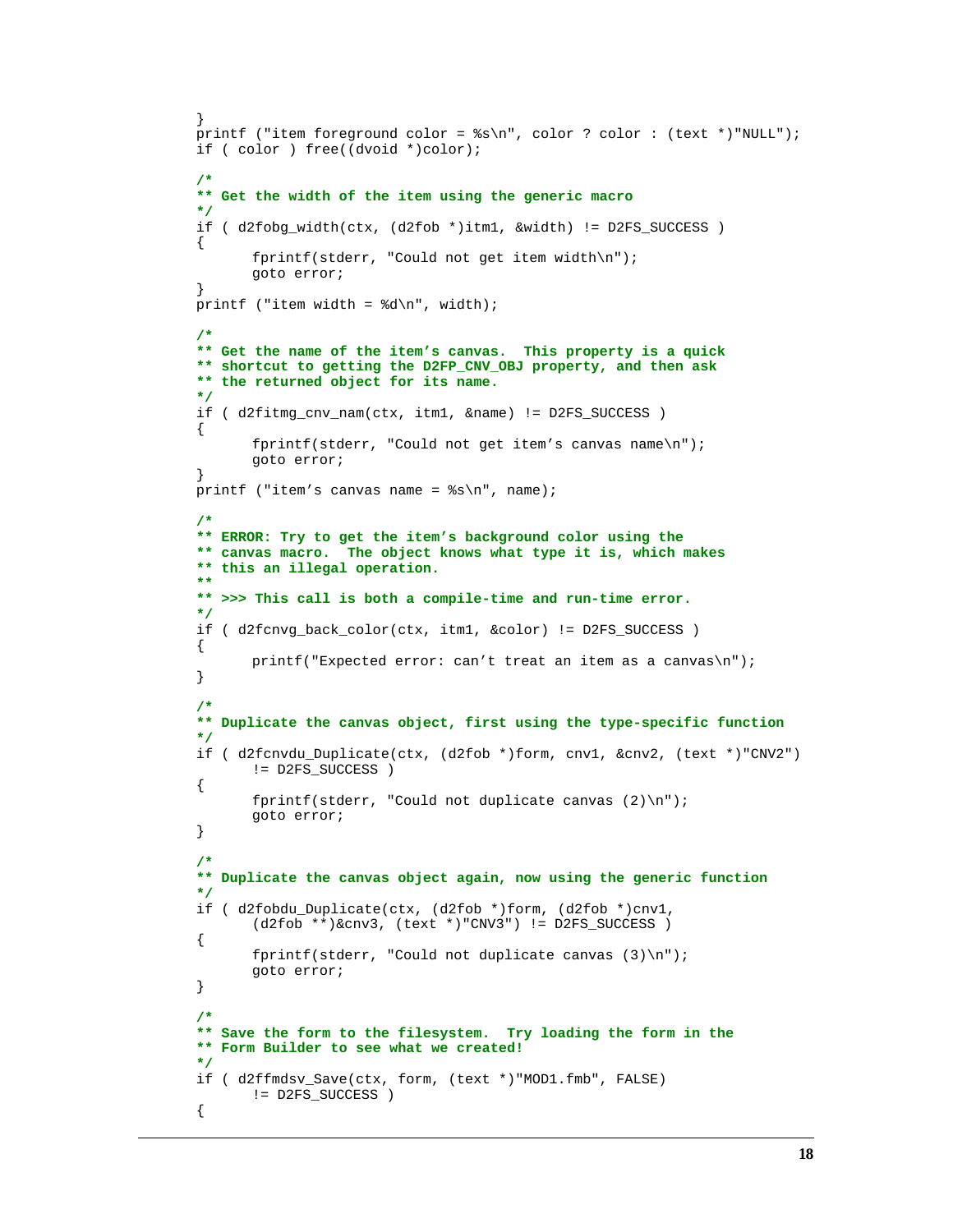```
 fprintf(stderr, "Could not save the form\n");
            goto error;
    }
error:
 /*
    ** Destroy the form module object if it was created
    */
    if ( form )
    {
            (void) d2ffmdde_Destroy(ctx, form);
    }
    /*
    ** Destroy the context if it was created
    */
    if ( ctx )
    {
            (void) d2fctxde_Destroy(ctx);
    }
    return 0;
}
```
# **BASIC FORMS API FUNCTIONS**

This section describes the most common functions used in Forms API programs. In this section, we will describe functions for:

- Form Object Manipulation Functions
- Object Metadata
- Enumerated Property Values
- Property Metadata
- Forms API Context

# **FORM OBJECT MANIPULATION FUNCTIONS**

Take another look at the generic object header file d2fob.h that was mentioned above. In this file, prototypes for the following functions are defined:

```
d2fobcr_Create (d2fctx *ctx, d2fob *owner, d2fob **ppd2fob, text *name,
                                d2fotyp objtyp)
d2fobde_Destroy (d2fctx *ctx, d2fob *pd2fob)
d2fobdu_Duplicate(d2fctx *ctx, d2fob *new_owner, d2fob *pd2fob_src,
                                d2fob **ppd2fob_dst, text *new_name)
d2fobre_Replicate(d2fctx *ctx, d2fob *new_owner, d2fob *pd2fob_src,
                                d2fob **ppd2fob_dst, text *new_name)
d2fobmv_Move (d2fctx *ctx, d2fob *pd2fob, d2fob *pd2fob_nxt)
d2fobqt_QueryType(d2fctx *ctx, d2fob *pd2fob, d2fotyp *objtyp)
```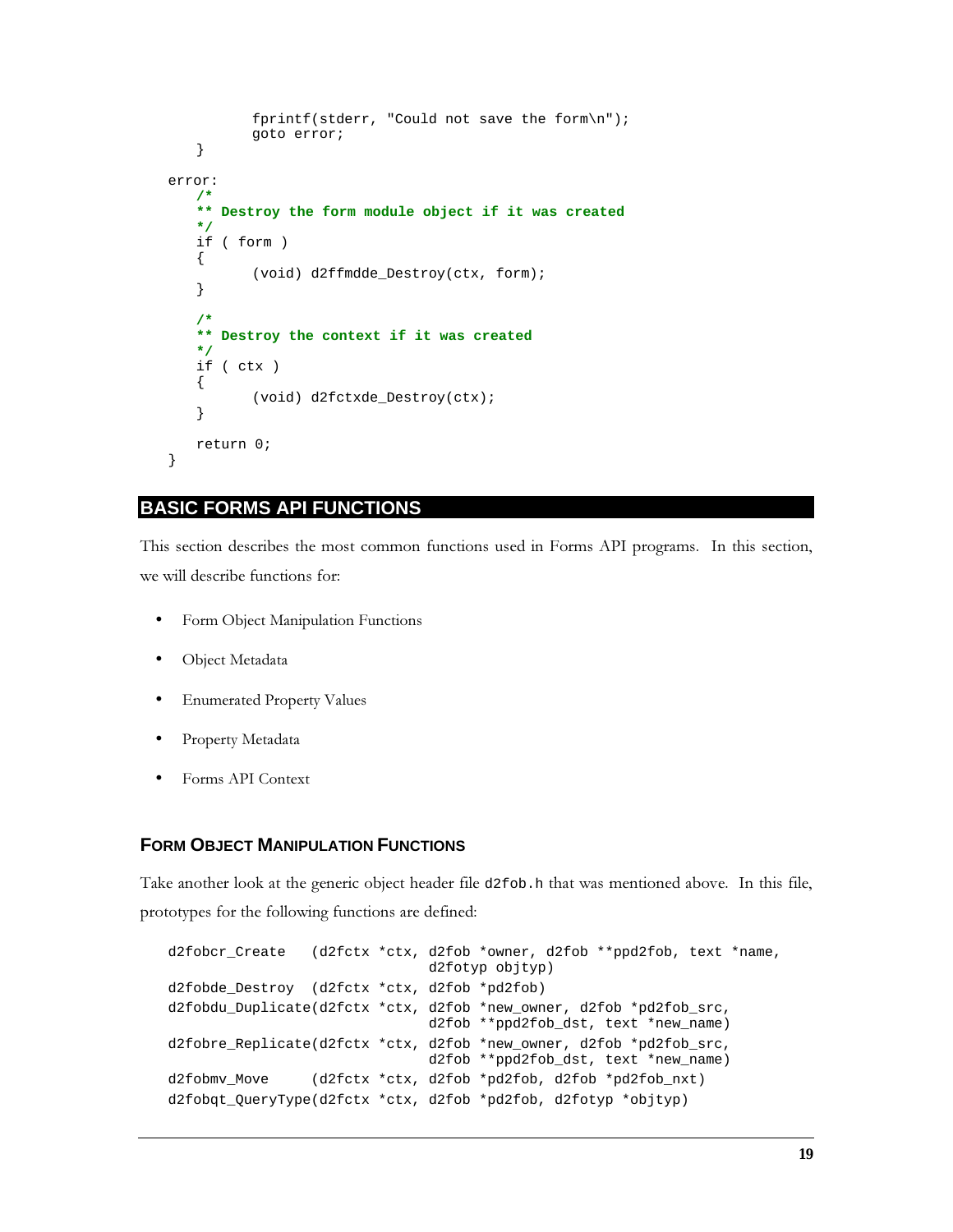d2fobfo\_FindObj (d2fctx \*ctx, d2fob \*owner, text \*name, d2fotyp objtyp, d2fob \*\*ppd2fob)

Here we'll discuss these functions for manipulating Forms objects in detail.

The function d2fobcr\_Create(ctx, owner, &newobj, name, objtyp) Creates and returns a new object of the specified type, with the specified owner object, and with the specified name. This operation is the same as creating a new object in the Form Builder's Object Navigator. For example, calling this function with:

d2fobcr\_Create(ctx, pd2fblk, &pd2fitm, (text \*) "NEWITEM", D2FFO\_ITEM)

would create a new item object called "NEWITEM" owned by the specified block object. You could then proceed to set property values for the new object. As in the Form Builder development environment, all objects (except module objects) are *owned* by exactly one other object. For example, block objects are owned by form module objects, and item objects are in turn owned by block objects. Some objects, like triggers, can be owned by more than one type of object (triggers can be owned by modules, blocks, items, radio buttons, and property classes). Appendix A lists the full object hierarchy.

The function d2fobde\_Destroy(ctx, pd2fob) destroys the specified object and all its properties. The object is detached from its owner object and ceases to exist. Calling this function has the same effect as deleting the object in the Object Navigator. Destroying a module object (a form module, menu module, object library, or PL/SQL library) is the same as closing the module in the Object Navigator.

The function d2fobdu\_Duplicate(ctx, new\_owner, pd2fob\_src, &pd2fob\_dst, new\_name) duplicates the pd2fob\_src object, creating a new object in pd2fob\_dst with the given name and given owner. The new object is the same as the original object in that it has the same property values. However, the subclassing information is discarded, and the inherited property values "flattened" into local values in the new object. Contrast this with the d2fobre\_Replicate() function which preserves the subclassing information and inheritance pointers. We'll talk more about subclassing in a later section, but the difference between duplicating and replicating is worth mentioning here.

Similar to the Duplicate function, d2fobre\_Replicate(ctx, new\_owner, pd2fob\_src, **&pd2fob\_dst, new\_name)** creates a new object with a the given name and given owning object. The new object is an exact copy of the original object, with all the same property values and subclassing relations. This function returns D2FS\_FAIL if the system cannot duplicate the entire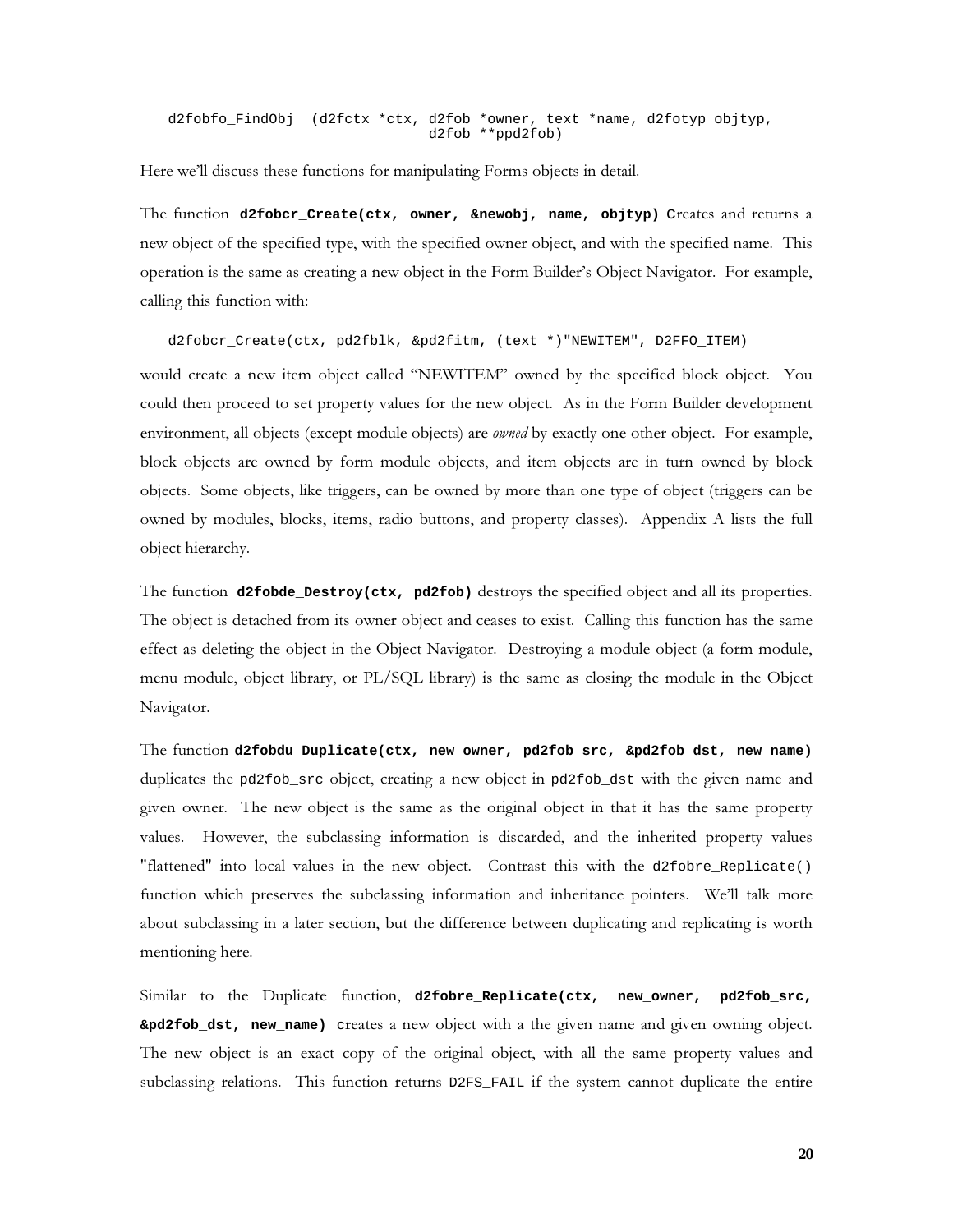object. Compare it to the d2f obdu\_Duplicate () function which flattens the property values so that all property values become "local" to the new object.

The function d2fobmv\_Move(ctx, pd2fob, pd2fob\_nxt) reorders an object with respect to its siblings. This is similar to dragging and dropping the object in the Form Builder Object Navigator, except that this function requires that the object retain the same owner (in other words, the owner of pd2fob and pd2fob\_nxt must be the same). Use a null pointer for pd2fob\_nxt to move the object to the end of the list. If pd2fob and pd2fob\_nxt do not share the same owner, or do not have the same type, the function returns with the status D2FS\_WRONGPARENT or D2FS\_WRONGOBJ.

To determine the type of an object, use the function d2fobqt\_QueryType(ctx, pd2fob, sobjtyp). This function places into the objtyp parameter the type of the object, one of the D2FF0\_constants. Note that once an object is created, its type cannot be changed. Also, objects such as items and canvases have the concept of a "subtype" but this is merely an ordinary object property. For example, item objects have a property called D2FP\_ITEM\_TYPE that tells whether the item is a push button, text field, check box, etc. All those objects are still of type D2FFO\_ITEM.

The function d2fobfo\_FindObj(ctx, owner, name, objtyp, &pd2fob) can find an object by name given an owner and type. For example, making this function call:

d2fobfo\_FindObj(ctx, pd2fblk, (text \*)"NEWITEM", D2FFO\_ITEM, &pd2fitm)

will find the item called "NEWITEM" belonging to the given block. The found item will be returned in the final parameter. If the object cannot be found, the function returns with status D2FS\_OBJNOTFOUND.

#### **Type-specific Functions**

There are type-specific counterparts of all of these. For example, in d2falt.h, the following functions are defined:

```
d2faltcr Create()
d2faltde_Destroy()
d2faltdu_Duplicate()
d2faltre_Replicate()
d2faltmv_Move()
d2faltqt_QueryType()
d2faltfo_FindObj()
```
The advantage of the type-specific versions is that they do both compile-time and run-time type checking. If an object of the wrong type is passed in at runtime, they return an error of type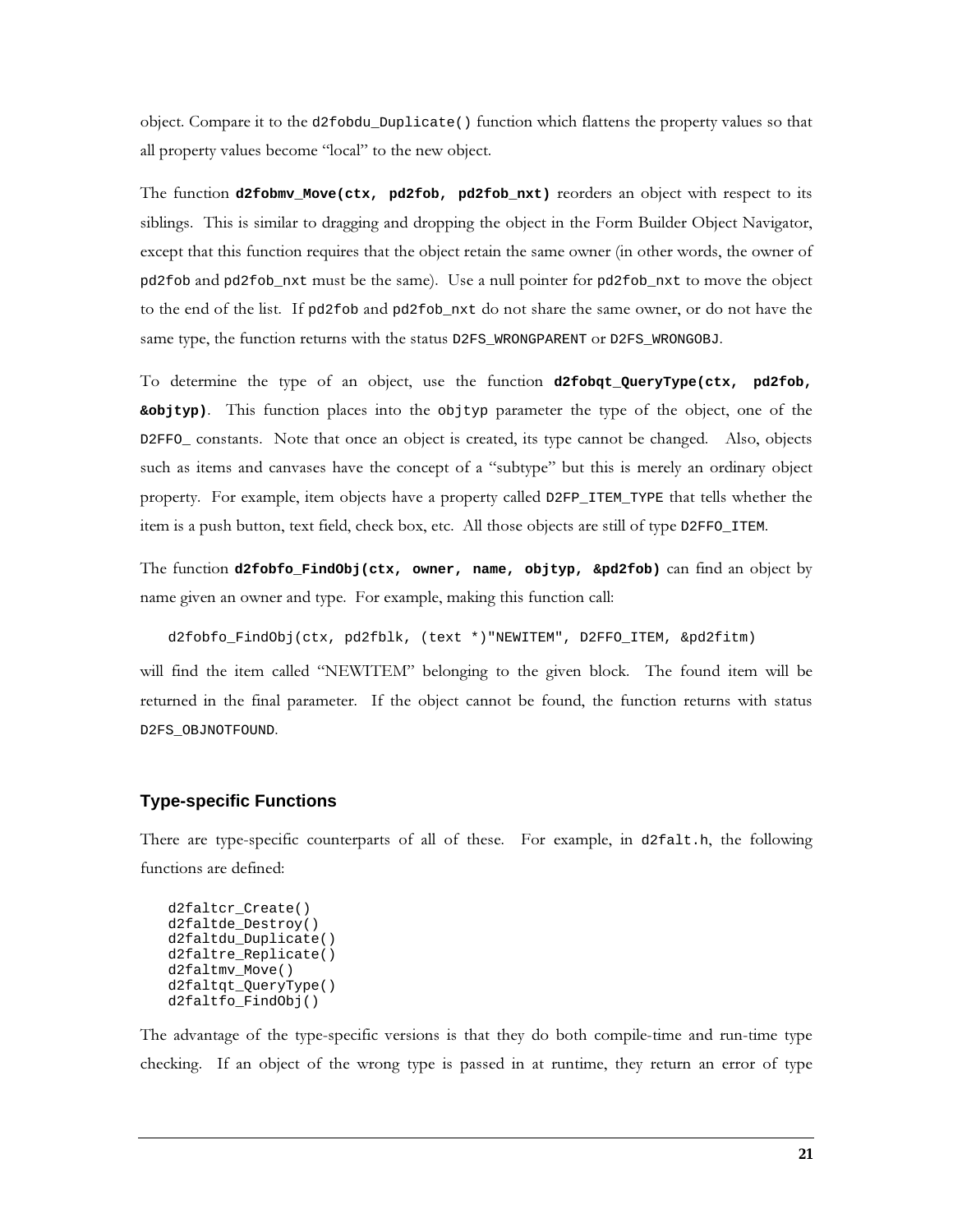D2FS\_TYPEMISMATCH. We recommend you use the type-specific versions where possible. For example, if you're explicitly creating an LOV object, use d2flovcr\_Create().

#### **OBJECT METADATA FUNCTIONS**

On occasion, you will want to get information about an object type rather than about an object itself. In some sense, this is information about the information that describes an object. For that reason, we call this "object metadata". This section describes these functions that can be used to access the Forms API object metadata:

d2fobgcn\_GetConstName (d2fctx \*ctx, d2fotyp objtyp, text \*\*objname) d2fobgcv\_GetConstValue(d2fctx \*ctx, text \*objname, d2fotyp \*objtyp)<br>d2fobhp\_HasProp (d2fctx \*ctx, d2fob \* pd2fobj, ub2 pnum)

The function d2fobgcn\_GetConstName(ctx, objtyp, &objname) translates from a D2FFO\_ object type to a human-readable string describing the object type. For example, calling:

text \*objname; d2fobgcn\_GetConstName(ctx, D2FFO\_CANVAS, &objname)

would cause objname to point to a string containing "CANVAS". The returned string does not have to be freed, as it is a static string in a static internal table.

Inversely, the function d2fobgcv\_GetConstValue(ctx, objname, &objtyp) translates from the a human readable string to the D2FF0\_ object type constant. For example, calling:

```
d2fotyp objtyp;
d2fobgcv_GetConstValue(ctx, "CANVAS", &objtyp)
```
would set objtyp to D2FFO\_CANVAS.

Finally, the function d2fobhp\_HasProp(ctx, pd2fobj, proptyp) returns D2FS\_YES or D2FS\_NO depending on whether the specified property type 'applies' to the given object. In other words, it tells whether the property can be assigned to the given object. For example, the following line of code:

```
d2fobhp_HasProp(ctx, pd2falt, D2FP_ALT_STY)
```
returns D2FS\_YES because alert objects have the Alert Style property, but the following line of code:

```
d2fobhp_HasProp(ctx, pd2falt, D2FP_DML_ARY_SIZ)
```
returns D2FS\_NO because the alerts do not have the DML array size property.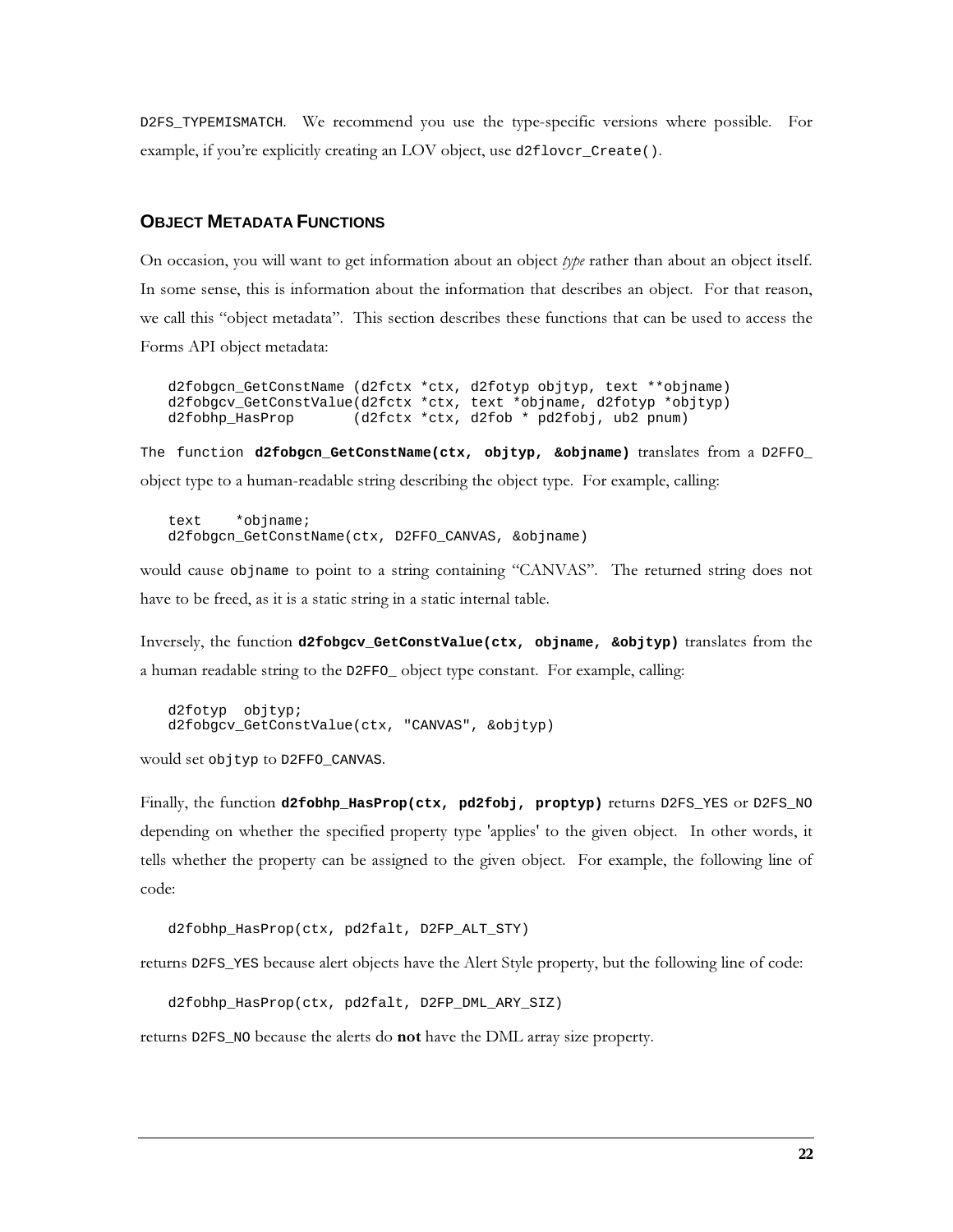## **ENUMERATED PROPERTY VALUES**

In the Form Builder Property Palette, many properties are edited using a poplist that restricts the range of possible property values to a small enumerated list of values. For example, Form Builder users know that they can set the Alert Style property to Stop, Caution, or Note. We call these enumerated property values because these are the only legal property values for a particular property.

Internally, these properties are stored using ordinary numbers, just like conventional number-valued properties such as height, width, and number-of-records-displayed. As expected, the Forms API provides numerical constants that correspond to each of the enumerated values. These constants all begin with D2FC, and are defined d2fdef.h. For example, the Alert Style constants are defined in d2fdef.h as follows:

```
** Alert style (D2FP ALT STY)
** [ALT]\star /
#define D2FC_ALST_STOP
#define D2FC ALST CAUTION
#define D2FC_ALST_NOTE
```
You can see from the comment that these constants apply to the property D2FP\_ALT\_STY. In Form Builder, the Alert Style property displays in the Property Inspector using a poplist that shows exactly these three choices. When you call a function or macro that returns an Alert Style value, it will always be one of these three values. The following lines of code show how the enumerated constants are used:

 $\mathbf 0$ 

 $\mathbf 1$ 

 $\mathcal{L}$ 

```
d2fstatus status;
number
           alert_style;
/* Get the alert style and print a message */
status = d2faltg_alt_sty(ctx, alert_obj, &alert_style)
if ( status == D2FS SUCCESS )
\{printf ("The alert style is: ");
    switch ( alert_style )
        case D2FC_ALST_STOP:
           printf("Stop\n", ");break;
        case D2FC_ALST_CAUTION:
            printf("Caution\n', ");break;
        case D2FC_ALST_NOTE:
            printf("Note\n", "break;default:
            printf("??? \n^n);break;
    \mathcal{E}
```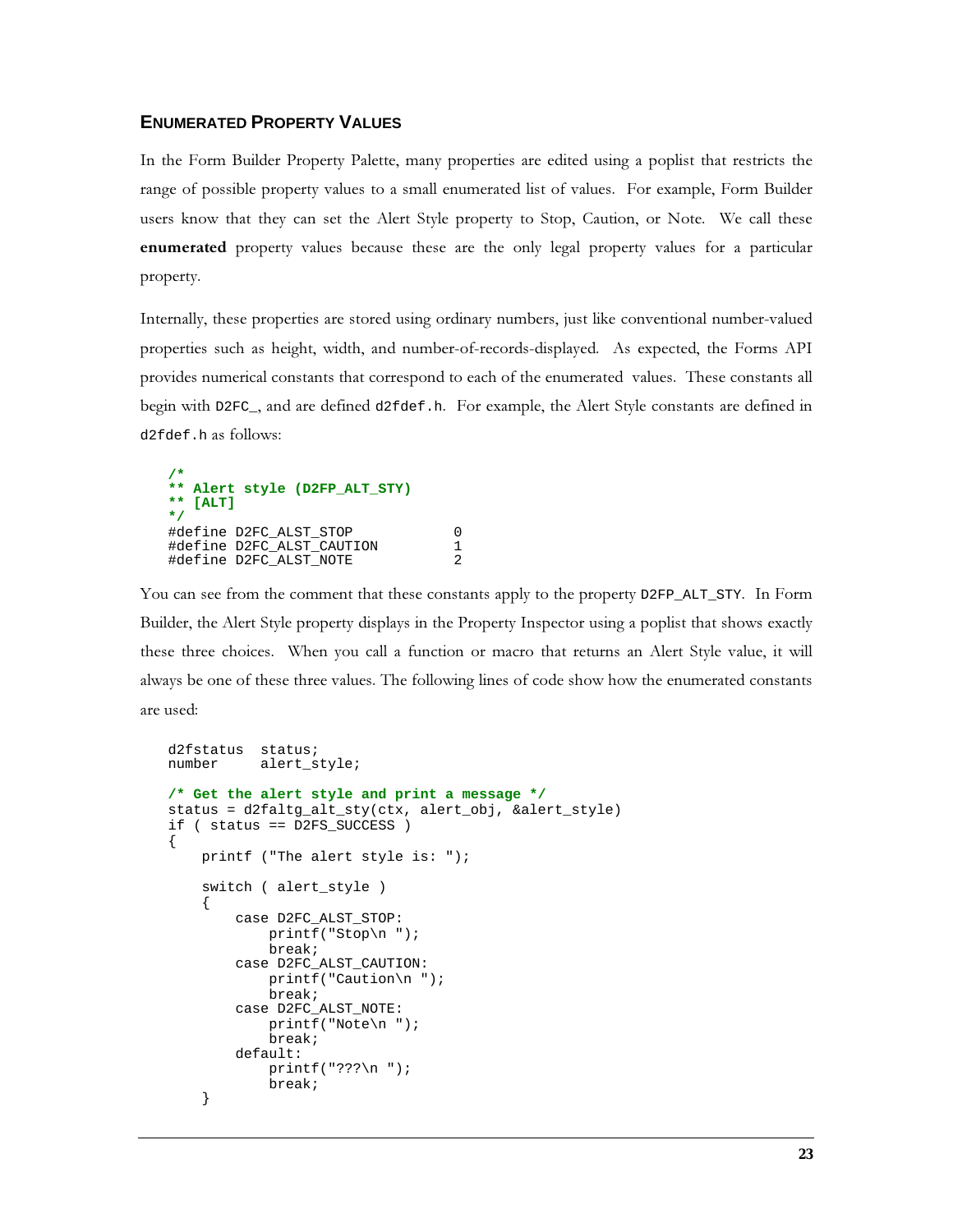```
}
/* Set the alert style to Caution */
status = d2falts_alt_sty(ctx, alert_obj, D2FC_ALST_CAUTION);
```
Below, we'll see a function called d2fprgvn\_GetValueName() that converts between the D2FC\_ constants and the actual human-readable string used in the Property Palette.

#### **PROPERTY METADATA FUNCTIONS**

Just as there are functions that allow you to access the Forms API object metadata, there are functions for accessing the Forms API *property* metadata.

d2fprgt\_GetType (d2fctx \*ctx, ub2 pnum) d2fprgn\_GetName (d2fctx \*ctx, ub2 pnum, text \*\*pname) d2fprgvn\_GetValueName (d2fctx \*ctx, ub2 pnum, number val, text \*\*vname) d2fprgcv\_GetConstValue(d2fctx \*ctx, text \*pcname, ub2 \*pnum) d2fprgcn\_GetConstName (d2fctx \*ctx, ub2 pnum, text \*\*pcname)

The function **d2fprgt\_GetType(ctx, pnum)** returns the storage class of the property type. For example, d2fprgt\_GetType(ctx, D2FP\_ALT\_STY) returns D2FP\_TYP\_NUMBER because the Alert Style property is stored as a number in the property list.

The function **d2fprgn\_GetName(ctx, pnum, &pname)** translates from the property type to a human-readable string describing the property type. This is the same string that appears in the lefthand column of the Form Builder Property Palette. For example, d2fprgn\_GetName(d2fctx, D2FP\_ALT\_STY, &pname) puts "Alert Style" in the pname parameter.

Next, the function d2fprgvn\_GetValueName(ctx, pnum, val, &vname) returns a humanreadable name for the enumerated  $D2FC$  constant. This is the same string that appears in the poplists in the Form Builder Property Palette when editing an enumerated property. For example:

d2fprgvn\_GetValueName(ctx, D2FP\_ALT\_STY, D2FC\_ALST\_CAUTION, &vname)

puts "Caution" in the vname parameter. This function is useful when printing out the properties of an object in human-readable form. In fact, we can use this function to simplify the code example above:

```
d2fstatus status;
number alert_style;
/* get the alert style and print a message */
status = d2faltg_alt_sty(ctx, alert_obj, &alert_style)
if ( status == D2FS_SUCCESS )
{
     text *vname;
```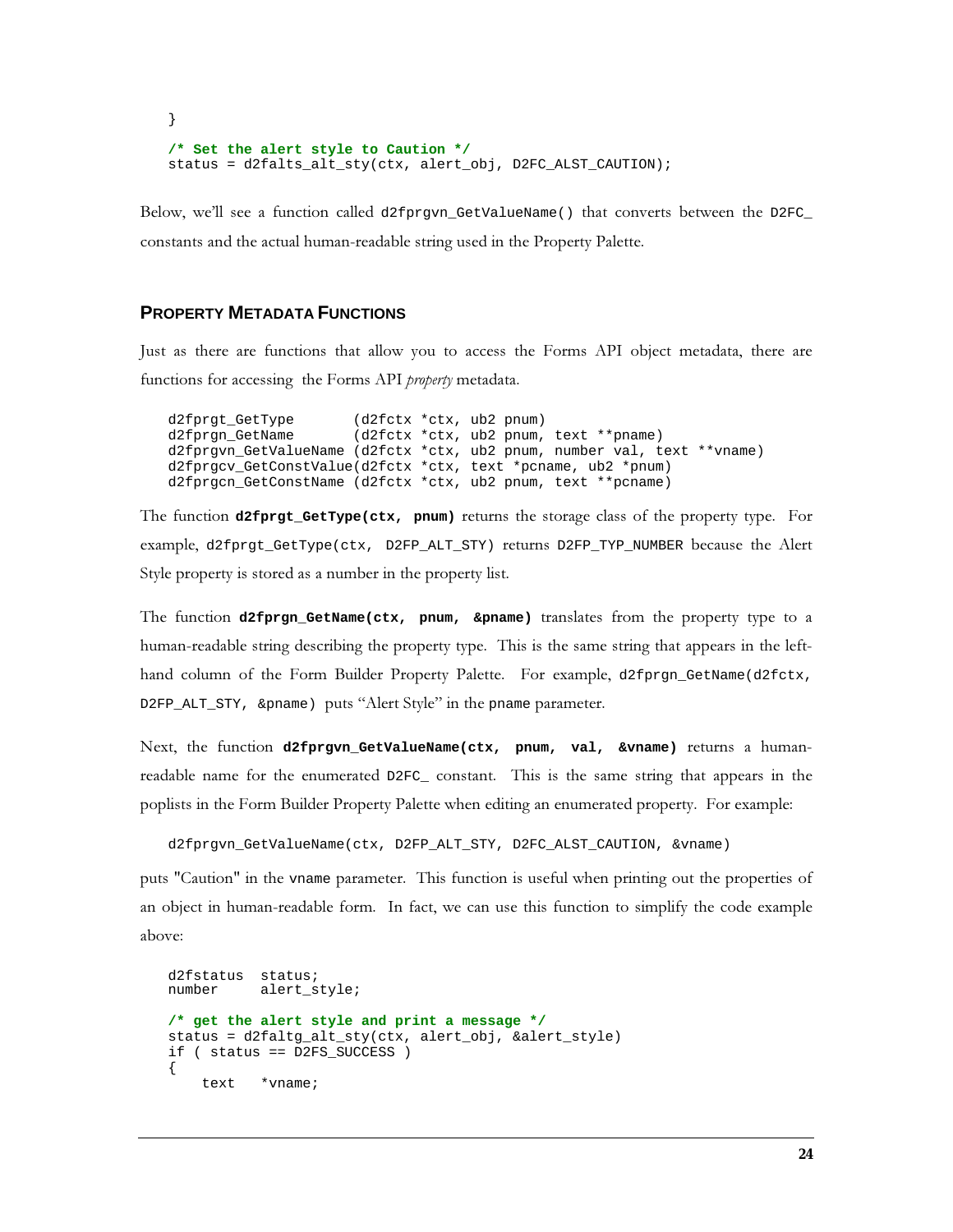```
 /* Get the string corresponding to the alert style value */
     status = d2fprgvn_GetValueName(ctx, D2FP_ALT_STY, alert_style, &vname);
     if ( status == D2FS_SUCCESS )
         printf ("The alert style is: %s", vname);
}
/* set the alert style to Caution */
status = d2falts_alt_sty(ctx, alert_obj, D2FC_ALST_CAUTION);
```
This new version is more readable and generic, and has fewer hard coded strings.

The final two functions are only really useful when doing advanced parsing of form module files. The first function, d2fprgcv\_GetConstValue(ctx, pcname, &pnum), converts the property type from the unique internal string descriptor to a proper property type. For example:

```
d2fprgcv_GetConstValue(ctx, "ALT_STY", &pnum)
```
puts D2FP\_ALT\_STY in the pnum parameter. The inverse function, **d2fprgcn\_GetConstName (ctx, pnum, &pcname)**, converts the property type from an ID to the unique internal string. Using the same example:

d2fprgcn\_GetConstName(ctx, D2FP\_ALT\_STY , &pname)

puts "ALT\_STY" in the pname parameter.

#### **FORMS API CONTEXT FUNCTIONS**

The header file d2fctx.h defines several functions, which do not apply to specific objects, but rather defines something of a global context in which the Forms API executes. As we said earlier, all functions take the Forms API context as their first argument, so the Forms API context is the first object created, and the final object destroyed. The functions in d2fctx.h are:

```
d2fctxcr_Create (d2fctx **pctx, d2fctxa *ctx_attr)
d2fctxde_Destroy (d2fctx *ctx)
d2fctxsa_SetAttributes (d2fctx *ctx, d2fctxa *ctx_attr)
d2fctxga_GetAttributes (d2fctx *ctx, d2fctxa *ctx_attr)
d2fctxcn_Connect (d2fctx *ctx, text *con_str, dvoid *phstdef)
d2fctxdc_Disconnect (d2fctx *ctx)
d2fctxbv_BuilderVersion(d2fctx *ctx, number *version)
d2fctxcf_ConvertFile (d2fctx *ctx, text *filename, d2fotyp modtyp,
number direction)<br>d2fctxbi_BuiltIns (d2fctx *ctx, text
                      (d2fctx *ctx, text ****pparr)
```
As we saw in the very first example program, the Forms API context is created by calling **d2fctxcr\_Create(&ctx, &ctx\_attr)**. Typically, this is the first function call in a Forms API program. The second argument to this function is a pointer to an attribute structure. The first member of this structure is mask\_d2fctxa, which must be initialized to either zero or a bitwise "or" of the D2FCTXA\* constants. For each specified constant, the corresponding structure members must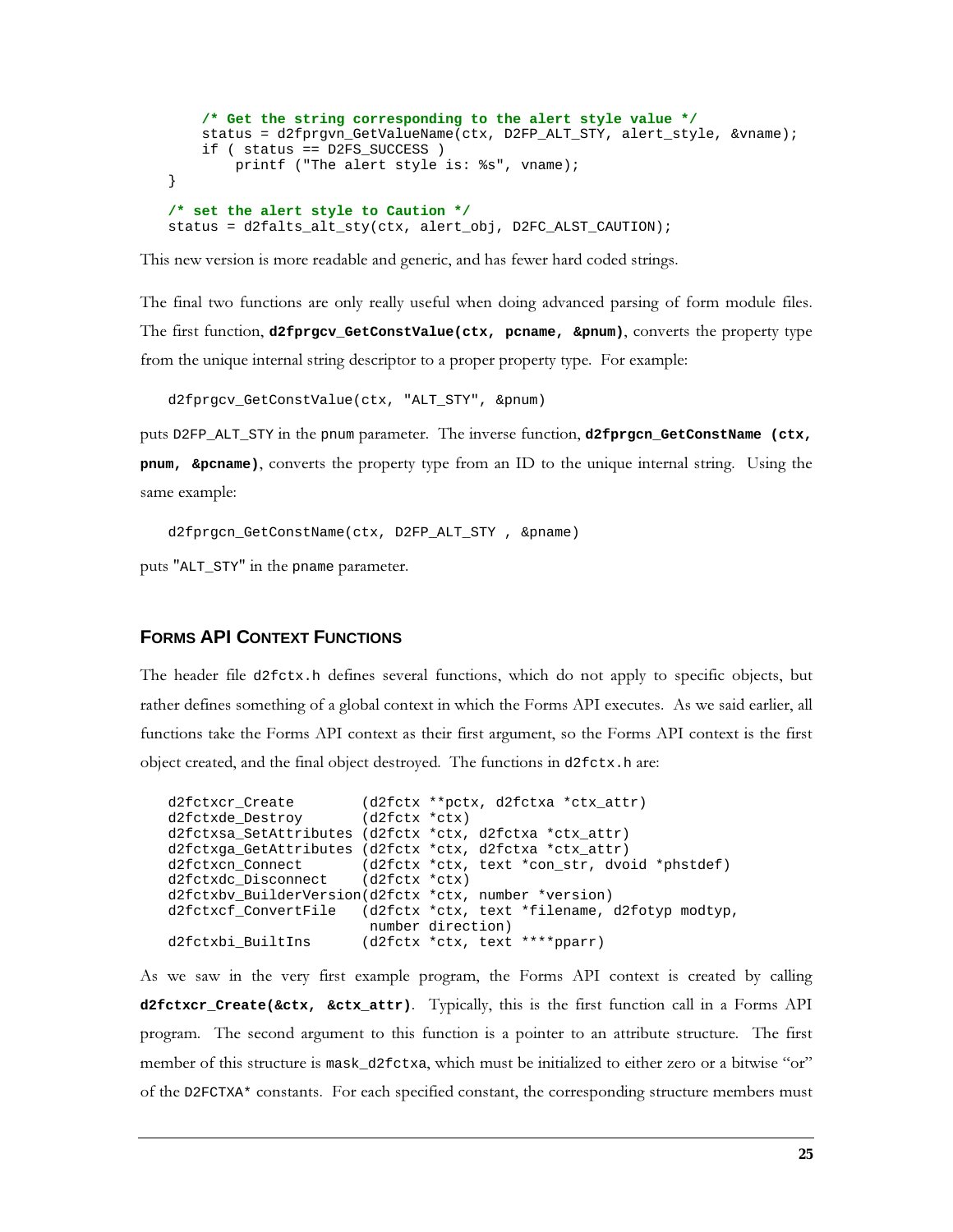be filled in. For example, when the mask is set to D2FCTXACDATA, the field cdata\_d2fctxa must point to a valid memory address. Refer to the d2fctx. h file for the set of context attribute options.

The final function call in a Forms API program is usually  $d2fctxde_Destroy(ctx)$ . This function destroys the Forms API context. After this call, no further Forms API calls are possible.

After the Forms API context has been created, you may still access and in some cases modify the To set attributes, use d2fctxsa\_SetAttributes(ctx, &ctx\_attr). context's attributes. Remember to initialize the mask\_d2fctxa structure member with the attributes actually being set. Note that not all Forms API attributes are settable (only those marked with 'S' in the header file are settable). To get the context's attributes, use d2fctxga\_GetAttributes(ctx, &ctx\_attr). Remember to initialize the mask\_d2fctxa structure member with the attributes you actually want to retrieve.

As in the Form Builder, a database connection is required for many operations, such as loading and saving forms in a database, parsing record group queries, accessing stored procedures, etc. To connect to a database, use the function d2fetxcn\_Connect(ctx, conn\_string, phstdef). This establishes a database connection given a connect string (conn\_string) of the usual form username/password@database. Alternatively, you may directly supply an Oracle 'hstdef' pointer for the connection, if you have connected to the Oracle database without using the Forms API. To disconnect from the database, use the function d2fetxdc\_Disconnect (Ctx).

The function d2fctxbv\_BuilderVersion(ctx, &vernum) returns the version of the Forms API currently running. The format of the version number is a decimal number of the form 12334455, where 1 is the first digit, 2 is the second digit, 33 is the third digit, 44 is the fourth digit, and 55 is the fifth digit. For example, a return value of 60052902 indicates version 6.0.5.29.2. This is the same version number shown in the Form Builder when choosing the menu option Help $\rightarrow$ About Form Builder.

The Form Builder allows you to convert files from binary . fmb files to ASCII . fmt files. The benefit of . fmt files is that they are sometimes more easily stored in source control systems. To do this using the Forms API, use the function d2fctxcf\_ConvertFile(ctx, filename, modtyp, direction), which converts an . fmb file to an . fmt file or vice-versa. The filename parameter is the name of the file on disk, modtyp is one of the module object types (for example, D2FFO\_FORM\_MODULE), and direction is either BINTOTEXT or TEXTTOBIN, as defined in d2fctx.h.

The final function defined in  $d2f$ ctx. h is  $d2f$ ctxbi\_BuiltIns(ctx, pparr). This utility function allocates and returns an array-of-an-array (that is, a table) of strings listing each of the PL/SQL Built-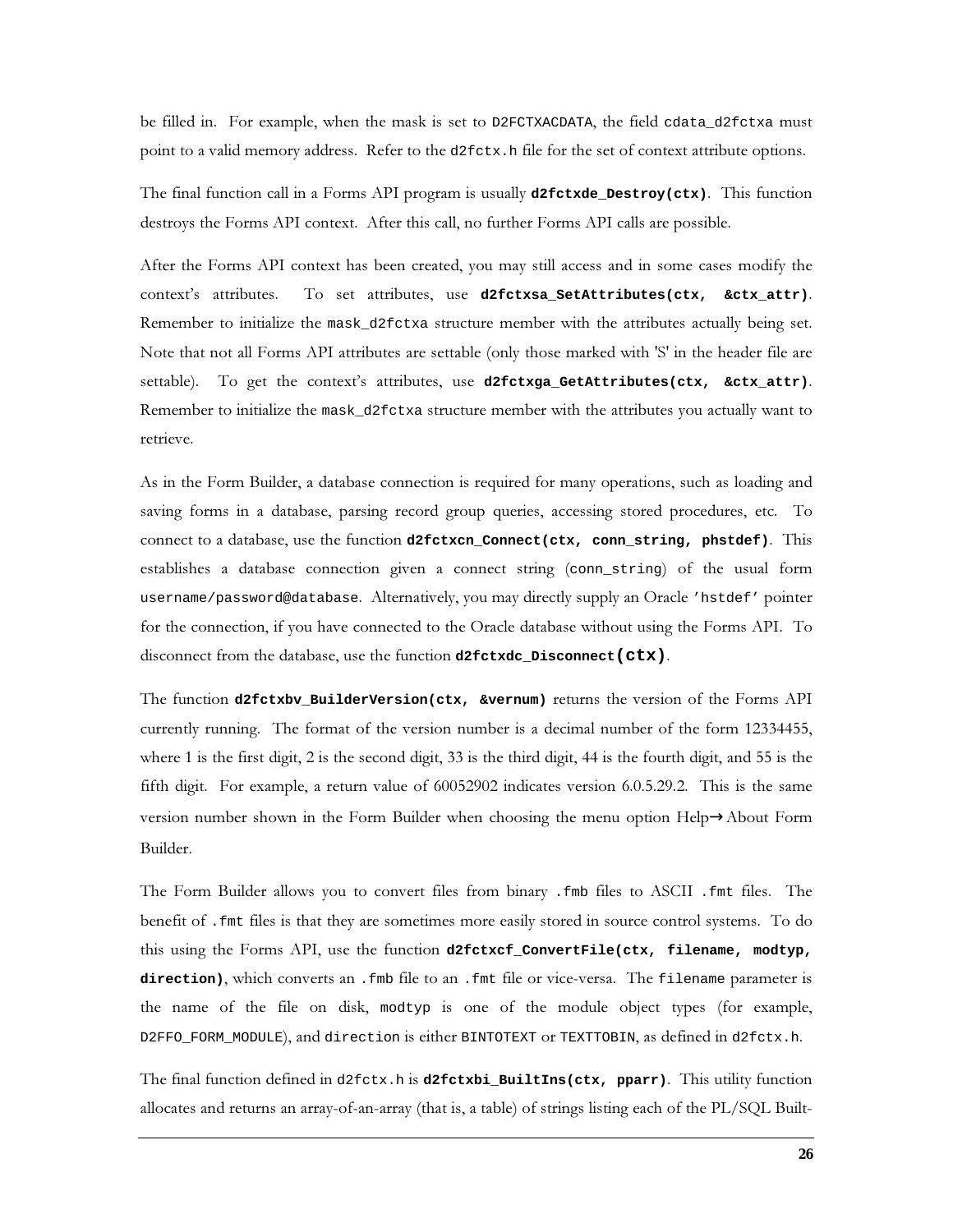in functions, organized by package name. Each row of the table is an array of strings; the first string in each row is the package name and the remaining strings in that row are the PL/SQL Built-ins in that package. This routine allocates memory for each string, so it should only be called once in order to avoid memory leaks.

# **EXAMPLE 3: USING API CONTEXT**

This demonstrates several metadata and forms context concepts, including routines for connecting and disconnecting from a database, and printing the version number. It creates a canvas and a block with an item, duplicates the canvas twice, then saves the form to the file system. It also gets and sets various properties using both the generic and type-specific macros.

#### **EXAMPLE 3 - CONTEXT.C**

```
#include <stdio.h>
#include <malloc.h>
#include <d2fctx.h>
#include <d2ferr.h>
#include <d2ffmd.h>
#include <d2fcnv.h>
#include <d2fblk.h>
#include <d2fitm.h>
#include <d2fob.h>
/*
** This program illustrates the various Forms Context functions.
\star /
main(int argc, char *argv[])
\{d2fctxa
                 attr;
                *ctx = (d2fctx * )0;d2fctxd2ffmd
                *form = (d2ffmd * )0;d2fcnv
                *cnv1;
   d2fcnv
                *cnv2;
   d2fcnv
                 *cnv3;
   d2fblk
                 *blk1;
   d2fitm
                 *itml;
   d2fotyp
                 otyp;
                 width;
   number
   text
                 *color;
   text
                 *name;
   number
                 version;
   /*
   ** Check arguments - the user must supply a connection string
   \star /
   if (\arg c := 2)\{fprintf(stderr, "USAGE: %s <username>/<password>[@database]\n",
                  \arctan[0];
          goto error;
   \}
```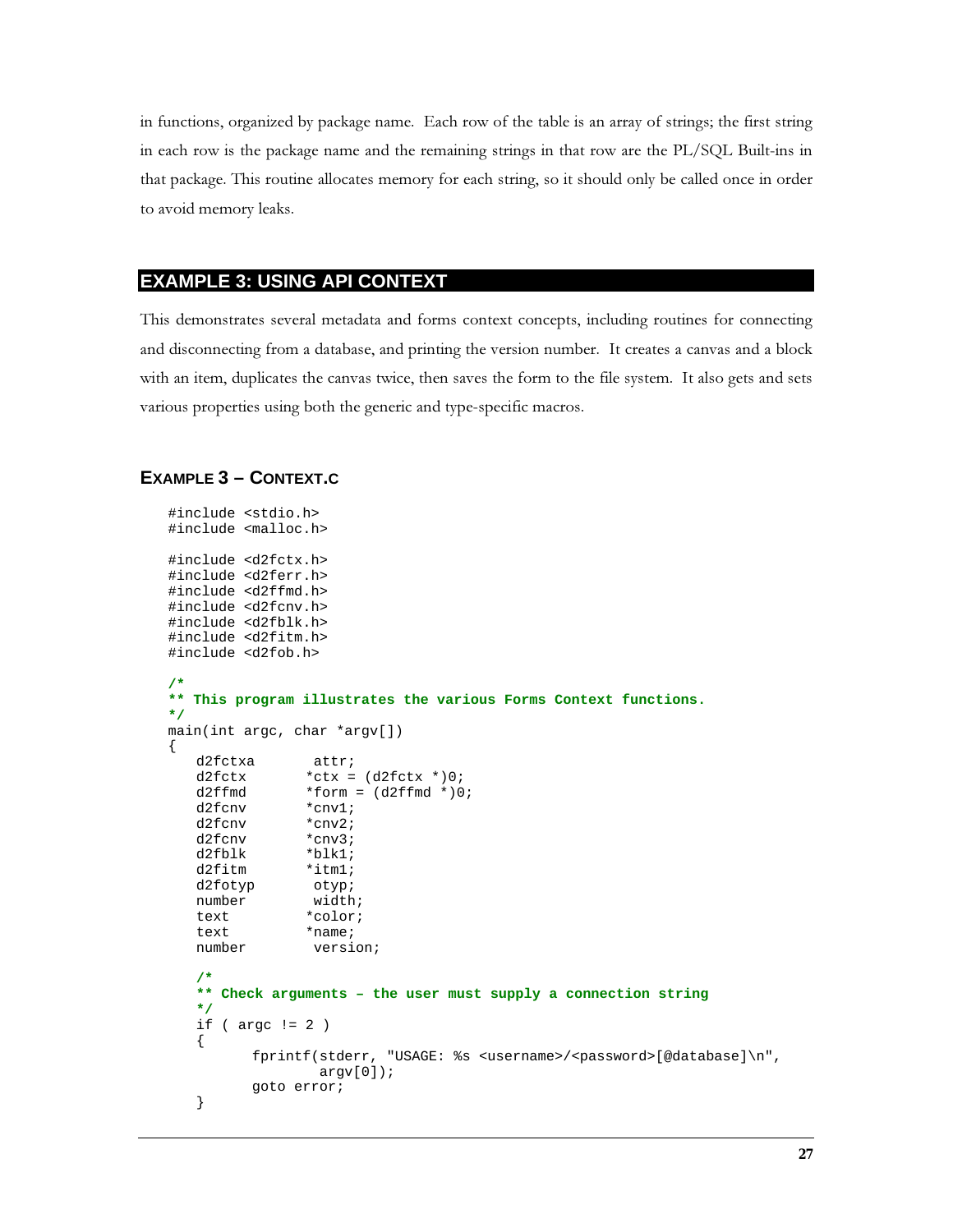```
/*
** Create the Forms API context
*/
attr.mask_d2fctxa = 0;
if ( d2fctxcr_Create(&ctx, &attr) != D2FS_SUCCESS )
{
       fprintf(stderr, "Could not create the context\n");
       goto error;
}
/*
** Connect to a database
*/
if ( d2fctxcn_Connect(ctx, ((text *)argv[1], (dvoid *)0 )
       != D2FS_SUCCESS )
{
      fprintf(stderr, "Could not connect to the database\n");
       goto error;
}
/*
** Get the version of the Forms API
*/
if ( d2fctxbv_BuilderVersion(ctx, &version) != D2FS_SUCCESS )
{
       fprintf(stderr, "Could not get the version number\n");
       goto error;
}
/*
** Print out the version of the Forms API
*/
printf ("Running Version %d.%d.%d.%d.%d (%d) of the Forms API\n",
            version/10000000 % 10, version/1000000 % 10,
            version/10000 % 100, version/100 %100,
            version % 100, version);
/*
** Create a new form module
*/
if ( d2ffmdcr_Create(ctx, &form, (text *)"MOD1") != D2FS_SUCCESS )
{
       fprintf(stderr, "Could not create module\n");
       goto error;
}
/*
** Create a canvas owned by form object, using the type-specific
** function
*/
if ( d2fcnvcr_Create(ctx, (d2fob *)form, &cnv1, (text *)"CNV1")
       != D2FS_SUCCESS )
{
       fprintf(stderr, "Could not create canvas\n");
       goto error;
}
/*
** Get the type of the object we just created. Note that we
** can safely down-cast the canvas (d2fcnv *) to a generic object
** (d2fob *).
*/
if ( d2fobqt_QueryType(ctx, (d2fob *)cnv1, &otyp) != D2FS_SUCCESS )
{
```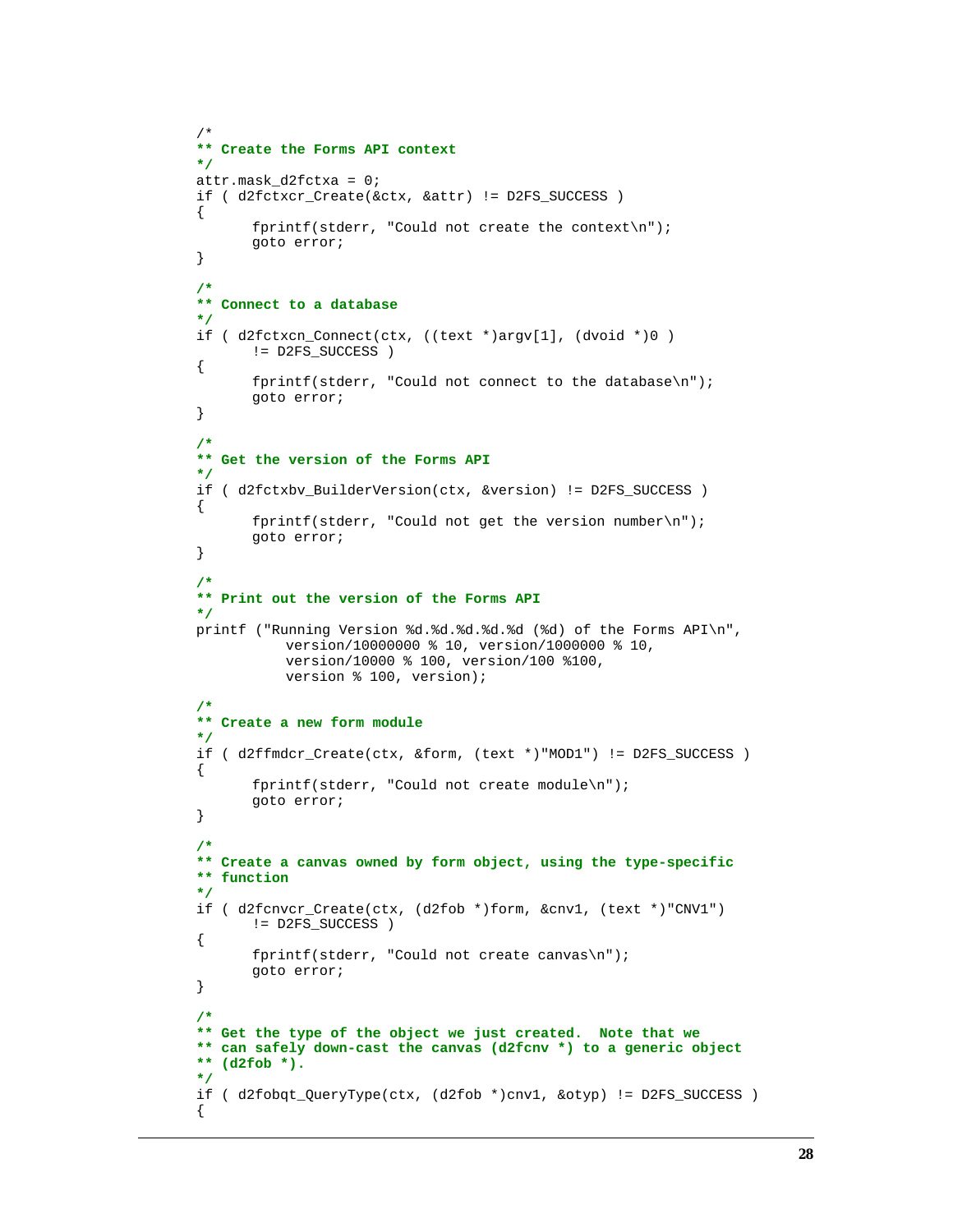```
fprintf(stderr, "Could not query type\n");
       goto error;
}
/*
** Make sure it's really a canvas
*/
if ( otyp == D2FFO_CANVAS )
       fprintf(stdout, "Yep, it's a canvas!\n");
else
       fprintf(stderr, "This should never happen!\n\cdoti");
/*
** Set the background color of the canvas using the type-specific
** convenience macro
*/
if ( d2fcnvs_back_color(ctx, cnv1, (text *)"blue") != D2FS_SUCCESS )
{
       fprintf(stderr, "Could not set canvas background\n");
       goto error;
}
/*
** Set the foreground color of the canvas using the GENERIC
** convenience macro
*/
if ( d2fobs_fore_color(ctx, (d2fob *)cnv1, (text *)"red")
       != D2FS_SUCCESS )
{
       fprintf(stderr, "Could not set canvas foreground\n");
      goto error;
}
/*
** Get the background color of the canvas without using the
** convenience macro
*/
if ( d2fcnvgt_GetTextProp(ctx, cnv1, D2FP_BACK_COLOR, &color)
        != D2FS_SUCCESS )
{
       fprintf(stderr, "Could not get canvas foreground\n\times");
       goto error;
}
printf ("canvas background color = %s\n", color);
free((dvoid *)color);
/*
** Get the foreground color of the canvas without using the
** convenience macro, in a generic way
*/
if ( d2fobgt_GetTextProp(ctx, (d2fob *)cnv1, D2FP_FORE_COLOR,
         &color) != D2FS_SUCCESS )
{
       fprintf(stderr, "Could not get canvas foreground\n");
       goto error;
}
printf ("canvas foreground color = s\ n", color);
free((dvoid *)color);
/*
** Create a data block object owned by form object
*/
if ( d2fblkcr_Create(ctx, (d2fob *)form, &blk1, (text *)"BLK1")
       != D2FS_SUCCESS )
{
```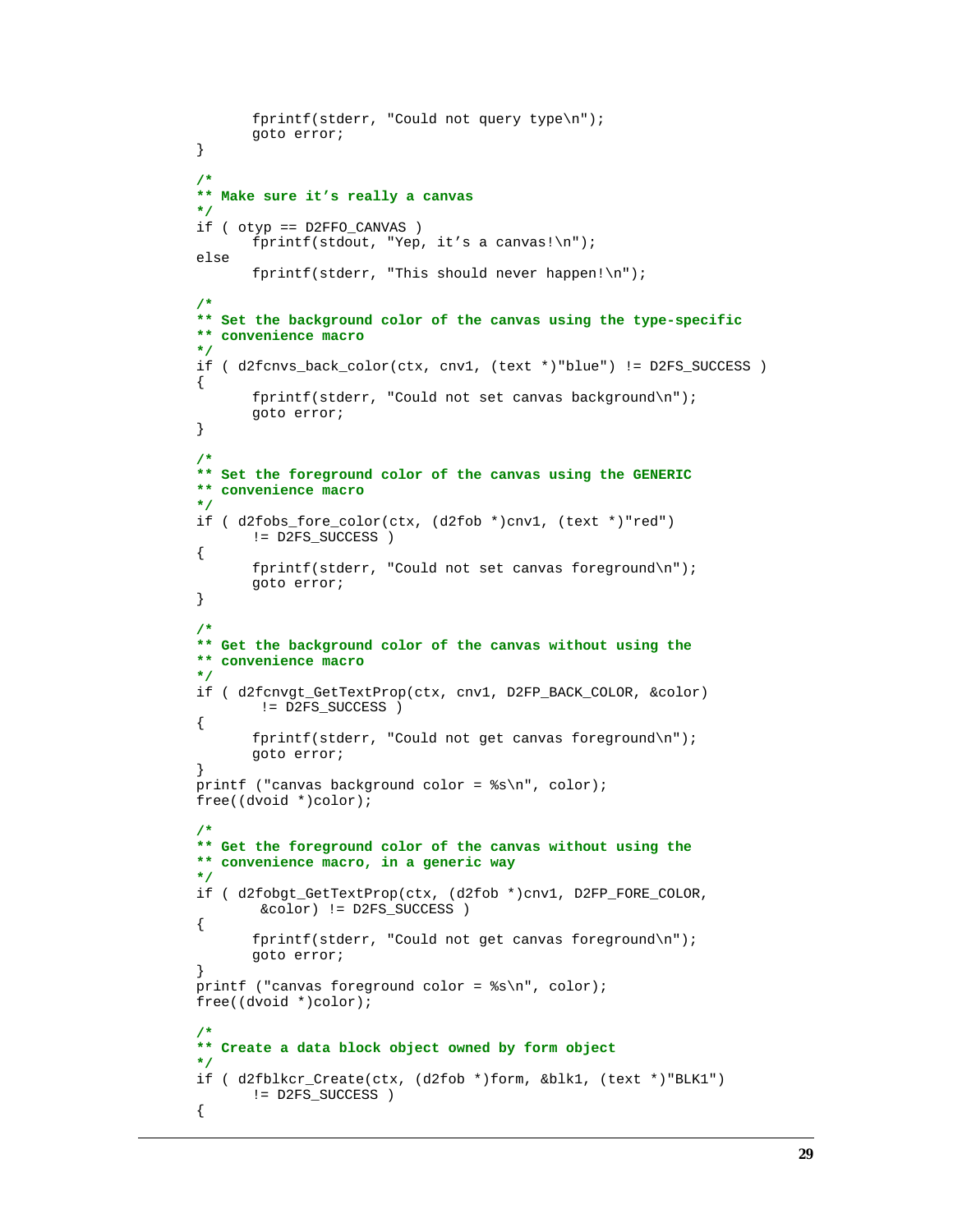```
fprintf(stderr, "Could not create block\n");
      goto error;
}
/*
** Create an item object owned by block object
*/
if ( d2fitmcr_Create(ctx, (d2fob *)blk1, &itm1, (text *)"ITM1")
      != D2FS_SUCCESS )
{
      fprintf(stderr, "Could not create item\n");
      goto error;
}
/*
** Put the item on the canvas, and give it a reasonable size
*/
if ( d2fitms cnv obj(ctx, itm1, (d2fob *)cnv1) != D2FS SUCCESS || d2fitms_x_pos(ctx, itm1, 10) != D2FS_SUCCESS ||
     d2fits_y pos(ctx, itm1, 10) != D2FS_SUCCSSd2fits\_width(ctx, itm1, 100) != D2FS_SUCCES ||
      d2fitms_height(ctx, itm1, 20) != D2FS_SUCCESS )
{
      fprintf(stderr, "Could not initialize item properties\n");
      goto error;
}
/*
** Get the background color of the item
*/
if ( d2fitmg_back_color(ctx, itm1, &color) != D2FS_SUCCESS )
{
      fprintf(stderr, "Could not get item foreground\n");
      goto error;
}
printf ("item foreground color = s\ \nmin, color ? color : (text *)"NULL");
if ( color ) free((dvoid *)color);
/*
** Get the width of the item using the generic macro
*/
if ( d2fobg_width(ctx, (d2fob *)itm1, &width) != D2FS_SUCCESS )
{
      fprintf(stderr, "Could not get item width\n");
      goto error;
}
printf ("item width = d\n\alpha", width);
/*
** Get the name of the item's canvas. This property is a quick
** shortcut to getting the D2FP_CNV_OBJ property, and then ask-
** the returned object for its name.
*/
if ( d2fitmg_cnv_nam(ctx, itm1, &name) != D2FS_SUCCESS )
{
      fprintf(stderr, "Could not get item's canvas name\n");
      goto error;
}
printf ("item's canvas name = s\n\n\in", name);
/*
** ERROR: Try to get the item's background color using the
** canvas macro. The object knows what type it is, which makes
** this an illegal operation.
**
```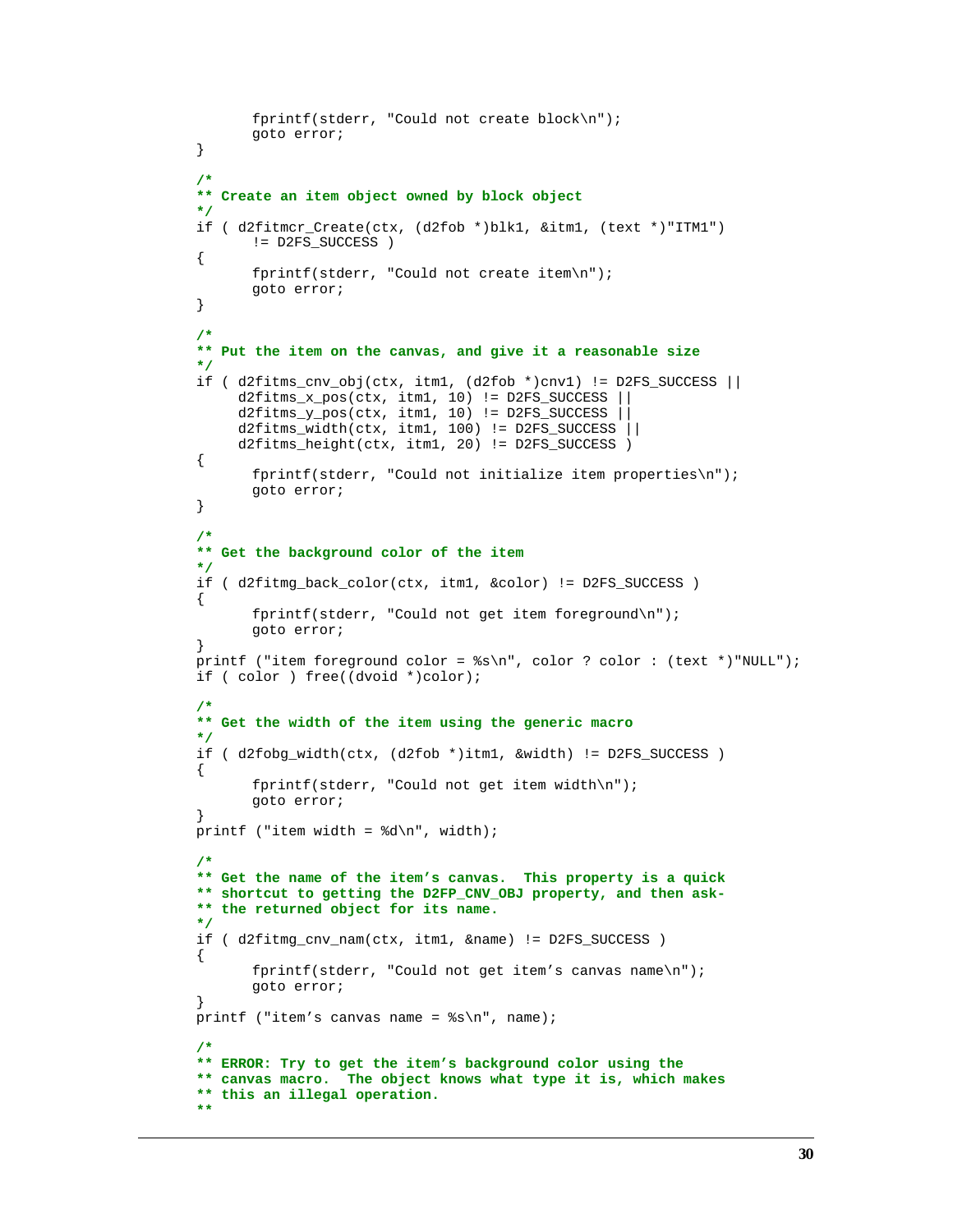```
** >>> This call is both a compile-time and run-time error.
   */
   if ( d2fcnvg_back_color(ctx, itm1, &color) != D2FS_SUCCESS )
   {
          printf("Expected error: can't treat an item as a canvas\n");
   }
   /*
   ** Duplicate the canvas object using the type-specific function
   */
   if ( d2fcnvdu_Duplicate(ctx, (d2fob *)form, cnv1, &cnv2, (text *)"CNV2")
          != D2FS_SUCCESS )
   {
          fprintf(stderr, "Could not duplicate canvas (2)\n\pi");
          goto error;
   }
   /*
   ** Duplicate the canvas object using the generic function
   */
   if ( d2fobdu_Duplicate(ctx, (d2fob *)form, (d2fob *)cnv1,
          (d2fob **)\&env3, (text *)*CNV3") != D2FS_SUCCES){
          fprintf(stderr, "Could not duplicate canvas (3)\n");
          goto error;
   }
   /*
   ** Save the form to the filesystem. Try loading the form in the
   ** Form Builder to see what we created!
   */
   if ( d2ffmdsv_Save(ctx, form, (text *)"MOD1.fmb", FALSE)
          != D2FS_SUCCESS )
   {
          fprintf(stderr, "Could not save the form\n");
          goto error;
   }
error:
   /*
   ** Destroy the form module object if it was created
   */
   if ( form )
   {
          (void) d2ffmdde_Destroy(ctx, form);
   }
   /*
   ** Disconnect from the database, and destroy the context if it was
   ** created
   */
   if ( ctx )
   {
          (void) d2fctxdc_Disconnect(ctx);
          (void) d2fctxde_Destroy(ctx);
   }
   return 0;
```
}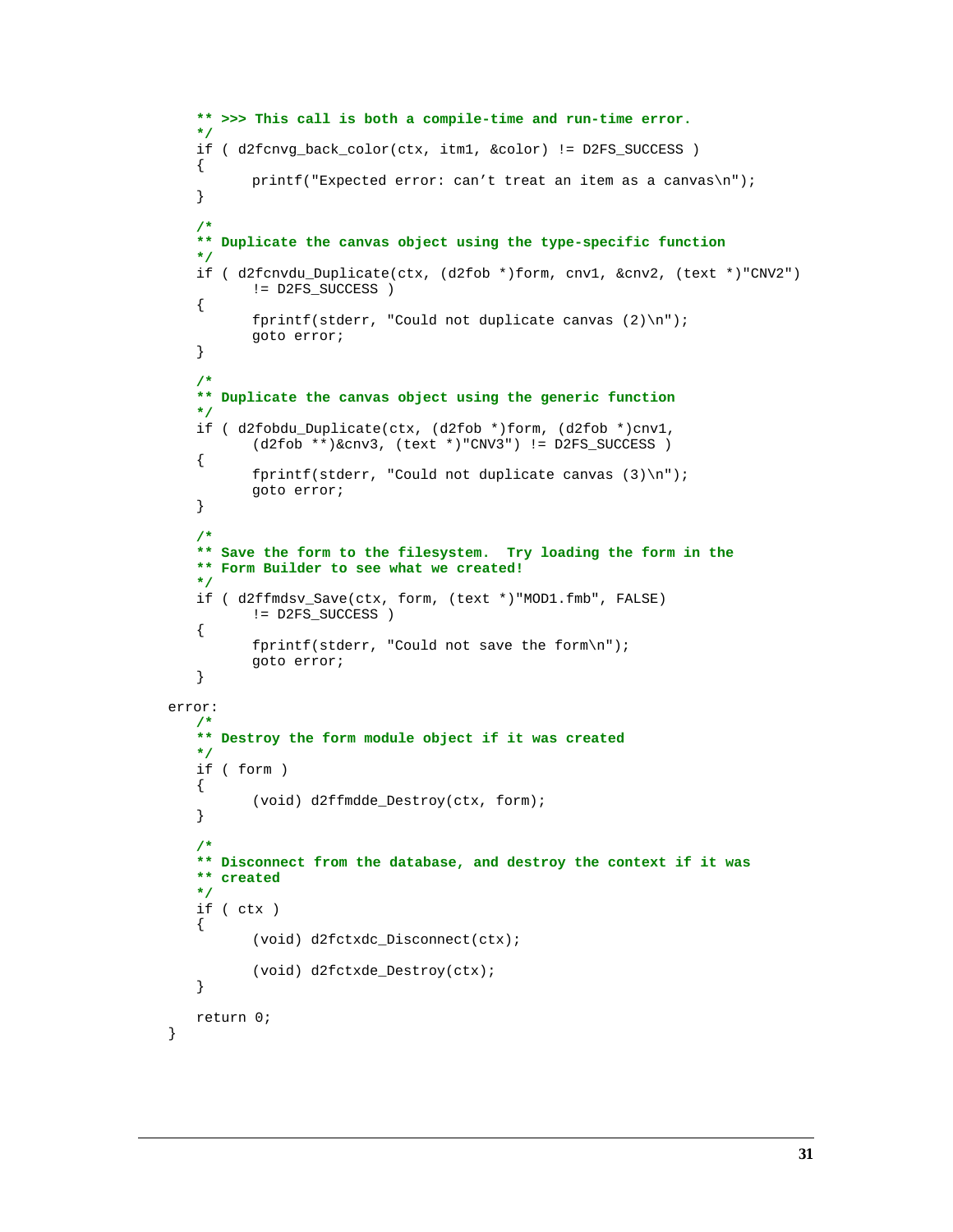## **EXAMPLE 4: WORKING WITH GENERIC OBJECTS**

This example program loads a module from disk, then loops over every object in the module, printing the name and type of the object as well as the entire list of property values. It's essentially a Very rudimentary version of the "object list report" in the Form Builder development environment. The example illustrates how to:

- Work with generic objects
- Use the object and property metadata functions
- Work with the object ownership hierarchy

# **EXAMPLE 4 – TRAVERSE.C**

```
#include <stdio.h>
#include <stdlib.h>
#include <malloc.h>
#include <d2ferr.h>
#include <d2fctx.h>
#include <d2ffmd.h>
#include <d2fob.h>
#include <d2fpr.h>
int traverseObjects(d2fctx *ctx, d2fob *obj, int level);
/*
** This program takes a list of file
*/
int main(int argc, char *argv[])
{
   d2fctxa attr;<br>d2fctx *ctx;
                 *ctx; /* FAPI context */ d2fob *v_obj; /* form module object */
    /*
    ** Check the arguments
    */
   if ( \arg c != 2 )
    {
           fprintf(stderr, "USAGE: %s <filename>\n", argv[0]);
          exit(1); }
    /*
    ** Create a context
    */
    attr.mask_d2fctxa = 0;
    if ( d2fctxcr_Create(&ctx, &attr) != D2FS_SUCCESS )
    {
           fprintf(stderr, "Could not create the context\n");
          exit(1); }
 /*
    ** load the form module
```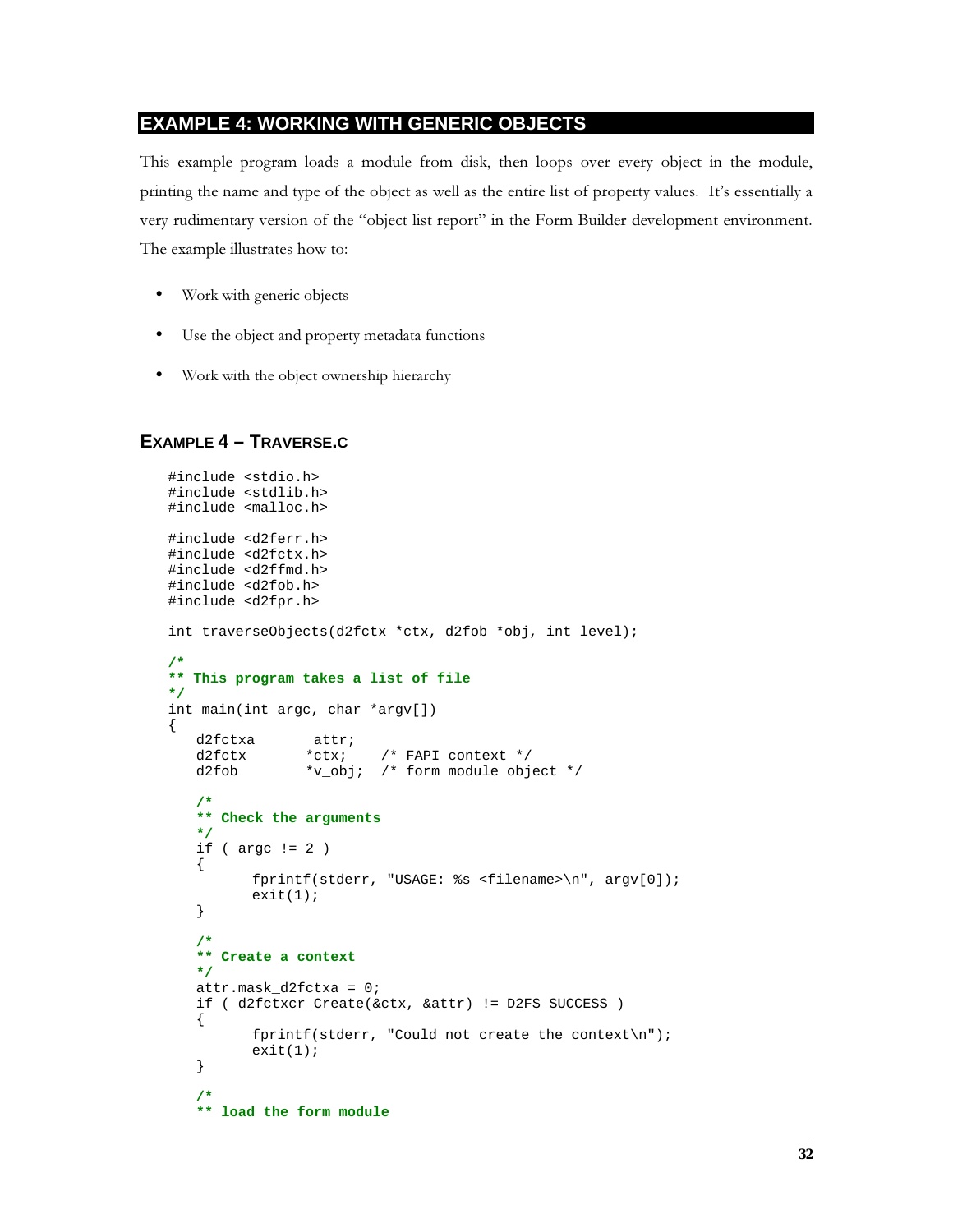```
 */
    if ( d2ffmdld_Load( ctx, &v_obj, (text*)argv[1], FALSE) != D2FS_SUCCESS )
    {
           fprintf(stderr, "Could not load module %s\n", argv[1]);
          exit(1); }
    /*
    ** traverse all of the objects in the form module object
    */
    traverseObjects( ctx, v_obj, 0 );
    /*
    ** destroy the form module object
    */
    d2ffmdde_Destroy(ctx, v_obj);
    /*
    ** destroy the context
    */
    d2fctxde_Destroy(ctx);
    return 0;
/*
** This routine loops over each object and prints out its properties.
*/
int traverseObjects(d2fctx* ctx, d2fob* p_obj, int level)
{
    int i;
   text *_{V\_name};
   text *v_typ_name;<br>d2fotyp v_obj_typ;
   d2fotyp v_obj_typ;<br>d2fpnum prop_num;
               prop_num;
   text *v_prop_name;<br>d2fob *v_subobj;
               *v_subobj;
    d2fob *v_owner;
    /*
    ** This flag just ensures that Object properties are processed
    ** after number, boolean and text properties.
    */
    boolean v_processing_objects = FALSE;
    /*
    ** Get object type.
    */
    if ( d2fobqt_QueryType(ctx, p_obj, &v_obj_typ) != D2FS_SUCCESS )
    {
           return (D2FS_FAIL);
    }
    /*
    ** If the object type is bogus, then this is something we're not
    ** supposed to be messing with, so we won't.
    */
    if ( v_obj_typ > D2FFO_MAX )
    {
           return (D2FS_SUCCESS);
    }
    /*
    ** Make sure object is named. We shouldn't be messing with any
```
}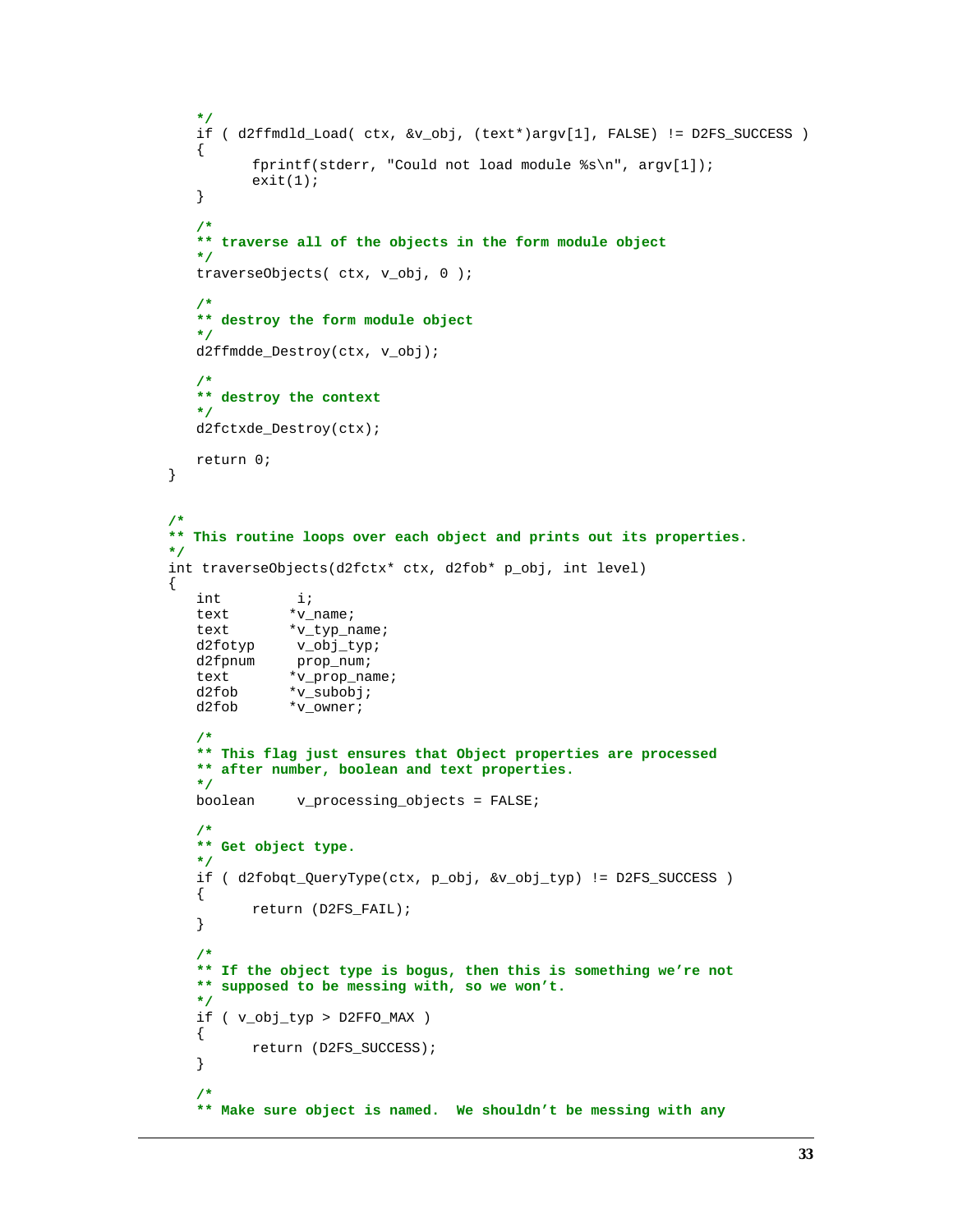```
 ** object that doesn't have a name.
 */
 if ( d2fobhp_HasProp(ctx, p_obj, D2FP_NAME) != D2FS_YES )
 {
        return D2FS_SUCCESS;
 }
 /*
 ** Print some leading spaces (indentation).
 */
 putchar('\n');
 for (i=0; i<3*level; i++) putchar(' ');
 /*
 ** Print the object's name.
 */
 d2fobg_name(ctx, p_obj, &v_name);
printf("OBJ NAME = \frac{1}{8}s", v name ? v name : (text *)"NULL");
 /*
 ** Print the object's type.
 */
 if ( d2fobgcn_GetConstName(ctx, v_obj_typ, &v_typ_name) == D2FS_SUCCESS )
 {
       printf(" (TYPE = \text{\$s\)}", v_typ_name ? v_typ_name : (text *)"NULL");
 }
print(f("\n');
```

```
loop_begin:
```

```
 /*
     ** Walk through all properties.
    */
    for ( prop_num = D2FP_MIN; prop_num <= D2FP_MAX; prop_num++ )
\{ \cdot \cdot \cdot \cdot \cdot \cdot \cdot \cdot \cdot \cdot \cdot \cdot \cdot \cdot \cdot \cdot \cdot \cdot \cdot \cdot \cdot \cdot \cdot \cdot \cdot \cdot \cdot \cdot \cdot \cdot \cdot \cdot \cdot \cdot \cdot \cdot 
             /*
             ** If the object doesn't have this property, or we can't get
             ** the name of the property, or if the property has no name,
             ** then skip to the end of the loop.
             */
             if ( d2fobhp_HasProp(ctx, p_obj, prop_num) != D2FS_YES ||
                   d2fprgn_GetName(ctx, prop_num, &v_prop_name)
                      != D2FS_SUCCESS || v_prop_name == (text *)0 )
             {
                     continue;
             }
             /*
             ** Exclude these property types. These properties
             ** we don't want to print.
             */
             switch (prop_num)
\{ case D2FP_FRST_NAVIGATION_BLK_OBJ :
             case D2FP_NXT_NAVIGATION_BLK_OBJ :
             case D2FP_PREV_NAVIGATION_BLK_OBJ :
             case D2FP_OBJ_GRP_CHILD_REAL_OBJ :
             case D2FP_OG_CHILD :
             case D2FP_SOURCE :
             case D2FP_DIRTY_INFO :
             case D2FP_ACCESS_KEY_STRID :
            case D2FP ALT MSG STRID :
             case D2FP_BLK_DSCRP_STRID :
             case D2FP_BTM_TTL_STRID :
             case D2FP_BTN_1_LBL_STRID :
```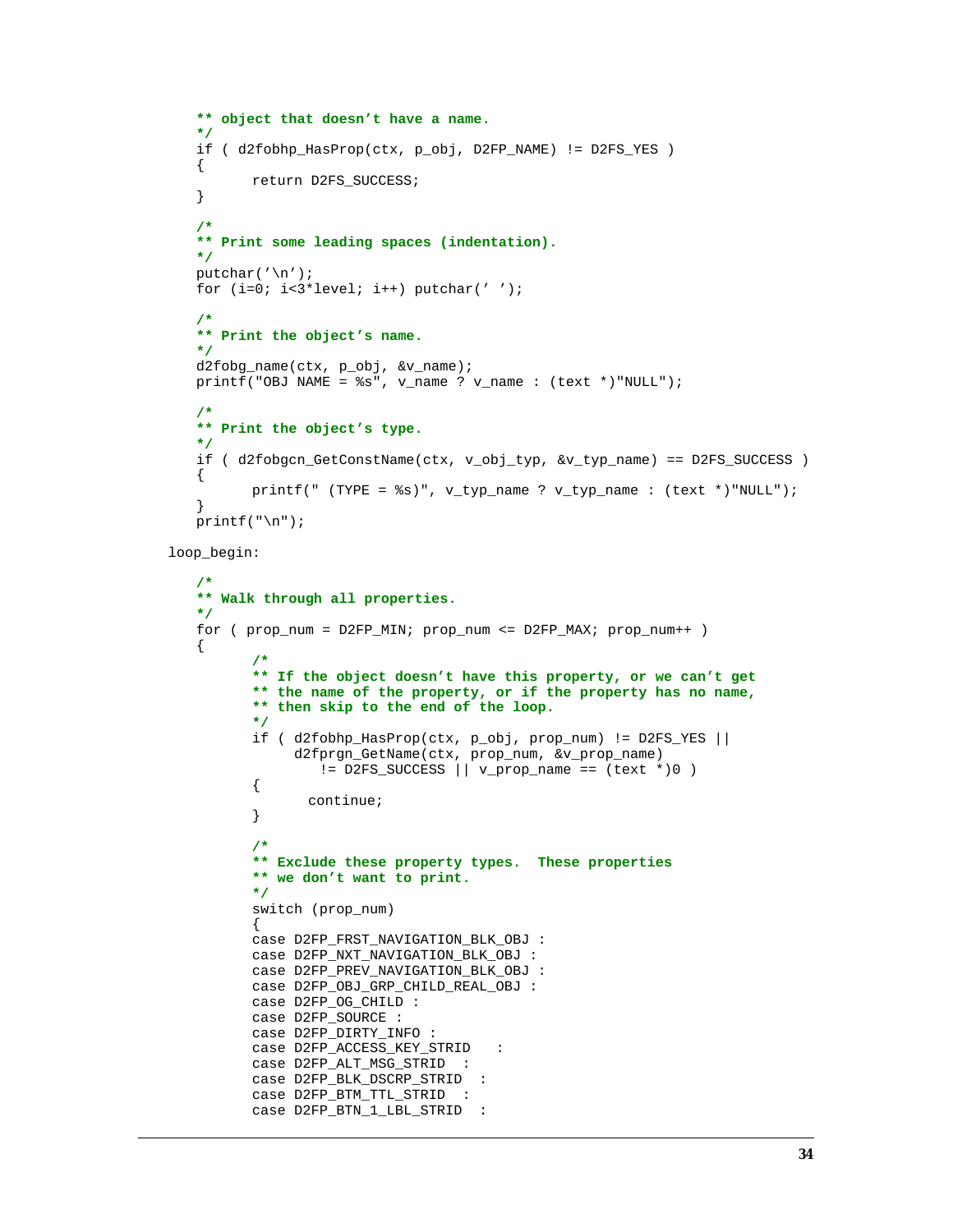```
 case D2FP_BTN_2_LBL_STRID :
          case D2FP_BTN_3_LBL_STRID :
          case D2FP_FAIL_MSG_STRID :
          case D2FP_FRAME_TTL_STRID :
          case D2FP_HIGHEST_VAL_STRID :
          case D2FP_HINT_STRID :
          case D2FP_HLP_DSCRP_STRID :
          case D2FP_INIT_VAL_STRID :
          case D2FP_KBRD_ACC_STRID :
          case D2FP_KBRD_HLP_TXT_STRID :
          case D2FP_LABEL_STRID :
          case D2FP_LOWEST_VAL_STRID :
          case D2FP_MINIMIZE_TTL_STRID :
         case D2FP_MNU_PARAM_INIT_VAL_STRID :
          case D2FP_PARAM_INIT_VAL_STRID :
          case D2FP_PRMPT_STRID :
          case D2FP_SUB_TTL_STRID :
          case D2FP_TEXT_STRID :
          case D2FP_TITLE_STRID :
          case D2FP_TOOLTIP_STRID :
          case D2FP_PERSIST_CLIENT_INFO :
          case D2FP_PAR_FLPATH :
          case D2FP_PAR_MODSTR :
          case D2FP_PAR_MODTYP :
          case D2FP_PAR_MODULE :
          case D2FP_PAR_NAM :
          case D2FP_PAR_FLNAM :
          case D2FP_PAR_SL1OBJ_NAM :
          case D2FP_PAR_SL1OBJ_TYP :
          case D2FP_PAR_SL2OBJ_NAM :
          case D2FP_PAR_SL2OBJ_TYP :
          case D2FP_PAR_TYP :
          case D2FP_SUBCL_SUBOBJ :
          case D2FP_SUBCL_OBJGRP :
                 continue;
          default:
                 break;
 }
          /*
          ** Switch based on property storage TYPE.
 */
          switch ( d2fprgt_GetType(ctx, prop_num) )
\{ case D2FP_TYP_BOOLEAN:
                 if ( !v_processing_objects )
{
                        boolean v_value;
                        d2fobgb_GetBoolProp(ctx, p_obj, prop_num, &v_value);
                       for (i=0; i<3*level; i++) putchar('');
                       printf("%-30.30s = (b) %d\n", v_prop_name, v_value);
 }
                 break;
          case D2FP_TYP_NUMBER:
                 if ( !v_processing_objects )
{
                        number v_value;
                        text *v_str;
                        d2fobgn_GetNumProp(ctx, p_obj, prop_num, &v_value);
                        for (i=0; i<3*level; i++) putchar(' ');
                       printf("8-30.30s = (n) ", v\_prop\_name);
```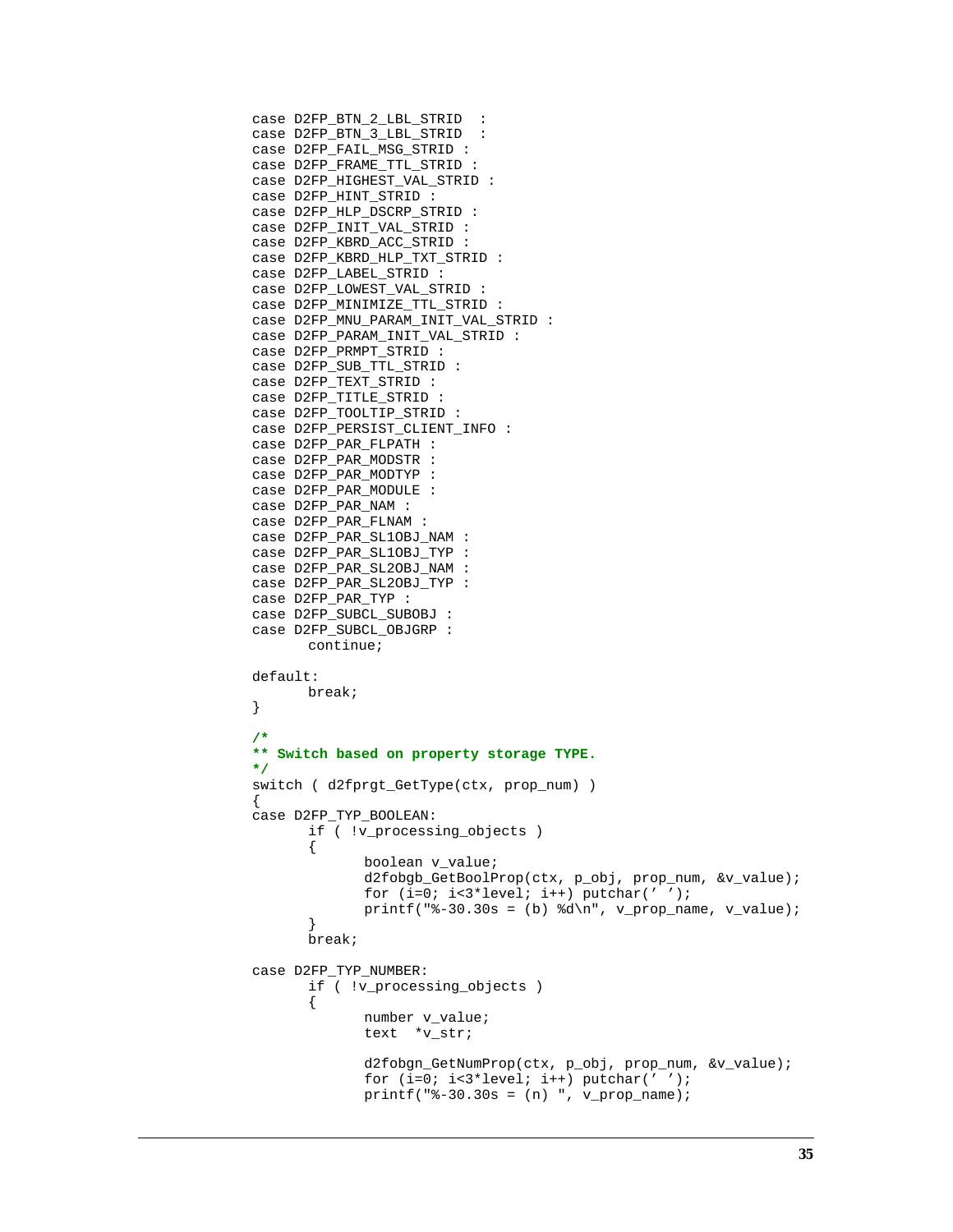```
 /* If GetValueName()succeeds, print as a string */
                    if ( d2fprgvn_GetValueName(ctx, prop_num, v_value,
                         &v_{s}-str == D2FS_SUCCESS )
                         printf("%s\n", v_str);
                    else
             \texttt{printf("d\nu", v_value)}; }
              break;
         case D2FP_TYP_TEXT:
              if ( !v_processing_objects )
\{ text* v_value;
                    d2fobgt_GetTextProp(ctx, p_obj, prop_num, &v_value);
                   for (i=0; i<3*level; i++) putchar('');
                   printf("8-30.30s = (t) % s\n", v\_prop\_name, v_value ? v_value : (text *)"NULL");
                    if ( v_value )
                         free(v_value);
 }
              break;
         case D2FP_TYP_OBJECT :
              /*
              ** Process object properties last (after number, text,
             \frac{**}{*} etc.).
*/
              if (!v_processing_objects)
{
              break;
 }
 /*
              ** Get the subobject pointed to by this property.
*/
              if ( d2fobgo_GetObjProp(ctx, p_obj, prop_num, &v_subobj)
                    != D2FS_SUCCESS )
{
             return ( D2FS_FAIL );<br>}
 }
 /*
              ** Continue if there are no subobjects.
*/
             if (v\_subobj == (d2fob * )0){
              break;
 }
 /*
              ** Get the owner of the subobject.
*/
              if ( d2fobg_owner(ctx, v_subobj, &v_owner) != D2FS_SUCCESS )
{
              return (D2FS_FAIL);
 }
 /*
              * If the owner of the subobject isn't the original object,
              * then it's not really a subobject, so skip it. This
              * keeps use from examining next, previous, source, the
              * canvas of an item, etc.
              */
              if (p_obj != v_owner)
{
```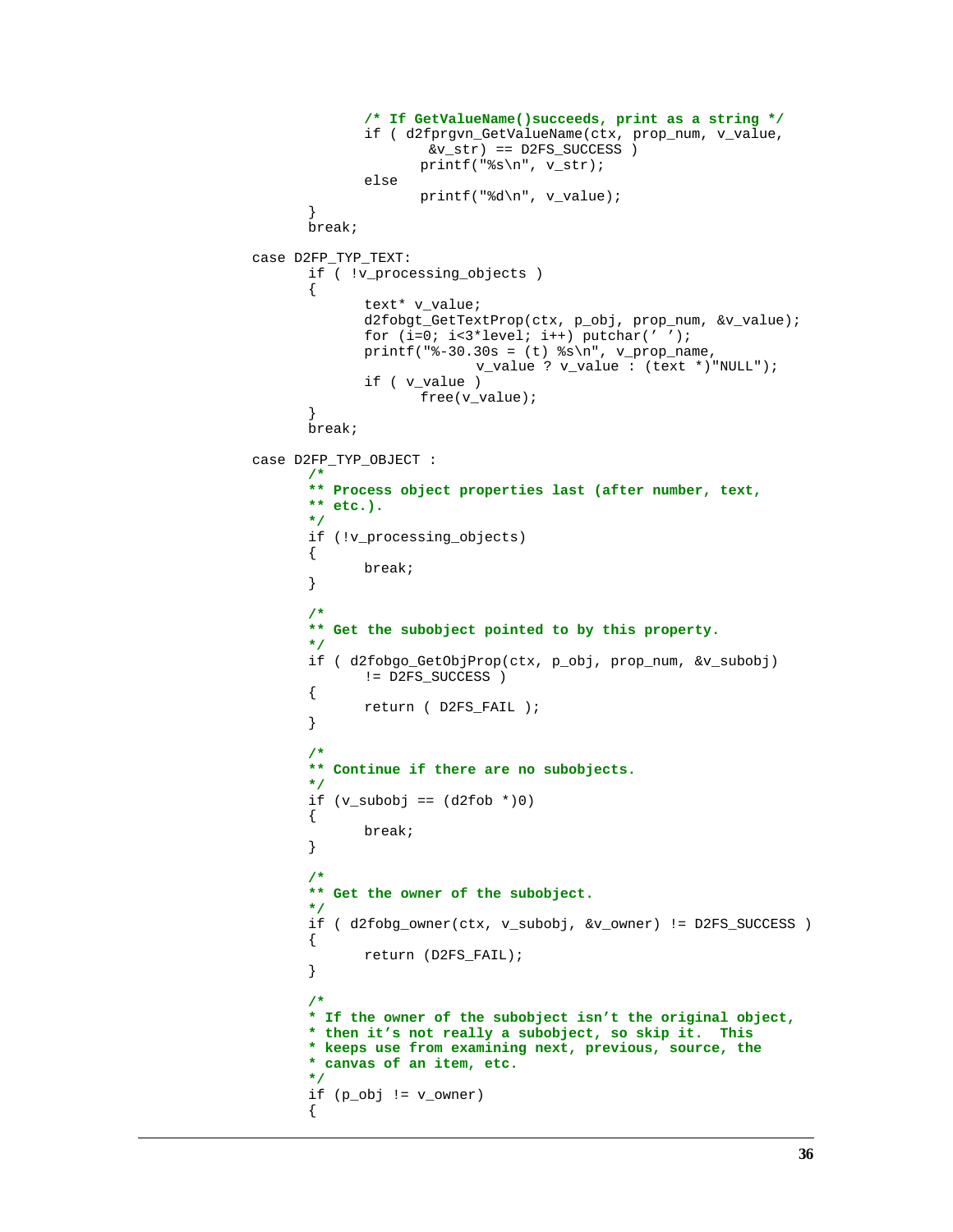```
 break;
 }
 /*
               ** Print the name of the object property
*/
              for (i=0; i<3*level; i++) putchar('');
              printf("8-30.30s = (object) ... \n', v\_prop\_name); /*
               ** Recursively process the subobject and all its siblings.
               */
              while (v\_subobj := (d2fob * )0){
                     traverseObjects(ctx, v_subobj, level + 1);
                     if ( d2fobg_next(ctx, v_subobj, &v_subobj)
                         != D2FS_SUCCESS)
{
                    return (D2FS_FAIL);<br>}
 }
 }
               break;
         default:
               break;
 }
   }
   /*
   ** Go through the loop once more, this time looking for object-
   ** valued properties.
   */
   if ( !v_processing_objects )
   {
         v_processing_objects = TRUE;
         goto loop_begin;
   }
   return (D2FS_SUCCESS);
}
```
# **WRITING ROBUST FORMS API PROGRAMS**

In this section, we'll learn techniques for writing high quality, robust Forms API programs. Two of the most important ways to do this are discussed here:

- Handling Errors and Return Codes
- Managing Memory

# **HANDLING ERRORS AND RETURN CODES**

Nearly all the Forms API functions return a status code of the following type: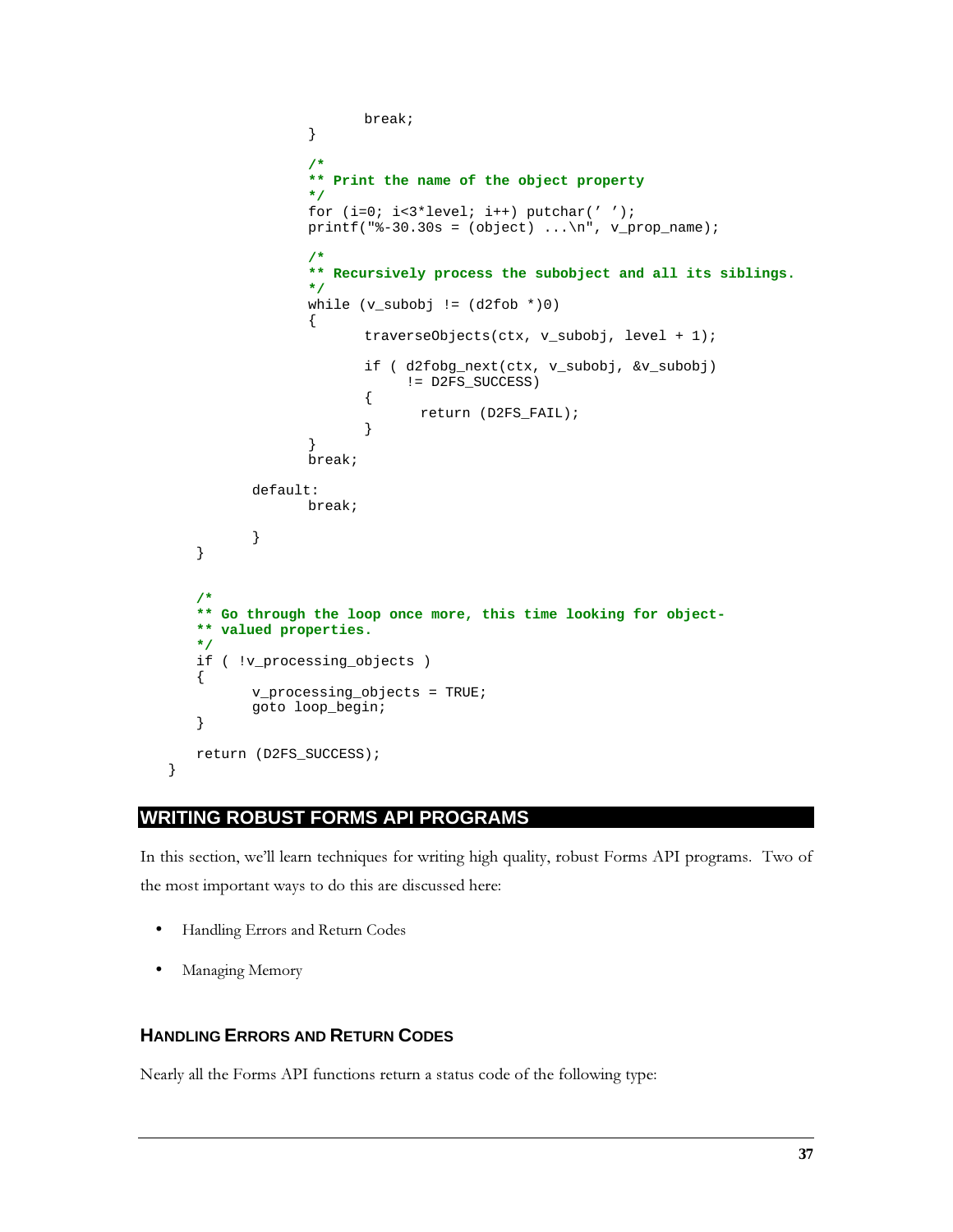#### $d2fstatus$

All the status codes are constants beginning with D2FS\_. They are defined and documented in the file d2ferr.h. If a function successfully completes, it generally returns D2FS\_SUCCESS. Otherwise, if a function fails for any reason, it returns D2FS\_FAIL or one of the other more specific error codes, such as D2FS\_BADPROP or D2FS\_NULLOBJ. Some functions, such as d2fobhp\_HasProp(), return either D2FS\_YES or D2FS\_NO when completing successfully, or one of the error messages if an error has occurred.

For example, if you want to retrieve the bevel of an item, you would write the following code:

```
d2fstatus status;
number
           hevel :status = d2fitmg_bevel(ctx, itemobj, &bevel)
```
If status is D2FS\_SUCCESS, then you can be assured that the bevel variable contains the bevel property value for the item object. If it returns something else, then you cannot assume that bevel refers to anything valid; in fact, it is probably uninitialized memory.

Note: we strongly recommended that you check the status codes returned by every Forms API call. Ignoring the status codes will result in hard-to-debug memory-related problems, as you may be referring to uninitialized memory or corrupted objects.

#### **MANAGING MEMORY**

By default, the Forms API uses the standard malloc(), realloc(), and free() functions to manage user memory. If desired, you can instruct the Forms API to use your own memory management routines. You can do this when creating the Forms API context by setting the D2FCTXAMCALLS attribute mask and providing function pointers for malloc, realloc, and free when calling d2fctxcr\_Create(). The signature of the user-supplied functions is the same as malloc/realloc/free, except that the d2fctx (context) is passed in as an additional (first) argument. If your memory management routines need to access any non-global variables, you can use the "client data" field of the context to store a pointer to any arbitrary memory address. For example:

```
/* function prototypes */
void *mymalloc (d2fctx *ctx, size_t size);<br>void *myrealloc(d2fctx *ctx, void *ptr, size_t newsize);
void myfree (d2fctx *ctx, void *ptr);
/* main function */
main()
```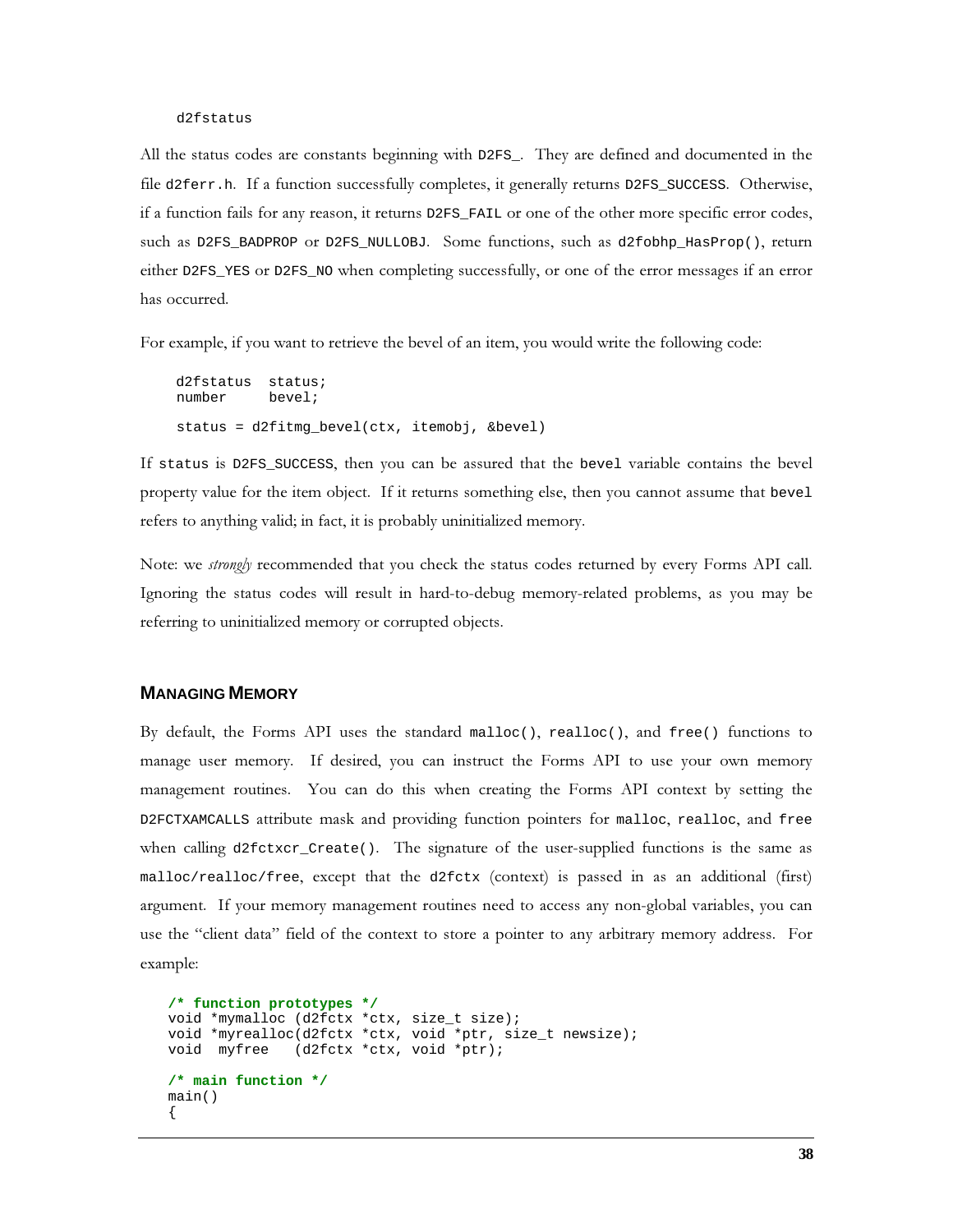```
 void clientptr;
   d2fctx *ctx;
   d2fctxa attr;
   /* set up some client-defined information */
   clientptr = InitMyApplication();
   /* set up the attribute mask for creating the context */
   attr.mask_d2fctxa = D2FCTXAMCALLS | D2FCTXACDATA;
   attr.cdata_d2fctxa = clientptr;
   attr.d2fmalc_d2fctxa = mymalloc; /* type = d2fmalc */
  attr.d2fmfre_d2fctxa = myfree;
   attr.d2fmrlc_d2fctxa = myrealloc; /* type = d2fmfre */
   /* create the context */
   d2fctxcr_Create(&ctx, &attr);
   . . .
}
/* my malloc routine */
void *mymalloc (d2fctx *ctx, size_t size)
{
   d2fctxa attr;
   /* get the client data from the FAPI context */
   attr.mask_d2fctxa = D2FCTXACDATA;
   if ( d2fctxga_GetAttributes(ctx, &attr) != D2FS_SUCCESS )
     return ( (void *)0 );
   /* call the REAL client malloc with client's own context handle */
   return ( MyRealMalloc(attr.cdata_d2fctxa, size);
}
```
In most cases, you will not want to provide your own routines, and only want to accept the default.

An important memory-related issue that you should be aware of is that when you "get" text-valued property values such as color name, label, or title, the string that returns is a *copy* of the string that is stored internally. When you are finished using the string, you need to  $free()$  it. If you do not free the string, you will cause a memory leak. Similarly, when "setting" a text-valued property, the API makes a copy of the string before storing it in the object.

By contrast, when "getting" blob-valued properties, the returned value is *not* a copy of the value stored internally; it is a pointer to the same piece of memory. These values should not be explicitly freed by the client; the Forms API will free the memory when the object is destroyed or the property value is changed or defaulted.

For number-valued, Boolean-valued, and object-valued properties, there are no memory issues because no memory is allocated when getting or setting these property types.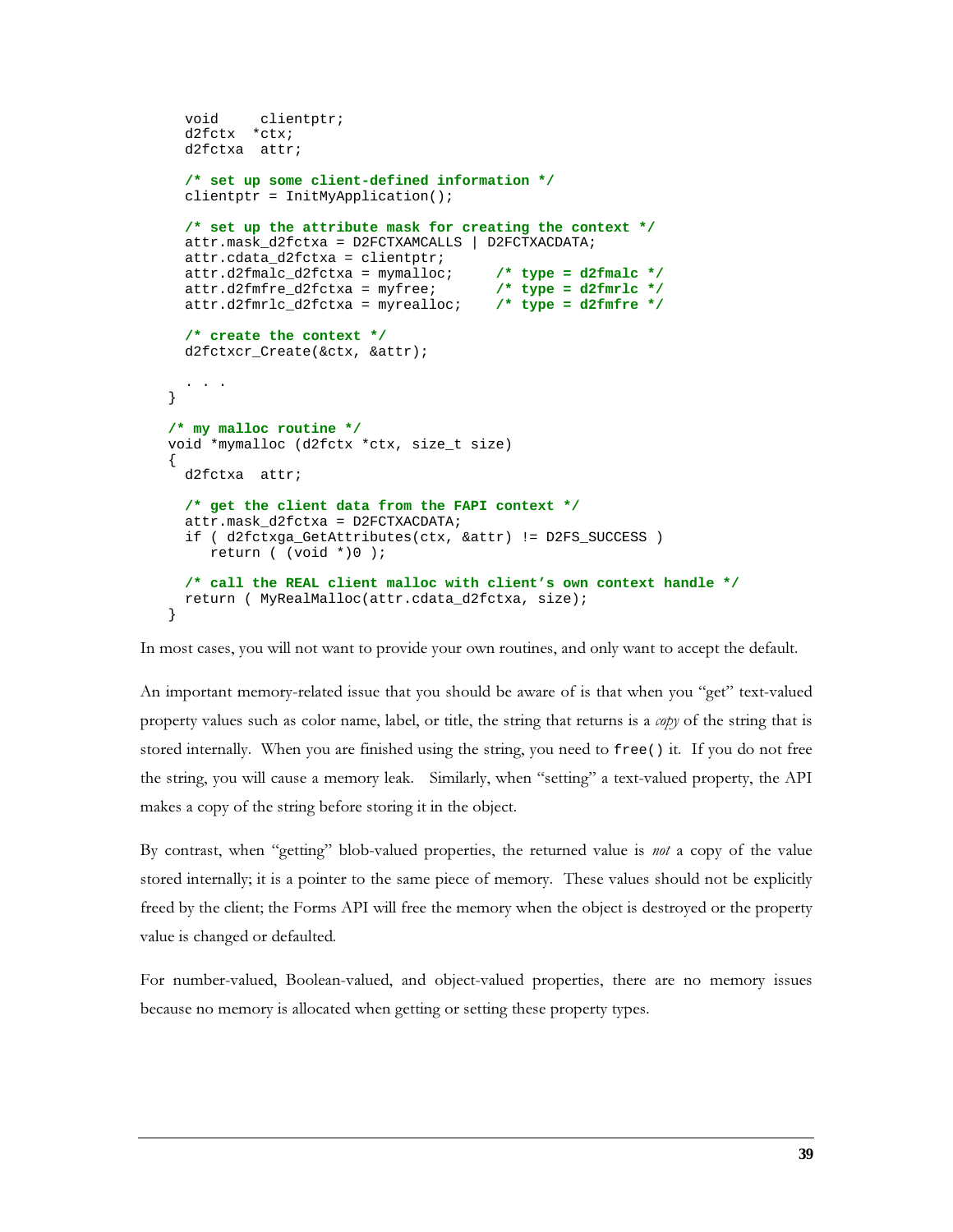# **OBJECT SUBCLASSING USING THE FORMS API**

In this section, we'll learn how to use object subclassing in the Forms API. This section contains two major sections:

- Basic subclassing
- Advanced subclassing

# **BASIC SUBCLASSING**

First a little background on subclassing in Oracle Forms. Each Forms object has a list of properties, and each property can either be unspecified (that is, default) or specified (that is, has a local value). Almost every object can also have something called a "subclassing source" which is a reference to another object. If an object has a subclassing source, then the object will pick up ("inherit") values for *unspecified* properties from the subclassing source object. If the property is unspecified in the subclassing source, then Form Builder will look in *that* object's subclassing source (and so on) until it finds an object that does not have a subclassing source, at which point the system default value is returned. An object's subclassing source must be either another object of the same type, or a property class object.

In the Form Builder, you can set an object's subclassing source using the "Subclass Info" dialog. In the Forms API, a function is provided that allows you to set or remove an object's subclassing source. There are also functions for querying whether properties are specified, unspecified, inherited, etc.

Take another look at the generic object header file d2fob.h. In this file, prototypes for the following functions are defined:

d2fobsc\_SubClass (d2fctx \*ctx, d2fob \*pd2fob, d2fob \*parent, boolean keep\_path) (d2fctx \*ctx, d2fob \*pd2fob) d2fobis\_IsSubclassed (d2fctx \*ctx, d2fob \*pd2fob, ub2 pnum) d2fobip\_InheritProp d2fobii\_IspropInherited(d2fctx \*ctx, d2fob \*pd2fob, ub2 pnum) d2fobid\_IspropDefault (d2fctx \*ctx, d2fob \*pd2fob, ub2 pnum)

The function d2fobsc\_subClass(ctx, pd2fob, parent, keep\_path) changes the subclassing source of an object to the specified parent object. This is the same as setting the Subclass Information property in the Form Builder's Property Palette. As in the Form Builder, an important side effect of this function is that local property values in the child object will be removed (that is, made unspecified, or defaulted) for all properties which are locally defined (that is, specified) on the parent object. The keep\_path argument indicates whether the system should refer to the parent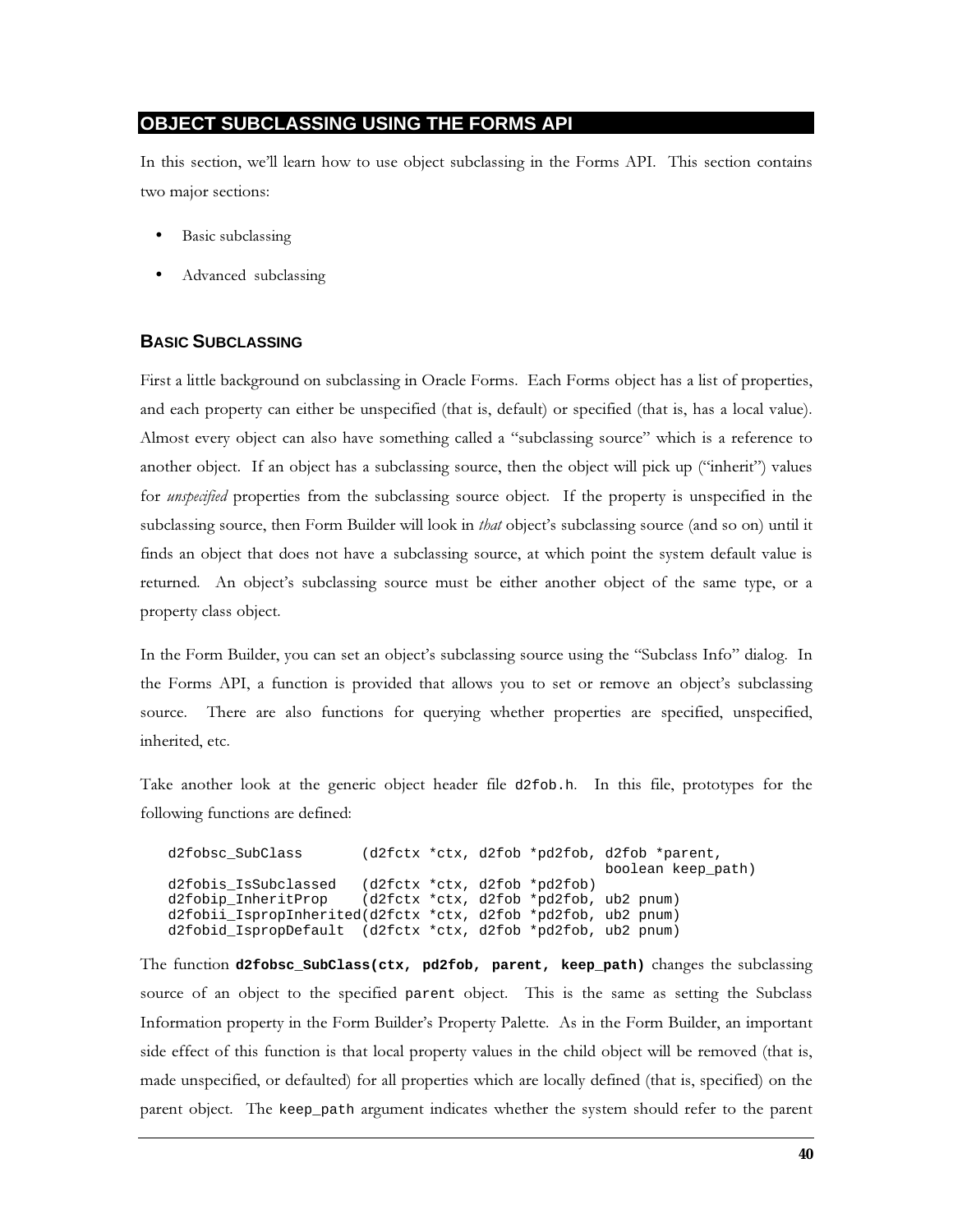object's module by filename alone or by path+filename. The recommended choice is FALSE for this argument in most cases.

You can find out whether an object is subclassed by calling **d2fobis\_IsSubclassed(ctx,** pd2fob). This function returns D2FS\_YES or D2FS\_NO depending on whether the object has a subclassing source object from which it may inherit property values.

The function **d2fobip\_InheritProp(ctx, pd2fob, pnum)** removes any local value for the specified property type pnum, putting the property value back to its default or "unspecified" state. This effectively forces the object to inherit the property value from its subclassing source, if it has one. If it does not have a subclassing source, then the property value is inherited from the system default value.

Use the function **d2fobid\_IspropDefault(ctx, pd2fob, pnum)** to find out whether or not an object has a local (that is, "specified") value for the given property. If the object has a local value, then the function returns D2FS\_NO since the property is *not* default-valued. If the object does not have a local value, meaning the object is either inheriting a value or picking up the system default value, then this function returns D2FS\_YES.

The function **d2fobii\_IspropInherited(ctx, pd2fob, pnum)** is similar to d2fobid\_IspropDefault(), but slightly different. This function returns D2FS\_YES or D2FS\_NO depending on whether the given object is actually inheriting the specified property from a subclassing source object. It's different because it only returns D2FS\_YES when the given object has no local value, and is inheriting a non-default value from its subclassing source. By contrast, d2fobid\_IspropDefault() will always return D2FS\_YES when the object has no local value, whether or not the object is inheriting from another object.

#### **ADVANCED SUBCLASSING**

This section describes a few advanced topics related to object subclassing.

Three special Forms properties have been defined which allow you to directly access and manipulate the internal bits of the subclassing information structure:

- D2FP\_PAR\_FLNAM
- D2FP\_PAR\_FLPATH
- D2FP\_PAR\_MODSTR

Together, these three properties uniquely identify a specific file either in the database or on the filesystem. The identified file is where the object's subclassing source object lives. If the name and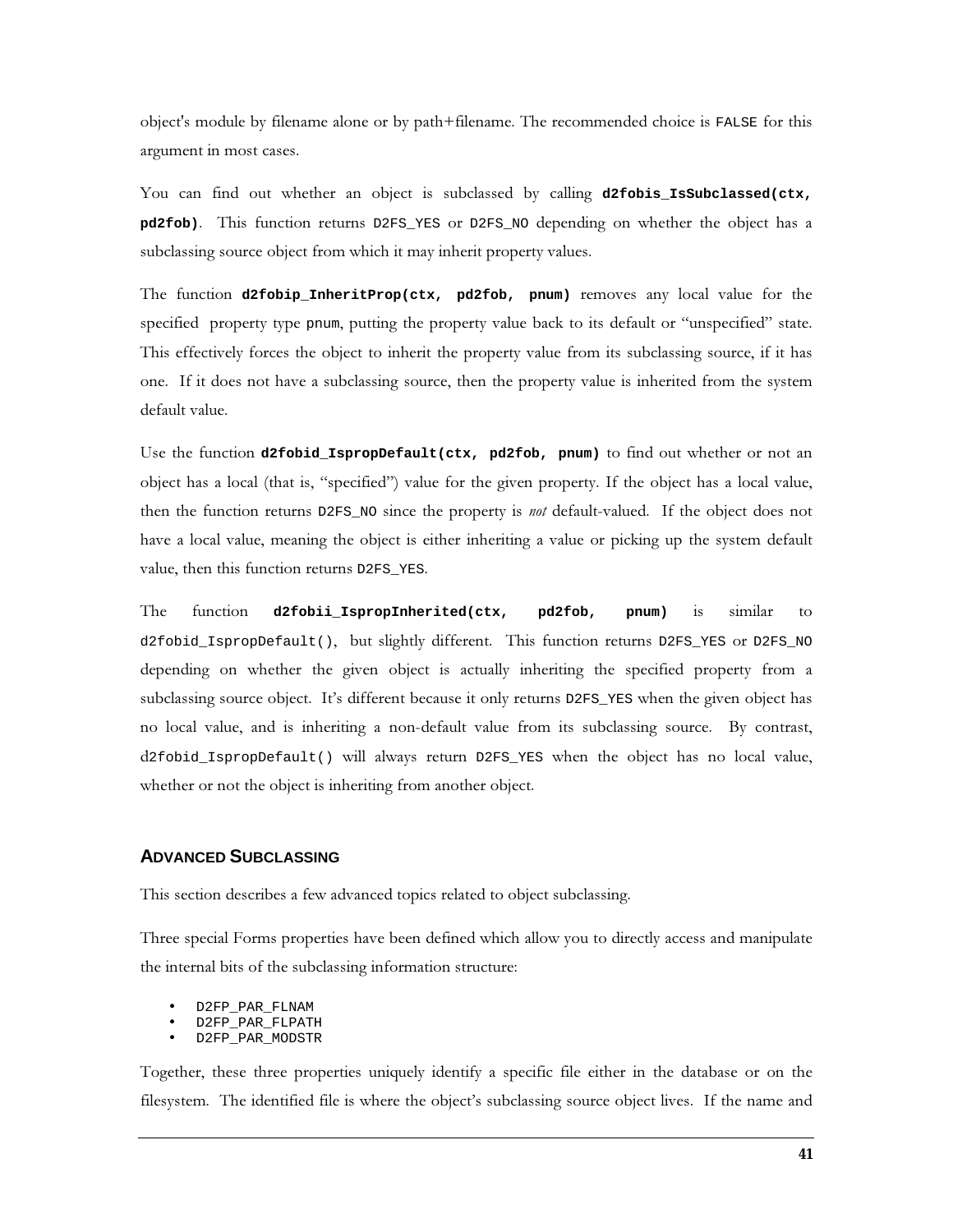path are null, that implies that the subclassing source is in the same module as the child (that is, a local reference).

The D2FP\_PAR\_FLNAM property of an object contains the filename of the module where the subclassing source resides. If the subclassing source is in the same module, then a null string is returned. The D2FP\_PAR\_FLPATH property of an object contains the pathname of the module where the subclassing source can be found. If the subclassing source is in the same module, then a null string is returned. Lastly, the D2FP\_PAR\_MODSTR property of an object tells whether the object's subclassing source is stored either on the filesystem or in the database.

Once the subclassing source object's module file is identified, up to four pairs of additional properties identify the actual source object within that file. These properties are:

- · D2FP\_PAR\_MODULE, D2FP\_PAR\_MODTYP
- $\bullet$  D2FP\_PAR\_NAM, D2FP\_PAR\_TYP
- D2FP\_PAR\_SL1OBJ\_NAM, D2FP\_PAR\_SL1OBJ\_TYP
- D2FP\_PAR\_SL2OBJ\_NAM, D2FP\_PAR\_SL2OBJ\_TYP

Each pair of properties represents a "source level." A source level is an object name and type, with each level becoming more specific, and lower in the object hierarchy. Together, the source levels pinpoint a precise object in the source module. For example, an item's subclassing information consists of three levels: the first (module) level might be a module object called MODULE1, the second level could be a block called BLOCK2, and the third level could be an item called ITEM3—thus identifying a specific item source object. Note that objects directly owned by the module only require two levels, while low-level objects such as radio buttons and some triggers require as many as four levels.

The D2FP\_PAR\_MODULE and D2FP\_PAR\_MODTYP properties identify the module name and type. The D2FP\_PAR\_NAM and D2FP\_PAR\_TYP properties identify the next level (a child of the module), and the D2FP\_PAR\_SL10BJ\_NAM and D2FP\_PAR\_SL10BJ\_TYP properties identify a child of the child of the module. Finally, the D2FP\_PAR\_SL2OBJ\_NAM and D2FP\_PAR\_SL2OBJ\_TYP properties identify a thirdlevel descendant object relative to the module.

Each of these properties is both gettable and settable. If you use these low-level functions to set the subclassing source of an object (as opposed to calling the more convenient d2fobsc\_SubClass()), you must call:

```
d2fobra_Reattach(d2fctx *ctx, d2fob *pd2fob)
```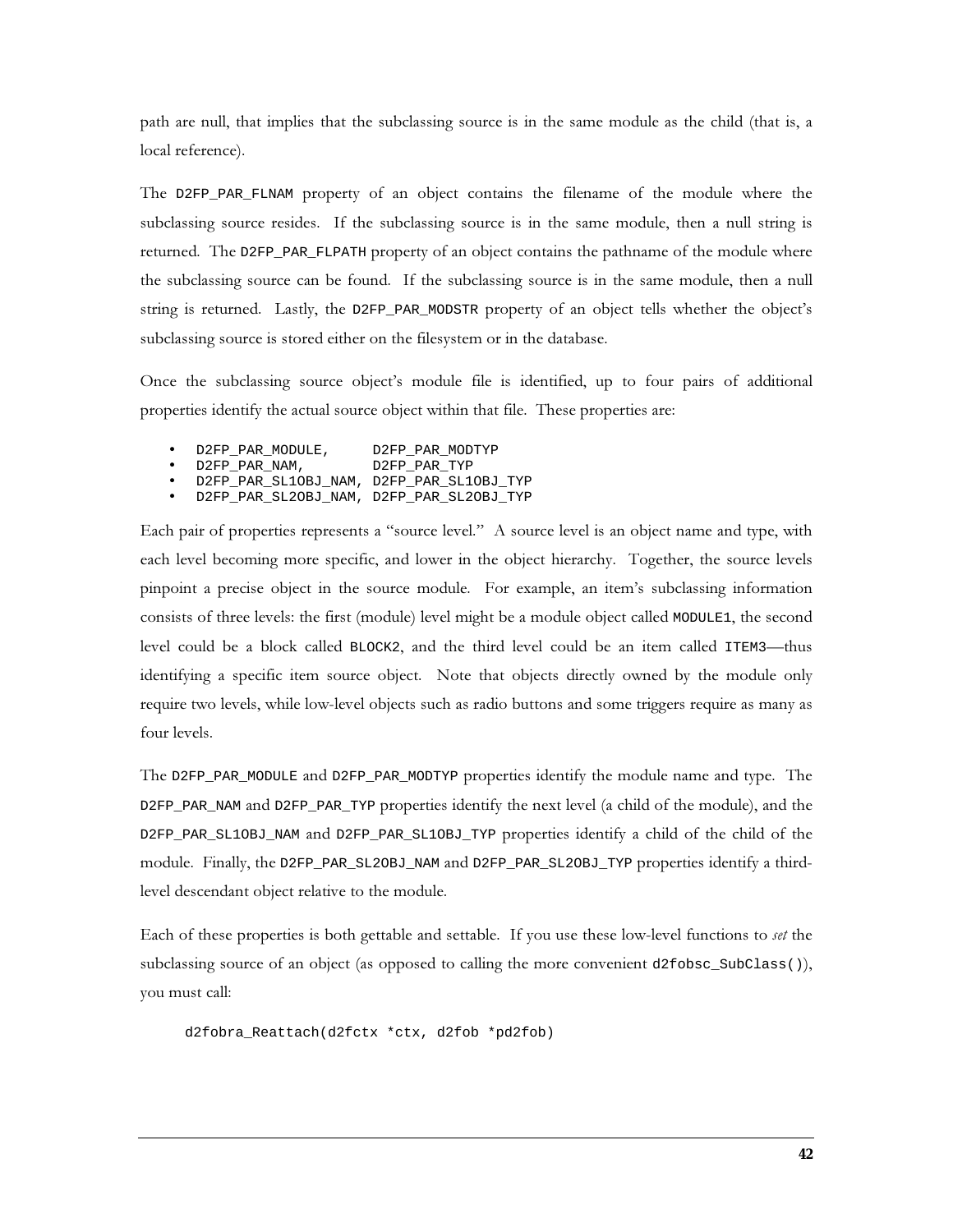to adjust the given object's actual source pointer to reflect changes made to the individual internal subclassing properties. This is intended for hooking up subclassing relations after the source information has been directly modified using one of the above low-level functions.

## **EXAMPLE 5: USING SUBCLASSING**

This example demonstrates subclassing concepts. In the code below, we create a form containing two canvas objects. The background color is set on the first canvas. Then, the second canvas is subclassed from the first canvas, thereby inheriting its color property. The example demonstrates how property values are propagated from a subclassing source object, and how property values may be overridden with local values. Lastly, we see how the D2FP\_PAR\_MODULE property contains the name of the module where an object's subclassing source object resides.

## **EXAMPLE 5 - SUBCLASSING.C**

```
#include <stdio.h>
#include <malloc.h>
#include <d2fctx.h>
#include <d2ferr.h>
#include <d2ffmd.h>
#include <d2fcnv.h>
#include <d2fblk.h>
#include <d2fitm.h>
#include <d2fob.h>
/*
** This program illustrates the use of subclasing in the Forms API
\star /
main(int argc, char *argv[])
\{attr;
   d2fctxa
                *ctx = (d2fctx * )0;d2fctx
   d2ffmd
                 *form = (d2ffmd * )0;d2fcnv
                 *cnvl;
   d2fcnv
                 *cnv2;
   text
                 *color;
   text
                 *parmod;
   /*
   ** Create the Forms API context
   \star /
   attr.maxL_d2fctxa = 0;if ( d2fctxcr_Create(&ctx, &attr) != D2FS_SUCCESS )
   \{fprintf(stderr, "Could not create the context\n");
          goto error;
   \}7*** Create a new form module
   \star/
```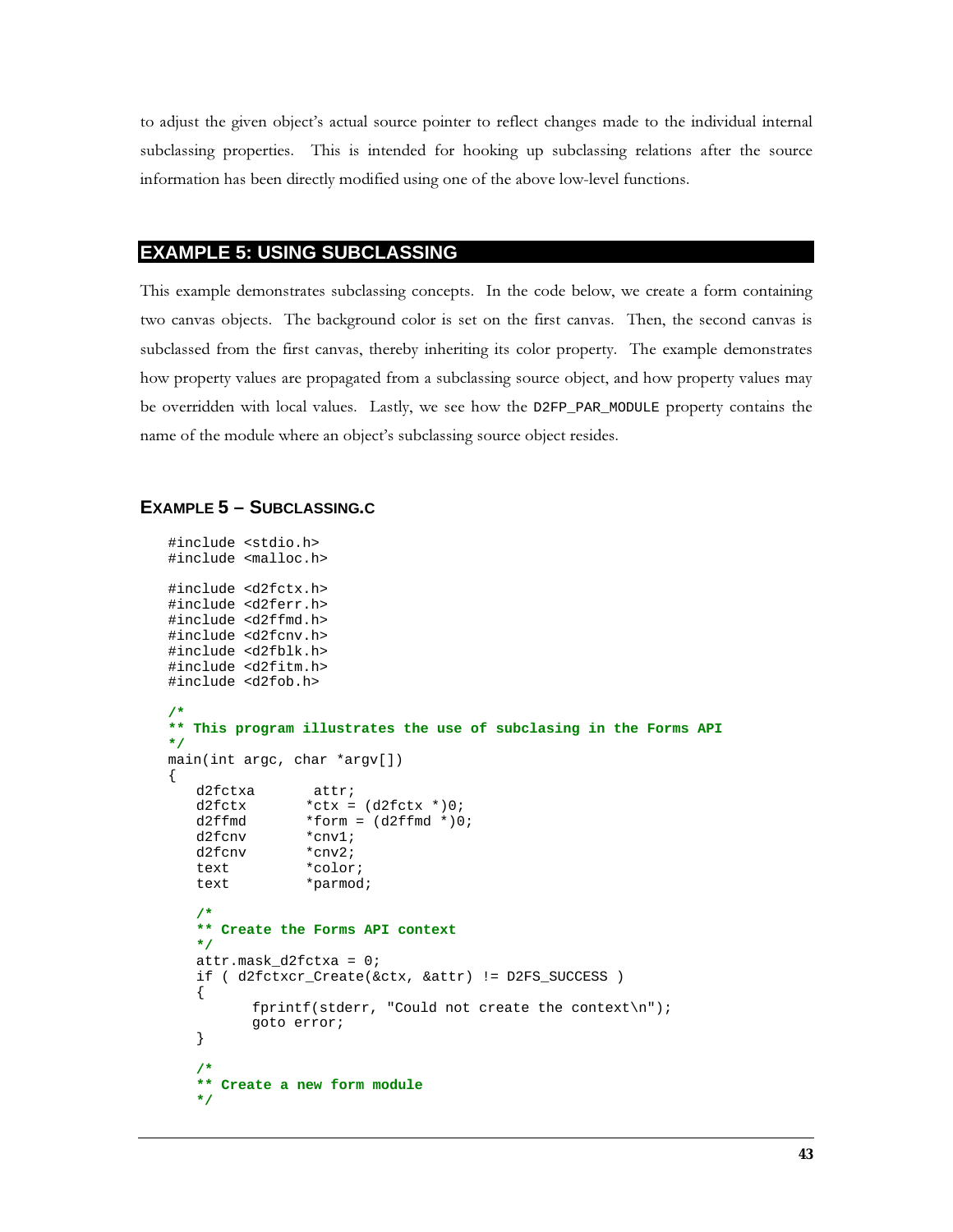```
if ( d2ffmdcr_Create(ctx, &form, (text *)"MOD1") != D2FS_SUCCESS )
{
      fprintf(stderr, "Could not create module\n");
      goto error;
}
/*
** Create a canvas owned by form object
*/
if ( d2fcnvcr_Create(ctx, (d2fob *)form, &cnv1, (text *)"CNV1")
      != D2FS_SUCCESS )
{
      fprintf(stderr, "Could not create canvas 1\n");
      goto error;
}
/*
** Set the background color of the canvas
*/
if ( d2fcnvs_back_color(ctx, cnv1, (text *)"blue") != D2FS_SUCCESS )
{
      fprintf(stderr, "Could not set canvas background\n");
      goto error;
}
/*
** Create a another canvas owned by form object
*/
if ( d2fcnvcr_Create(ctx, (d2fob *)form, &cnv2, (text *)"CNV2")
      != D2FS_SUCCESS )
{
      fprintf(stderr, "Could not create canvas 2\n");
      goto error;
}
/*
** Make cnv1 the subclassing source of cnv2
*/
if ( d2fobsc_SubClass(ctx, cnv2, cnv1, FALSE) != D2FS_SUCCESS )
{
      fprintf(stderr, "Could not subclass canvas\n");
      goto error;
}
/*
** Find out whether cnv2 is now subclassed (it should be!)
*/
if ( d2fobis_IsSubclassed(ctx, cnv2) == D2FS_YES )
      printf("Cnv2 is subclassed (correct)\n");
else
      printf("Cnv2 is NOT subclassed (error)\n");
/*
** Is the background color being inherited?
*/
if ( d2fobii_IspropInherited(ctx, cnv2, D2FP_BACK_COLOR) == D2FS_YES )
      printf("Cnv2 background color is inherited (correct)\n");
else
      printf("Cnv2 background color is NOT inherited (error)\n");
/*
** Get the background color of cnv2 (it should be blue since
** the property is being inherited)
*/
```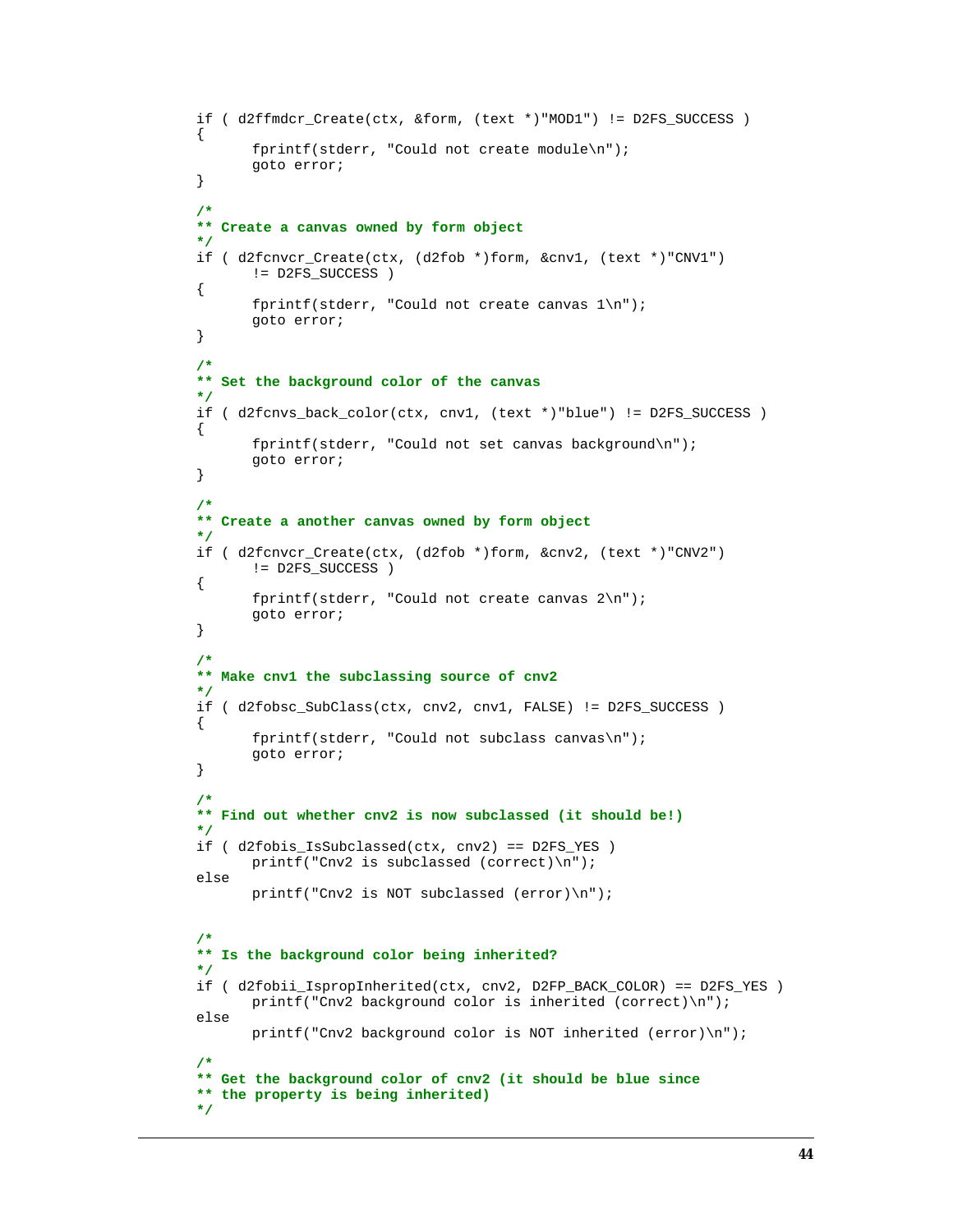```
if ( d2fcnvg_back_color(ctx, cnv2, &color) != D2FS_SUCCESS )
{
      fprintf(stderr, "Could not get background color\n");
      goto error;
}
printf ("Cnv2 color = s (blue)\n", color ? color : (text *)"NULL");
if ( color ) free((dvoid *)color);
/*
** Set the background color of cnv1
*/
if ( d2fcnvs_back_color(ctx, cnv1, (text *)"red") != D2FS_SUCCESS )
{
      fprintf(stderr, "Could not set canvas background\n");
      goto error;
}
/*
** Get the background color of cnv2 (should be red this time)
*/
if ( d2fcnvg_back_color(ctx, cnv2, &color) != D2FS_SUCCESS )
{
      fprintf(stderr, "Could not get background color\n");
      goto error;
}
printf ("Cnv2 color = ss (red)\n", color ? color : (text *)"NULL");
if ( color ) free((dvoid *)color);
/*
** Override cnv2 color with "green"
*/
if ( d2fcnvs_back_color(ctx, cnv2, (text *)"green") != D2FS_SUCCESS )
{
      fprintf(stderr, "Could not set canvas background\n");
      goto error;
}
/*
** Get the background color of cnv2 (should be green this time)
*/
if ( d2fcnvg_back_color(ctx, cnv2, &color) != D2FS_SUCCESS )
{
      fprintf(stderr, "Could not get background color\n");
      goto error;
}
printf ("Cnv2 color = s\", color ? color : (text *)"NULL");
if ( color ) free((dvoid *)color);
/*
** Is the background color being inherited? Since we're overriding
** the property, it won't be inherited this time.
*/
if ( d2fobii_IspropInherited(ctx, cnv2, D2FP_BACK_COLOR) == D2FS_NO )
      printf("Cnv2 background color is NOT inherited (correct)\n");
else
      printf("Cnv2 background color is inherited (error)\n");
/*
** Re-inherit the property from cnv1
*/
if ( d2fobip InheritProp(ctx, cnv2, D2FP BACK COLOR) != D2FS SUCCESS )
{
      fprintf(stderr, "Could not get reinherit property\n");
      goto error;
}
```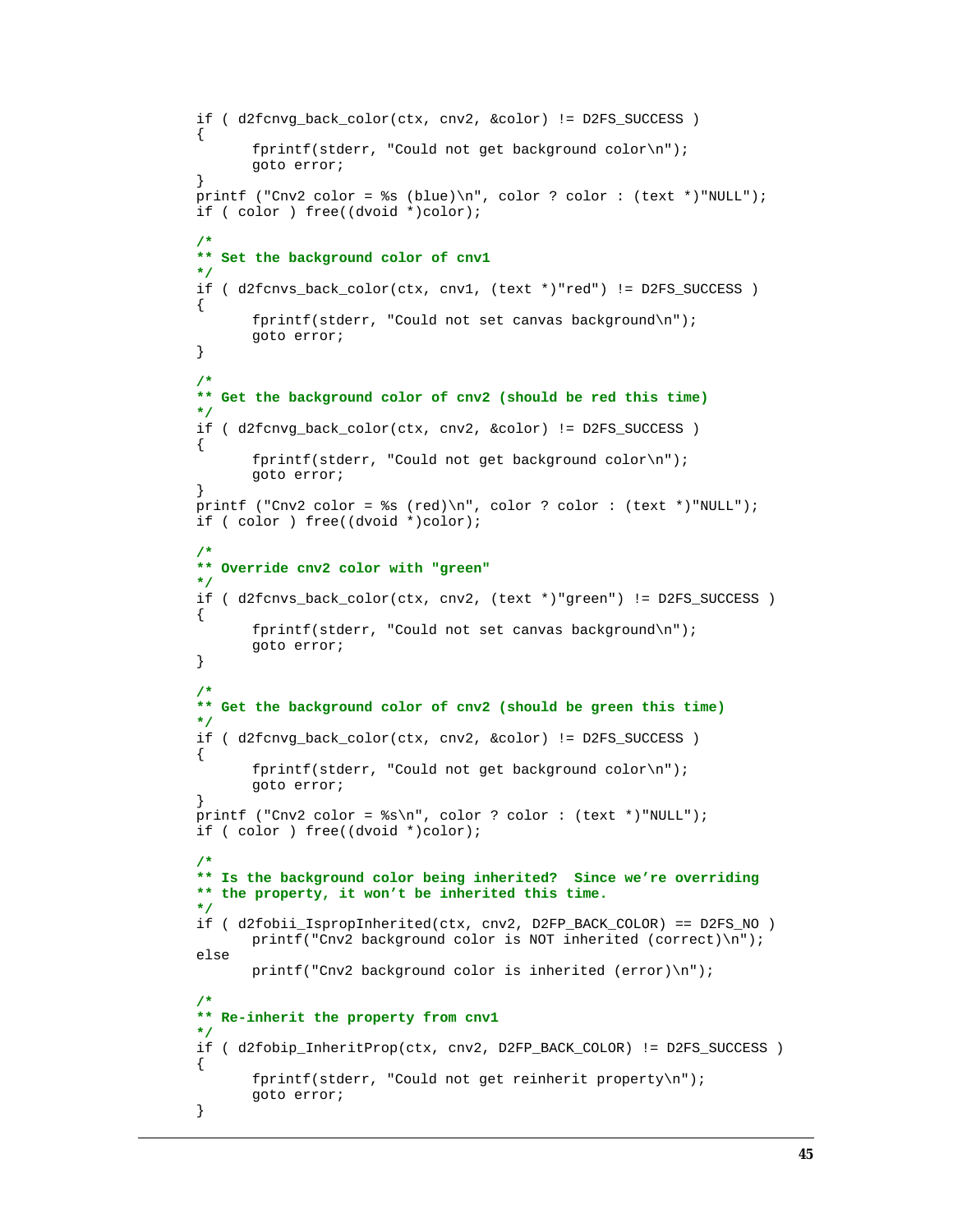```
/*
   ** Lastly, get the PAR_MODULE property to print the module
   ** where cnv2's subclassing source can be found.
   */
   if ( d2fobg_par_module(ctx, cnv2, &parmod) != D2FS_SUCCESS )
   {
          fprintf(stderr, "Could not get parent module\n");
          goto error;
   }
   printf ("Parent Module = %s\n", parmod ? parmod : (text *)"NULL");
   if ( parmod ) free((dvoid *)parmod);
error:
   /*
   ** Destroy the form module object if it was created
   */
   if ( form )
   {
          (void) d2ffmdde_Destroy(ctx, form);
   }
   /*
   ** Disconnect from the database, and destroy the context if it was
   ** created
   */
   if ( ctx )
   {
          (void) d2fctxde_Destroy(ctx);
   }
   return 0;
}
```
# **TYPE-SPECIFIC FUNCTIONS**

All the functions we've seen so far have applied to objects of nearly all types. In addition, all the properties we've seen so far have been simple in the sense that they are standard text-valued properties, number-valued properties, etc. In this section, we'll look at some functions that apply  $\omega$ <sub>W</sub> to specific object types. They're needed in order to deal with complex properties, and also to implement behavior in Form Builder that doesn't directly involve getting and setting ordinary properties.

For example, only module objects can be loaded and saved, and only PL/SQL libraries can be attached and detached. Other objects have complex properties that require special functions to deal with them. In the Form Builder, these properties are edited using special dialogs; in the Forms API, they are edited using these special functions. Some examples are: a list item's "list elements" property, an image graphic's image data, and a menu module's list of menu roles. Here we'll describe special functions for:

File operations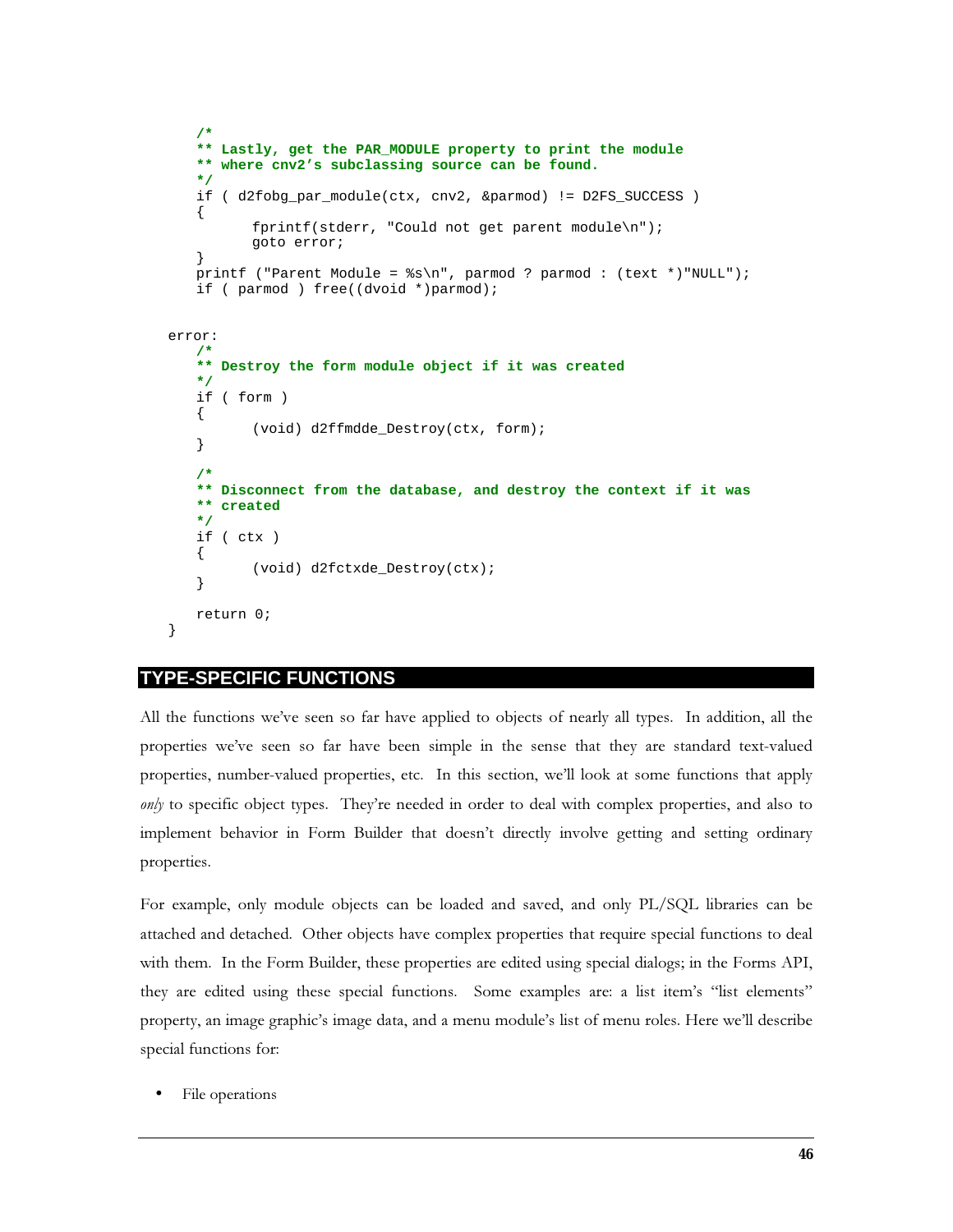- Object Libraries
- PL/SQL Libraries
- List Item objects
- Font objects
- Image objects
- Record group objects
- Relation objects
- Menu role properties

#### **FILE OPERATIONS**

As we have seen, form, menu, and object library module objects (which correlate to . fmb, . mmb, and . olb files, respectively) are each represented by a normal object (d2ffmd, d2fmmd, and d2folb) with a standard set of properties. In addition to the standard object functions, the following functions apply to these types of objects:

```
d2fxxxld_Load (ctx, d2fob **pd2fxxx, text *filename, boolean db)
d2fxxxsv_Save (ctx, d2fob *pd2fxxx, text *filename, boolean db)
d2fxxxfv_FileVersion(ctx, text *filename, boolean db, &version)
d2fxxxdl Delete (ctx, text *filename, boolean db)
```
where  $xxx$  is fmd, mmd, or olb. Getting the file version does not actually load the form into memory, and no module object is created. As in the very first example, the db parameter indicates whether to access the module from either the file system or the database, and filename indicates the file name. You can only Delete a file from the database.

In addition, form and menu modules can be compiled into their executable equivalents:

```
 d2fxxxcf_CompileFile(ctx, pd2fxxx)
```
This creates an . fmx or . mmx file on disk. Object libraries cannot be compiled.

PL/SQL library modules can be loaded using d2flibld\_Load(), but they cannot be saved or compiled, and no interface exists for determining the file version. Therefore, PL/SQL libraries are read-only in the Forms API.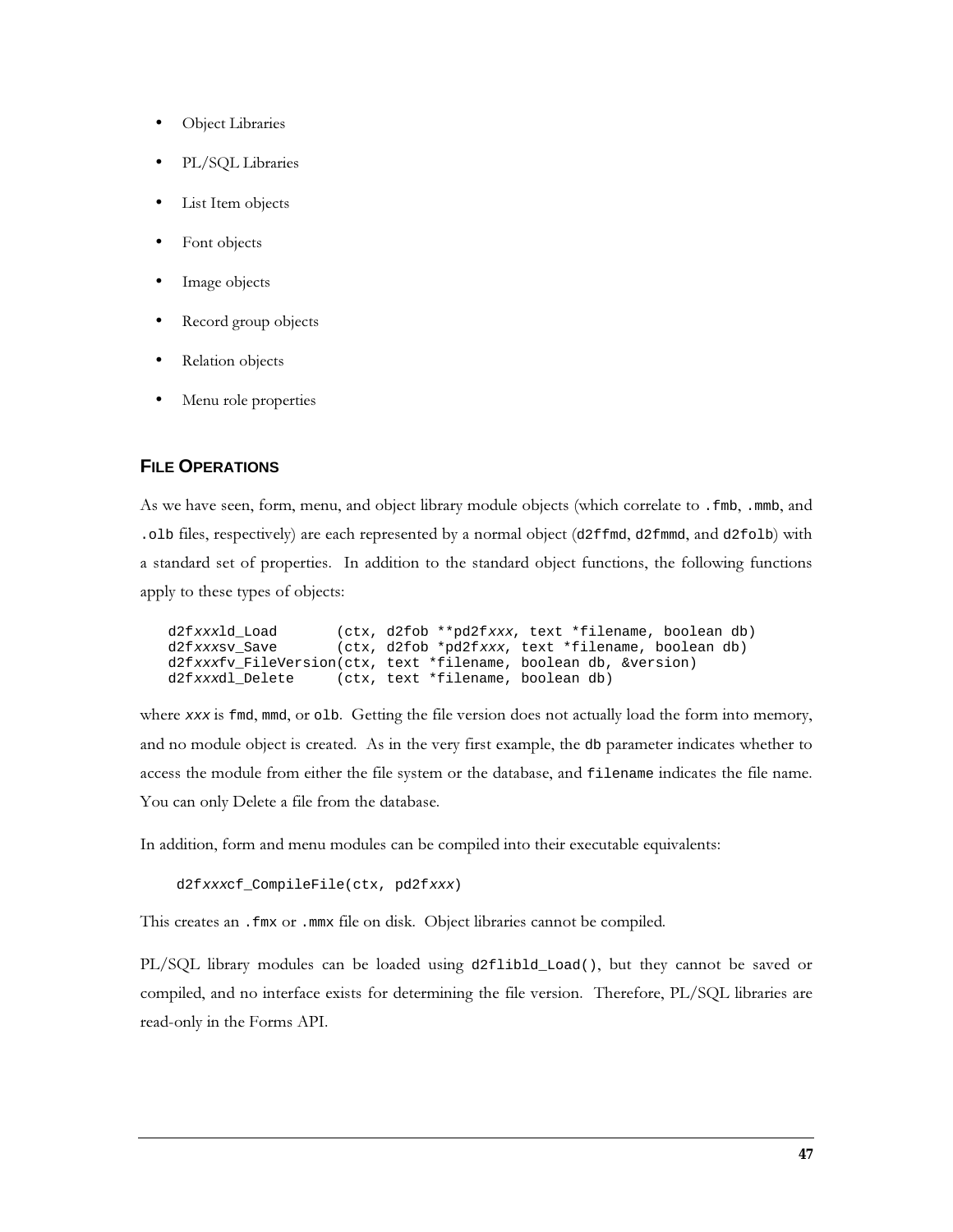#### **OBJECT LIBRARIES**

In Form Builder, Object Libraries store and organize objects to be reused in various other form or menu modules. The Forms API provides a set of functions that allow you to build and modify object libraries:

| d2folbao AddObi     | (d2fctx *ctx, d2folb *pd2folb, d2folt *pd2folt,                  |
|---------------------|------------------------------------------------------------------|
|                     | d2fob *pd2fob, d2fob **ppd2fob, boolean replace )                |
|                     | d2folbro RemoveObj (d2fctx *ctx, d2folb *po2olb, d2fob *pd2fob ) |
|                     | d2folbf2 Findobjbypos(d2fctx *ctx, d2folb *pd2folb, number pos,  |
|                     | $d2fob$ **ppd $2fob$ )                                           |
| d2folbsd SetDesc    | (d2fctx *ctx, d2folb *pd2folb, d2fob *pd2fob,                    |
|                     | text *desc)                                                      |
| d2folbgd GetDesc    | (d2fctx *ctx, d2folb *pd2folb, d2fob *pd2fob,                    |
|                     | text **desc)                                                     |
| d2folbot ObjTabname | (d2fctx *ctx, d2folb *pd2folb, d2fob *pd2fob,                    |
|                     | text **tname)                                                    |

Objects can be added to an object library using d2folbao\_AddObj(ctx, pd2folb, pd2folt, **pd2fob, &ppd2fob, replace**). This places a *copy* of an object into the specified object library, on the specified object library tab page. If an object with the same name and type already exists, it will be replaced if replace is TRUE, or else the function will return with D2FS\_OBJNOTUNIQUE if replace is FALSE. If the function succeeds, the new copy of the object will be returned into  $ppd2fob$ .

The function d2folbro\_RemoveObj(ctx, pd2folb, pd2fob) removes an object from an object library.

The function d2folbf2\_Findobjbypos(ctx, pd2folb, index, &ppd2fob) returns the object  $(\text{into ppd2fob})$  in the object library identified by index. The object library tab page is ignored here. This is a convenient way to iterate through all the objects in an object library.

Similarly, d2foltf2\_Findobjbypos(ctx, pd2folt, index, &pret\_obj) returns the object from a particular tab page of the object library identified by index. This is a convenient way to iterate through all the objects on a specific tab page of an object library

The Forms API function d2folbss\_setSmartclass(ctx, pd2folb, pd2fob, state) marks or unmarks the specified object as a smartclassed object. Smartclassing is a feature of the Form Builder development environment. A smartclassed object is identified by a special symbol in the Object Library editor. Smartclassed objects appear in the "smart class" popup submenu in the rest of the Form Builder; and they provide a quick way to set the subclassing source of an object in the Form Builder.

The function **d2folbis IsSmartclassed(ctx, pd2folb, pd2fob)** returns D2FS\_YES or D2FS\_NO depending if the specified object is marked as a smartclassed object.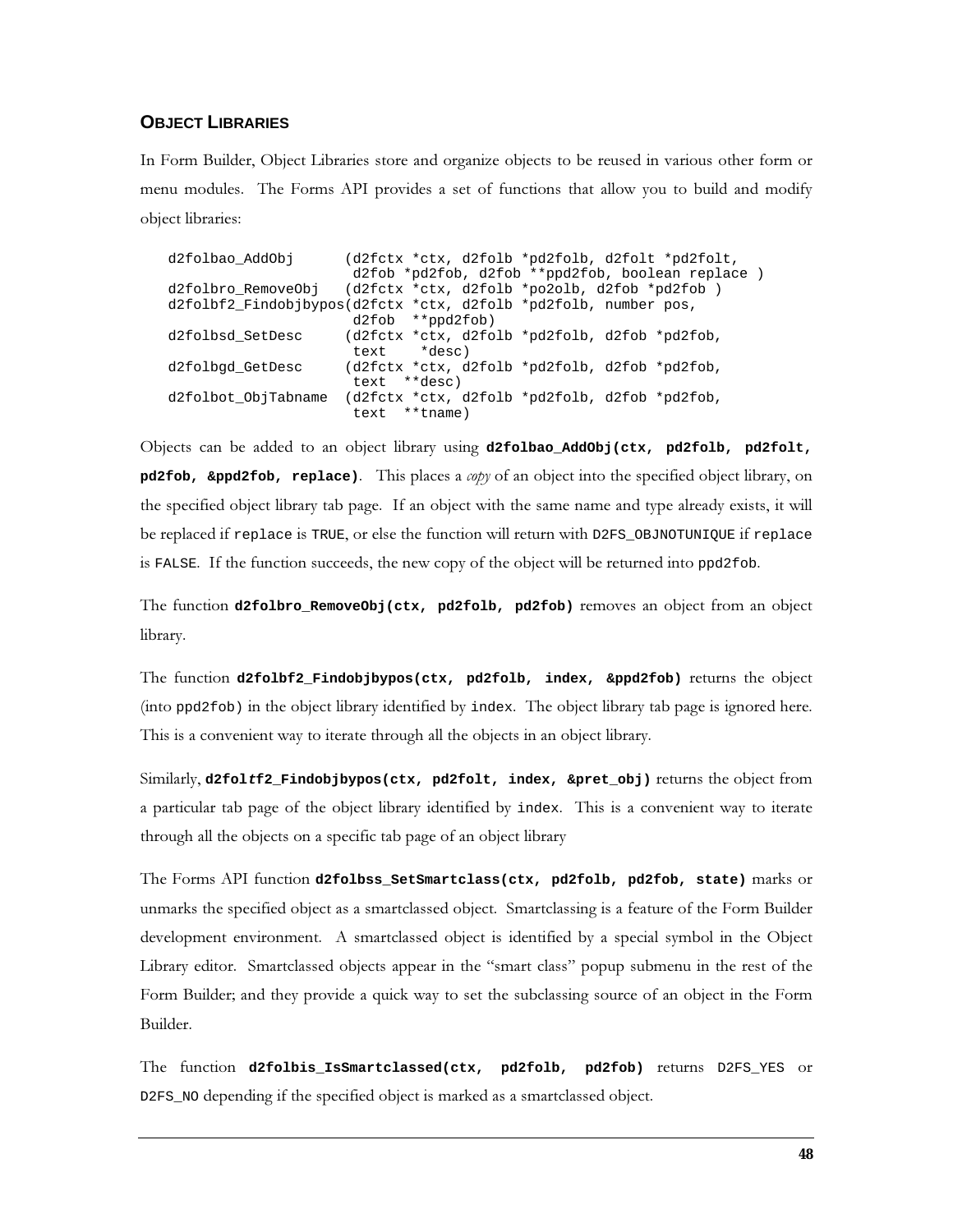The functions d2folbgd\_GetDesc(ctx, pd2folb, pd2fob, &desc) and d2folbsd\_SetDesc (ctx, pd2folb, pd2fob, desc) get and set the description string associated with a particular object library object. This description appears in Form Builder in a special pane of the object library editor. It is associated with the object library object itself.

Lastly, the function d2folbot\_ObjTabname(ctx, pd2folb, pd2fob, &tabname) returns the name of the object library tab on which the given object library object pd2fob appears.

# **PL/SQL LIBRARIES**

You can attach and detach PL/SQL libraries to and from Form or Menu modules using the following functions:

d2falbat\_Attach(ctx, parent, &ppd2falb, db, name) d2falbdt\_Detach(ctx, pd2falb)

For the "attach" function, the parameter db indicates where the library is stored (either in the database or on the filesystem). The name parameter indicates the file name (either in the database or on the filesystem). If the library is successfully attached, the ppd2falb OUT parameter will be populated.

The "detach" function simply detaches a given attached library from a Form or Menu module.

### **LIST ITEM OBJECTS**

In the Form Builder, item objects that have an item type of "list" (that is,  $D2FC_ITTY_LS$ ) have a property called "Elements in List". The list elements are edited using a special dialog that lets you add, remove, and modify the individual list elements. In the Forms API, three functions are provided which allow you to similarly access list elements:

```
d2fitmile_InsertListElem(d2fctx *ctx, d2fitm *pd2fitm, number index,
                          text *label, text *value)
d2fitmdle_DeleteListElem(d2fctx *ctx, d2fitm *pd2fitm, number index)
d2fitmgle_GetListElem (d2fctx *ctx, d2fitm *pd2fitm, number index,
                          text **label, text **value)
```
For all functions, the pd2fitm item argument must be of type  $\text{D2FC\_ITTY\_LS}$ ; otherwise, the function returns an error. As in the Form Builder, each list element has both a label and a value. List elements are identified by the parameter index; the first list element has an index of 1. If an invalid index is passed, the functions return a D2FS\_INVALIDINDEX error.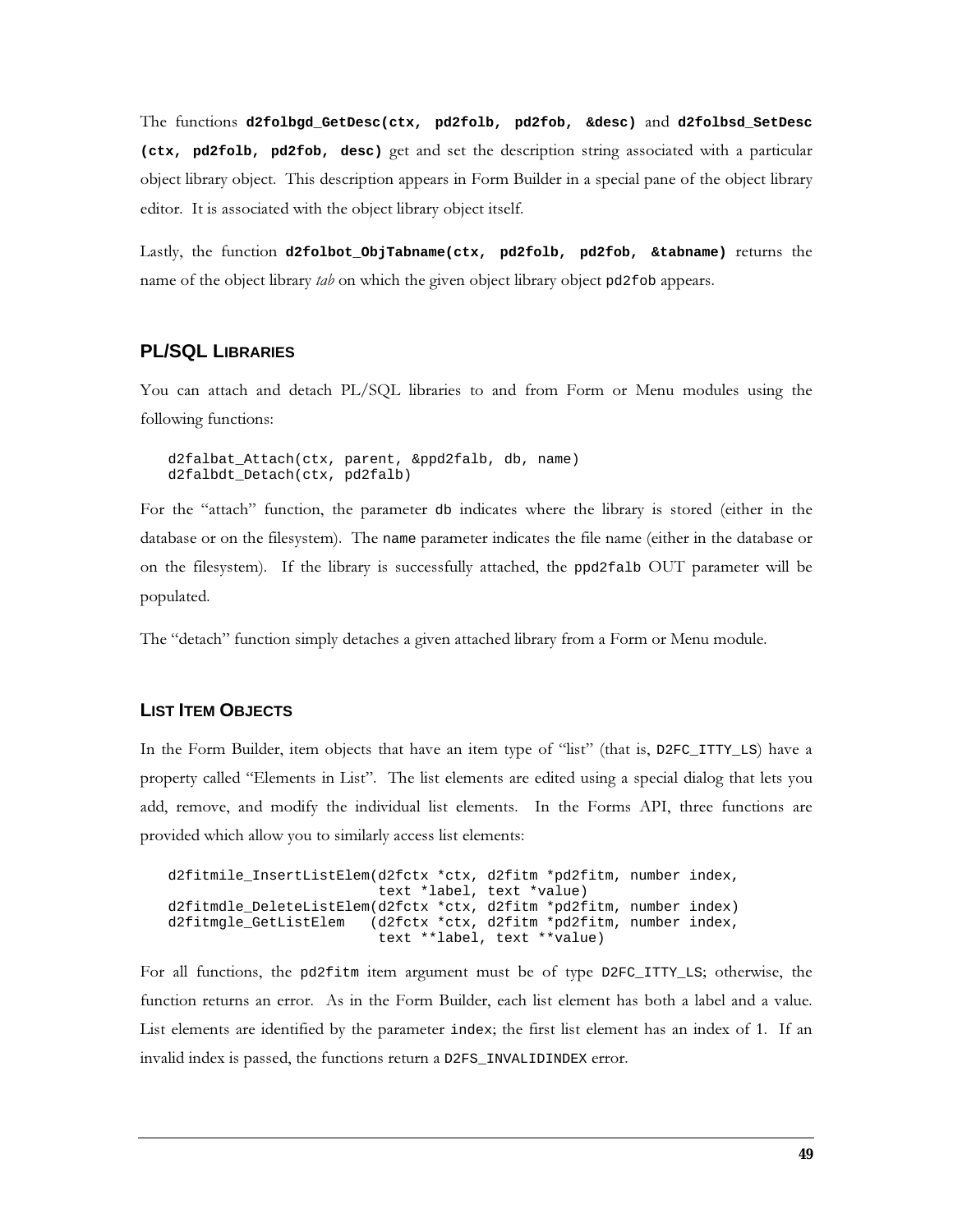The function d2fitmile\_InsertListElem() creates a new list element at position index, shifting subsequent list elements down. It requires both a label and a value. The function d2fitmdle\_DeleteListElem() deletes the list element identified by index, shifting the remaining list elements back up. Finally, the function d2fitmgle\_GetListElem() returns the label and value for the list element identified by index.

#### **FONT OBJECTS**

A font object (d2f fnt) is a normal object (d2f ob) with a normal set of properties. The object, however, does not appear in the Form Builder. It is a Forms API object that represents an abstraction of a collection of individual font-related properties.

Two special functions are associated with the font object:

d2ffntex\_Extract(ctx, pd2ffnt, pd2fob, vat\_typ) d2ffntap\_Apply(ctx, pd2ffnt, pd2fob, vat\_typ)

The d2ffntex\_Extract() function builds a font object out of the font-related properties of another object, such as an item object. The vat\_typ argument is one of the D2FC\_VATY\_constants. Importantly, the font object must already have been created. After calling d2ffntex\_Extract(), you may manipulate the font object without changing the font properties of the object from which it was "extracted". Typically, this function is used in conjunction with the d2ffntap\_Apply() function; you can extract a font object from one object and apply it to another object, in order to force two objects to have the same font. Note that the pd2fob object must have the correct fontrelated properties; otherwise the function will return D2FS\_DONTHAVE. If some of the font properties in pd2fob are default, then those same properties will be made default in the font object.

The d2ffntap\_Apply() function "applies" the contents of the font object to the specific object. This is a shortcut to setting the individual font properties one-by-one. The properties of the pd2ffnt font object passed in can be populated either by calling d2ffntex\_Extract() on some other object, or by manually setting the font-related properties of the font object itself.

#### **IMAGE OBJECTS**

In the Form Builder layout editor, background graphics (boilerplate) images are created by importing a file from the filesystem. To support this in the Forms API, a function is called as follows:

d2fgraim\_importImage(d2fctx \*ctx, d2fgra \*pd2fgra, text \*filename, format)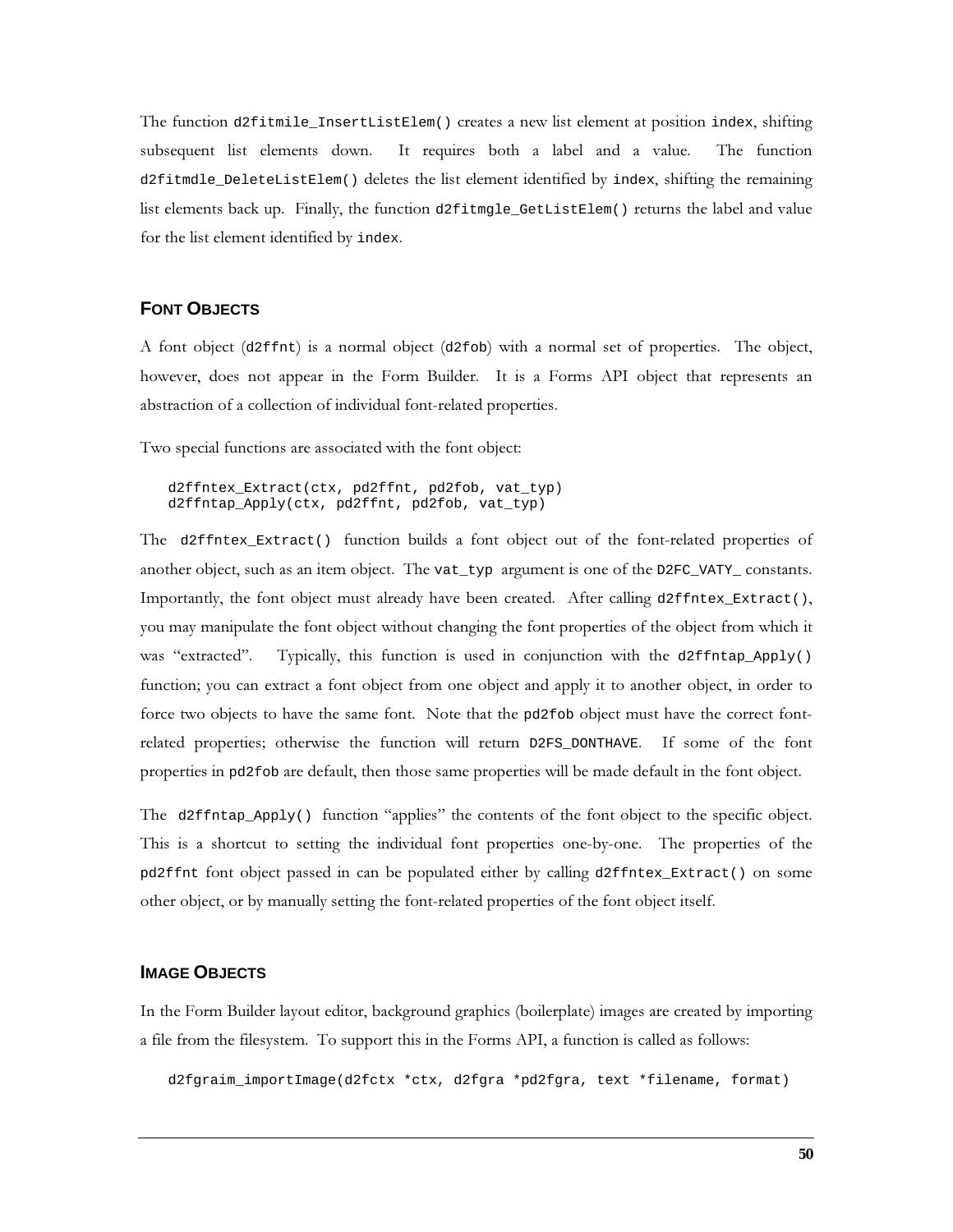This functions allows you to import an image file into a graphics image object. The graphics object pd2fgra must already have been created, and must have a graphics type D2FC\_GRTY\_IMAGE. The format parameter is a D2FC\_IMFM\_constant. This allows you to import images from a variety of file formats, including BMP, GIF, JPEG, and so on.

#### **RECORD GROUP OBJECTS**

The query property for record groups is normally set using the d2frcgs\_rec\_grp\_qry() macro. When this is called, the query is parsed using the SQL parser, and record group column specification objects are created for each column in the query. In some cases, you may not want to parse the SQL and create the column spec objects. In this case, you can call:

d2frcgs\_qry\_noparse(d2fctx \*ctx, d2frcg \*pd2frcg, text \*query)

This special function sets the query property without parsing or creating the column spec objects.

#### **RELATION OBJECTS**

Relation objects define master/detail relationships between two blocks. The relation object itself defines the join between the two blocks, as well as various runtime behaviors, but the execution logic that coordinates the master and detail blocks is embedded in a number of triggers and program units that are automatically created when a relation is built using the Form Builder.

After setting specific properties on relations using the Forms API (for example, relation name, detail block name, join condition, delete style), you may choose to regenerate the triggers that drive the relation at runtime. This happens automatically when changing these properties in the Form Builder, so it is likely that the Forms API developer will want to mimic that behavior. You may also want to update the relation after creating a new relation, and setting its properties.

The function for "updating" the relation is:

d2frelup\_Update(d2fctx \*ctx, d2frel \*pd2frel).

All rules in the Form Builder regarding user-modifiable sections of the generated triggers also apply to the Forms API. These rules are described in the online help.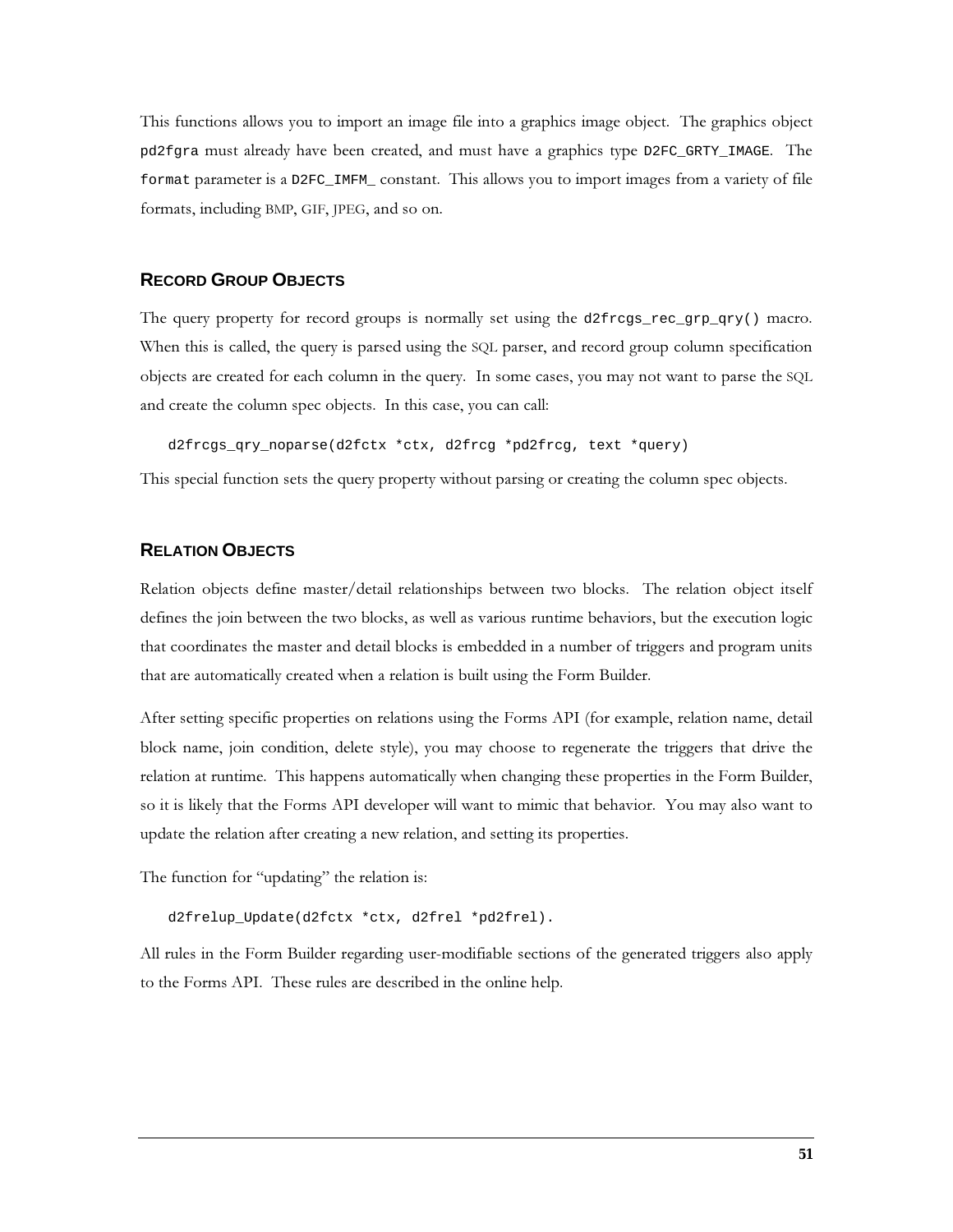## **MENU ROLE PROPERTIES**

In the Form Builder, menu module objects have a property called Module Roles, and menu items have a property called Item Roles. Both are edited using a special dialog invoked from the Property Palette. In the Module Roles dialog, you can add, remove, and edit menu roles. In the Item Roles dialog, you can associate one or more of those roles with a particular menu item.

In the Forms API, several functions allow you to similarly manipulate menu roles. The functions for defining the Module Roles are as follows:

d2fmmdar\_AddRole(ctx, pd2fmmd, index, role\_name); d2fmmdrr\_RemoveRole(ctx, pd2fmmd, index); d2fmmdgr\_GetRole(ctx, pd2fmmd, index, &role\_name);

The last function allows you to iterate through all the roles. You may use the macro d2fmmdq role count() to find the total number of roles in the menu module.

The functions for associating a role with a menu item are:

d2fmniar\_AddRole(ctx, pd2fmni, index, role\_name); d2fmnirr\_RemoveRole(ctx, pd2fmni, index); d2fmnigr\_GetRole(ctx, pd2fmni, index, &role\_name);

As before, d2fmnigr\_GetRole() allows you to iterate through all the roles attached to the menu item. The macro d2fmniq role count () can be used to find the total number of roles associated with the menu item.

# THREE CORRECTED FORMS API EXAMPLES

The three examples in the Form Builder online help (topic "About the Open API") contained errors. The programs have been corrected, tested, and are presented below.

```
CORRECTED EXAMPLE 1 - USING SUBCLASSING
```

```
** This example determines if the Form Builder object is a subclassed object
** and sets the file path of the parent to NULL if the object is subclassed.
** This sample only processes the following object types: form-level
** triggers, alerts, blocks, items, item-level triggers, radio buttons, and
** block-level triggers. Use a similar method to process other object types.
\star /
#include <stdio.h>
#include <stdlib.h>
#include <string.h>
#include <d2fctx.h>
#include <d2ffmd.h>
```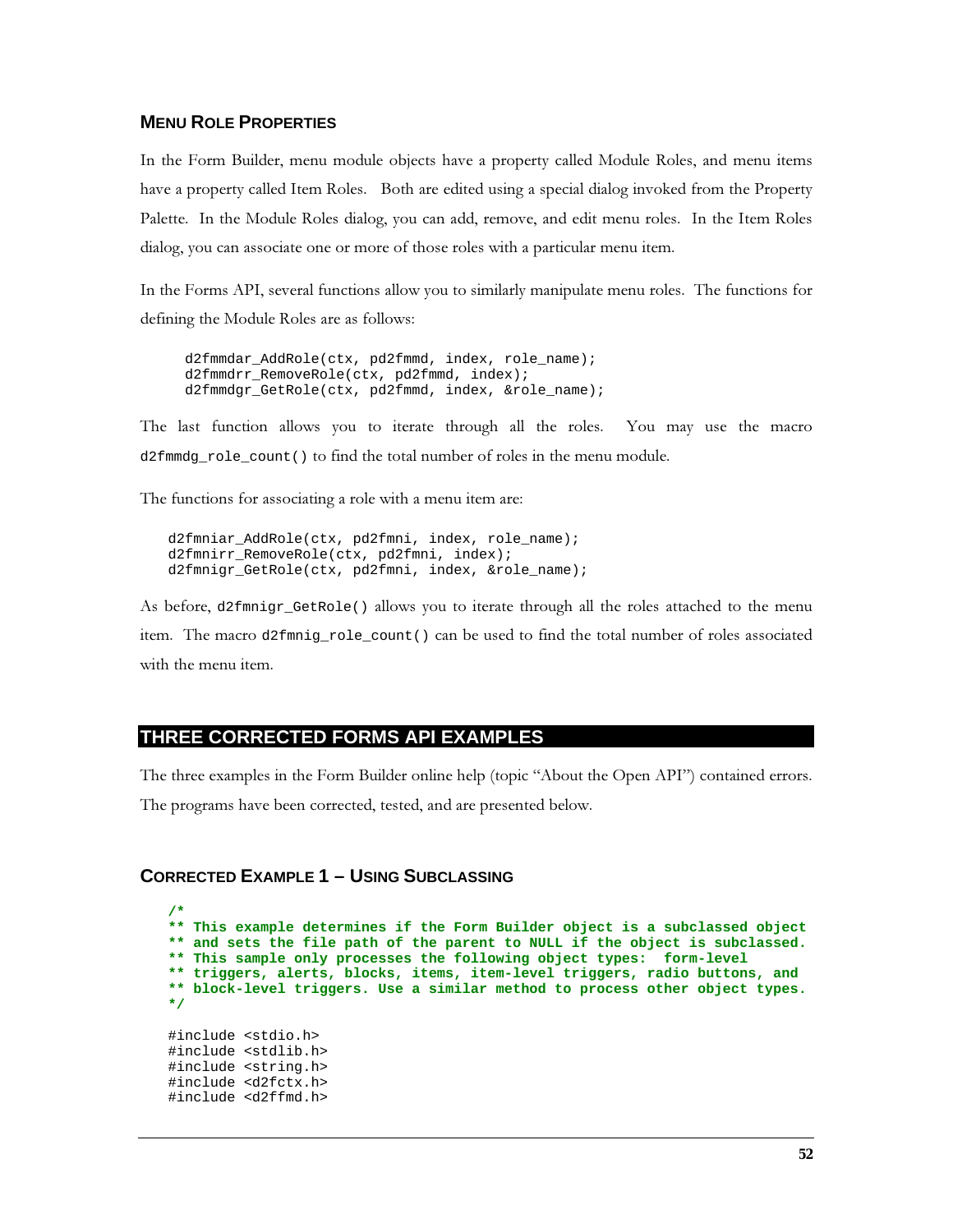```
#include <d2fblk.h>
#include <d2fitm.h>
#include <d2falt.h>
#include <d2ftrg.h>
#include <d2frdb.h>
int main(int argc, char *argv[])
    d2fctx *v_ctx;
    d2fctxa v_ctx_attr;
   d2ffmd *v_fmd;<br>d2fblk *v_blk;
             *_{\text{v\_blk}};
    d2fitm *v_itm;
    d2falt *v_alt;
    d2ftrg *v_trg;
    d2frdb *v_rdb;
    text *v_form_name;
    d2fstatus status;
     /* Get the form name from the command line. */
    v_form_name = (text *)argv[1];
     /* Initialize the attribute mask and create the Forms API context */
    v_ctx_attr.mask_d2fctxa = 0;
    status = d2fctxcr_Create(&v_ctx, &v_ctx_attr);
     /* Load the form */
     status = d2ffmdld_Load(v_ctx, &v_fmd, v_form_name, FALSE) ;
     if ( status == D2FS_SUCCESS )
     {
         /* Process Form Level Trigger Objects */
        for ( status = d2ffmdg_trigger(v_ctx,v_fmd,kv_trg); v_trg != NULL;
               status = d2ftrgg_next(v_ctx,v_trg,&v_trg) )
\{if ( d2ftrgis IsSubclassed(v ctx,v trg) == D2FS YES )
\{ d2ftrgs_par_flpath(v_ctx,v_trg,NULL);
 }
         }
         /* Process Alert Objects */
        for ( status = d2ffmdg_{a}lert(v_{c}tx, v_{f}md, & v_{a}lt);
              <code>v_alt != NULL</code>;
              status = d2faltg_next(v_ctx,v_alt, &v_alt))
\{ if ( d2faltis_IsSubclassed(v_ctx,v_alt) == D2FS_YES )
\{ d2falts_par_flpath(v_ctx,v_alt,NULL);
 }
         }
         /* Process Block Objects */
        for ( status = d2ffmdg_block(v_ctx,v_fmd,kv_blk); v_blk != NULL;
               status = d2fblkg_next(v_ctx,v_blk,&v_blk) )
         {
             if ( d2fblkis_IsSubclassed(v_ctx,v_blk) == D2FS_YES )
\{d2fblks_par_flpath(v_ctx,v_blk,NULL);<br>}
 }
             /* Process Item Objects */
             for ( status = d2fblkg_item(v_ctx,v_blk,&v_itm);
                   v_itm != NULL;
```
{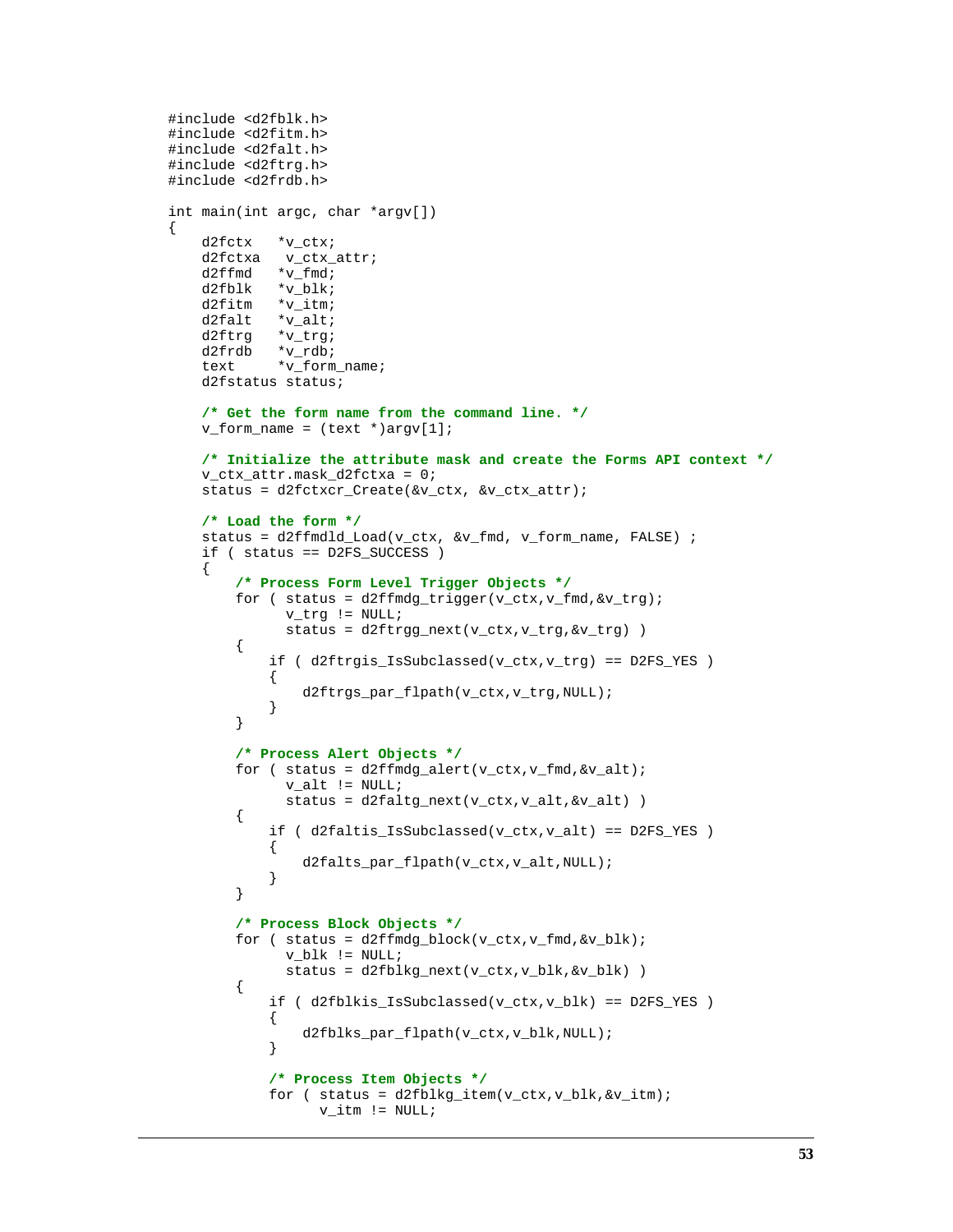```
 status = d2fitmg_next(v_ctx,v_itm,&v_itm) )
\{ if ( d2fitmis_IsSubclassed(v_ctx,v_itm) == D2FS_YES )
 {
                  d2fitms_par_flpath(v_ctx,v_itm,NULL);
 }
              /* Process Item Level Trigger Objects */
             for ( status = d2fitmg_trigger(v_ctx,v_itm, &v_trg);
                   v_trg != NULL;
                   status = d2ftrgg_next(v_ctx,v_trg,&v_trg) )
 {
                  if ( d2ftrgis_IsSubclassed(v_ctx,v_trg)==D2FS_YES )
\{ d2ftrgs_par_flpath(v_ctx,v_trg,NULL);
                     printf("item trigger is Subclassed\n");
 }
                 else if ( d2ftrgis_IsSubclassed(v_ctx, v_trg)==D2FS_NO )
\{printf("item trigger is NOT Subclassed\n");<br>}
 }
 }
              /* Process Radio Button Objects */
             for ( status = d2fitmg_rad_but(v_ctx,v_itm, &v_rdb);
                  <code>v_rdb</code> <br> != \texttt{NULL} ;
                   status = d2frdbg_next(v_ctx,v_rdb,&v_rdb) )
 {
                  if ( d2frdbis_IsSubclassed(v_ctx,v_rdb) == D2FS_YES )
\{ d2frdbs_par_flpath(v_ctx,v_rdb,NULL);
                     printf("radio button is Subclassed\n");
 }
                  else if ( d2frdbis_IsSubclassed(v_ctx, v_rdb)==D2FS_NO )
\{ printf("radio button is NOT Subclassed\n");
 }
 }
 }
           /* Process Block Level Trigger Objects */
          for ( status = d2fblkg_trigger(v_ctx,v_blk, &r_trgs); v_trg != NULL;
                status = d2ftrgg_next(v_ctx,v_trg,&v_trg) )
\{ if ( d2ftrgis_IsSubclassed(v_ctx,v_trg) == D2FS_YES )
 {
                  d2ftrgs_par_flpath(v_ctx,v_trg,NULL);
                 printf("block trigger is Subclassed\n");
 }
              else if ( d2ftrgis_IsSubclassed(v_ctx, v_trg) == D2FS_NO )
 {
                 printf("block trigger is NOT Subclassed\n");
 }
 }
       }
       /* Save the form */
       d2ffmdsv_Save(v_ctx, v_fmd, (text *)0, FALSE);
       /* Generate the forms executable (fmx) */
       d2ffmdcf_CompileFile(v_ctx, v_fmd );
    /* Destroy the API Context */
```
}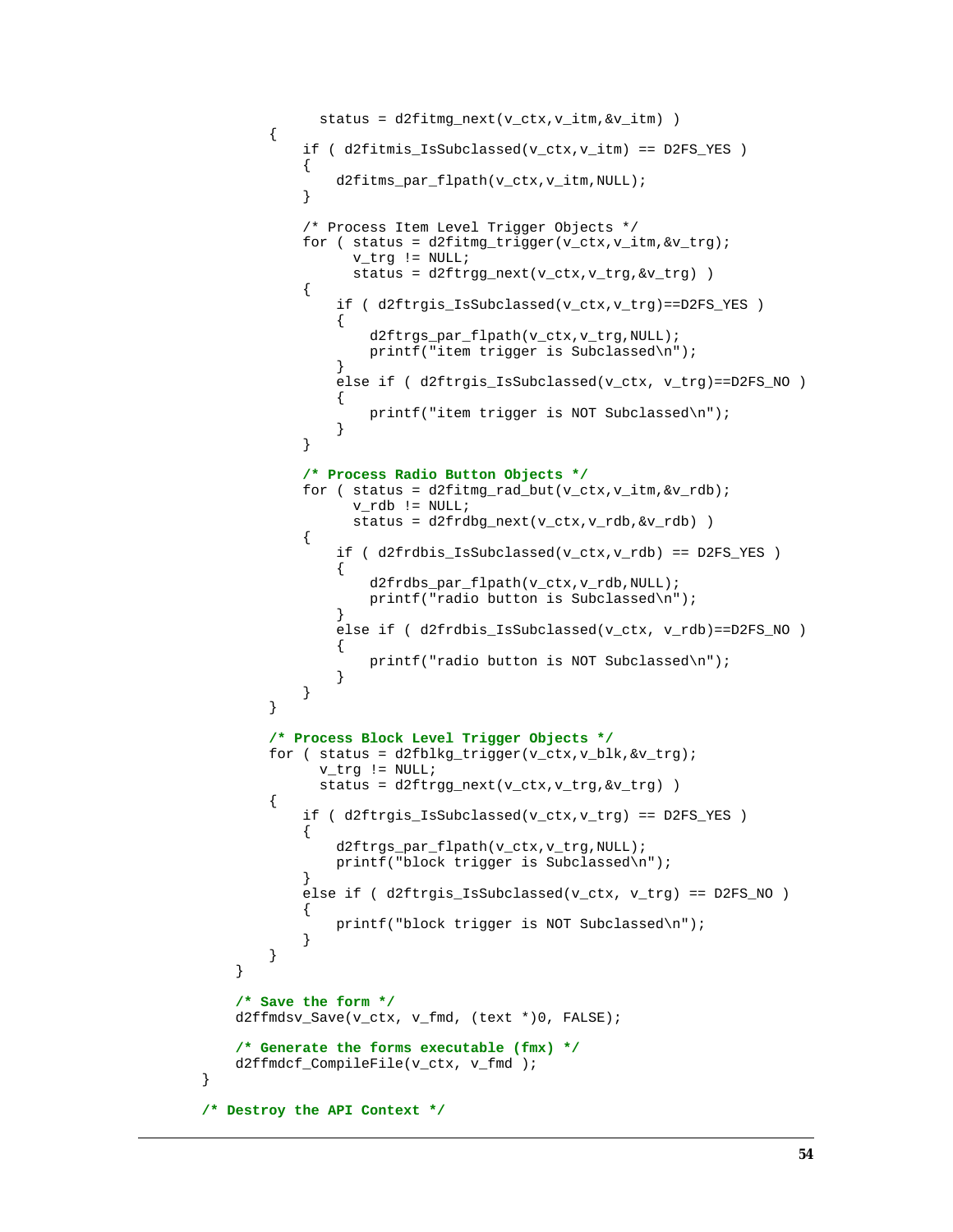```
 d2fctxde_Destroy(v_ctx);
     return 0;
}
```
## **CORRECTED EXAMPLE 2 – CREATING A MASTER-DETAIL FORM**

```
/*
** This example creates a master-detail form based on the dept and
** emp database tables owned by the user scott. The master contains
** the following fields: empno, ename, job, sal, and deptno. The
** detail contains the following fields: deptno, dname, and loc.
** The join condition is deptno.
**
** ### This example needs to have ERROR CHECKING for each D2F* call.
*/
#include <stdio.h>
#include <stdlib.h>
#include <string.h>
#include <d2fctx.h>
#include <d2ffmd.h>
#include <d2fwin.h>
#include <d2fcnv.h>
#include <d2fblk.h>
#include <d2fitm.h>
#include <d2frel.h>
int main()
{
     d2fctx *v_ctx;
     d2fctxa v_ctx_attr;
    d2ffmd *v_fmd;<br>d2fwin *v win;
    d2fwin *v_win;<br>d2fcnv *v cnv;
               *_{\text{v\_env}};
     d2fblk *v_emp_blk;
    d2fblk *v_dept_blk;<br>d2fitm *v Emp empno
    d2fitm *v_Emp_empno_itm;<br>d2fitm *v Emp ename itm;
    d2fitm *_{V\_Emp\_ename\_itm};<br>d2fitm *_{V\_Emp\_job\_itm};
               *_{V\_Emp\_job\_itm};
    d2fitm *v_Emp_sal_itm;<br>d2fitm *v_Emp_deptno_i
    d2fitm *v_Emp_deptno_itm;<br>d2fitm *v_Dept_deptno_itm
    d2fitm *v_Dept_deptno_itm;<br>d2fitm *v_Dept_dname_itm;
               *_{\text{V\_Depth\_dname\_itm}};
     d2fitm *v_Dept_loc_itm;
     d2frel *v_rel;
     d2fstatus status;
     /* Initialize the attribute mask and create the Forms API context */
     v_ctx_attr.mask_d2fctxa = 0;
     d2fctxcr_Create(&v_ctx, &v_ctx_attr);
     /* Connect to a database */
    d2fctxcn Connect(v_ctx, (text*)"scott/tiger", (dvoid *)0);
     /* Create the form */
     d2ffmdcr_Create(v_ctx, &v_fmd, "MYFORM");
     /* Create a window */
     d2fwincr_Create(v_ctx,v_fmd,&v_win,(text*)"MYWIN");
     /* Create a canvas */
     d2fcnvcr_Create(v_ctx, v_fmd, &v_cnv, (text*)"MYCANVAS");
```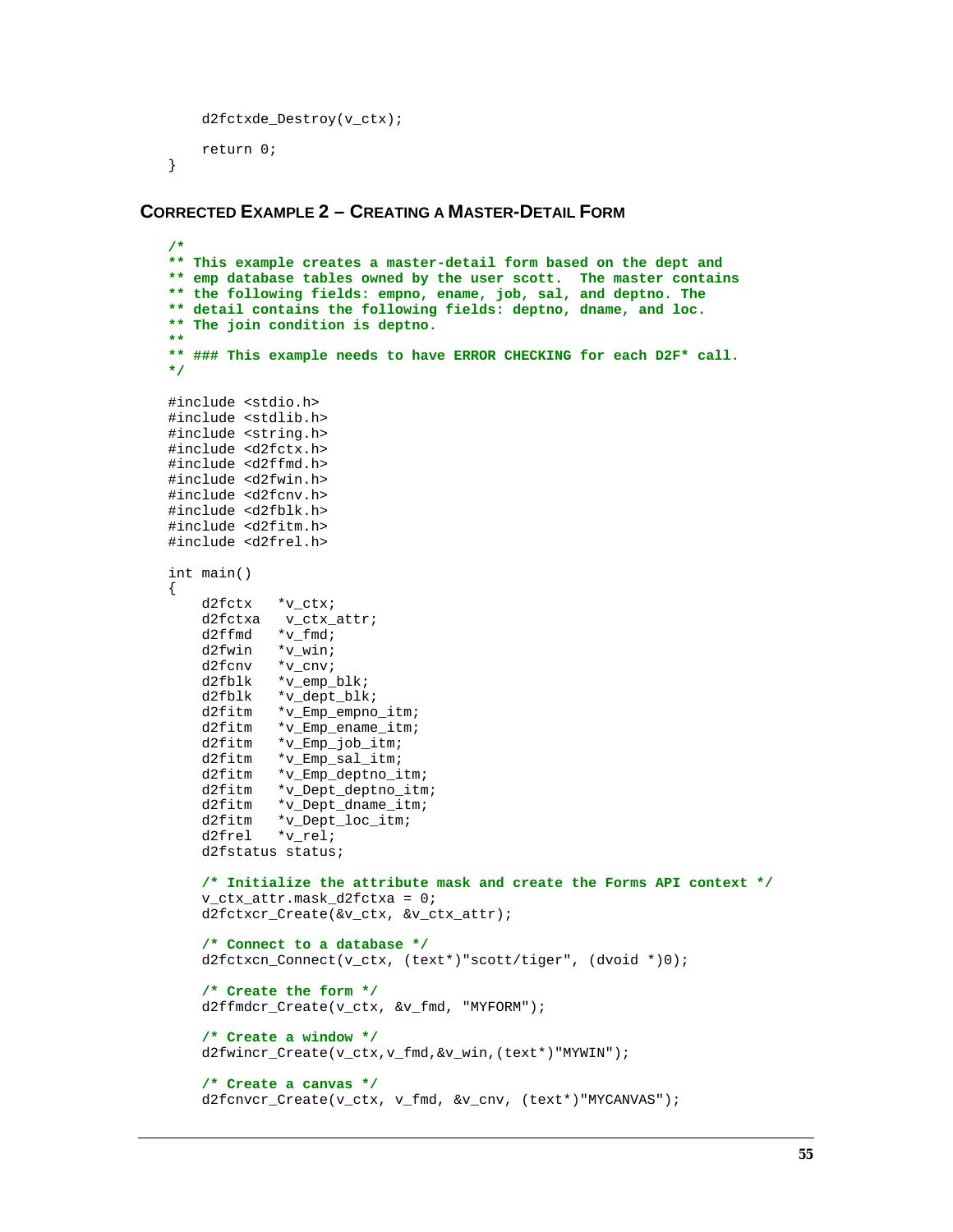```
 /* Set viewport width */
 d2fcnvs_vprt_wid(v_ctx, v_cnv, 512);
 /* Set viewport height */
 d2fcnvs_vprt_hgt(v_ctx, v_cnv, 403);
 /* Set window */
 d2fcnvs_wnd_obj(v_ctx, v_cnv, v_win);
 /* Set viewport X-position */
 d2fcnvs_vprt_x_pos(v_ctx, v_cnv, 0);
 /* Set viewport Y-position */
 d2fcnvs_vprt_y_pos(v_ctx, v_cnv, 0);
 /* Set width */
 d2fcnvs_width(v_ctx, v_cnv, 538);
 /* Set height */
d2fcnvs height(v ctx, v cnv, 403);
 /* Create an EMP block */
 d2fblkcr_Create(v_ctx, v_fmd, &v_emp_blk, (text*)"EMP");
 /* Set to database block */
 d2fblks_db_blk(v_ctx, v_emp_blk, TRUE);
 /* Set query data source to Table */
 d2fblks_qry_dat_src_typ(v_ctx, v_emp_blk, D2FC_QRDA_TABLE);
 /* Set query data source name to EMP table */
 d2fblks_qry_dat_src_nam(v_ctx, v_emp_blk, (text*)"EMP");
 /* Set DML data source type to Table */
 d2fblks_dml_dat_typ(v_ctx, v_emp_blk, D2FC_DMDA_TABLE);
 /* Set DML data source name to EMP table */
 d2fblks_dml_dat_nam(v_ctx, v_emp_blk, (text*)"EMP");
 /* Create EMP.EMPNO item */
 d2fitmcr_Create(v_ctx, v_emp_blk, &v_Emp_empno_itm, (text*)"EMPNO");
 /* Set item type */
 d2fitms_itm_typ(v_ctx, v_Emp_empno_itm, D2FC_ITTY_TI);
 /* Set Enable property */
 d2fitms_enabled(v_ctx, v_Emp_empno_itm, TRUE);
 /* Set item (keyboard) navigable property */
 d2fitms_kbrd_navigable(v_ctx, v_Emp_empno_itm, TRUE);
 /* Set item Data Type property */
 d2fitms_dat_typ(v_ctx, v_Emp_empno_itm, D2FC_DATY_NUMBER);
 /* Set item Max Length property */
 d2fitms_max_len(v_ctx, v_Emp_empno_itm, 6);
 /* Set item Required property */
 d2fitms_required(v_ctx, v_Emp_empno_itm, TRUE);
 /* Set Distance Between Records property */
 d2fitms_dist_btwn_recs(v_ctx, v_Emp_empno_itm, 0);
 /* Set Database block(Database Item) property */
 d2fitms_db_itm(v_ctx, v_Emp_empno_itm, TRUE);
 /* Set Query Allowed */
 d2fitms_qry_allowed(v_ctx, v_Emp_empno_itm, TRUE);
 /* Set Query Length */
 d2fitms_qry_len(v_ctx, v_Emp_empno_itm, 6);
 /* Set Update Allowed */
 d2fitms_updt_allowed(v_ctx, v_Emp_empno_itm, TRUE);
 /* Set Item Displayed (Visible) */
 d2fitms_visible(v_ctx, v_Emp_empno_itm, TRUE);
 /* Set Item Canvas property */
 d2fitms_cnv_obj(v_ctx, v_Emp_empno_itm, v_cnv);
 /* Set Item X-position */
 d2fitms_x_pos(v_ctx, v_Emp_empno_itm, 32);
 /* Set Item Y-position */
 d2fitms_y_pos(v_ctx, v_Emp_empno_itm, 50);
 /* Set Item Width */
 d2fitms_width(v_ctx, v_Emp_empno_itm, 51);
 /* Set Item Height */
 d2fitms_height(v_ctx, v_Emp_empno_itm, 17);
 /* Set Item Bevel */
```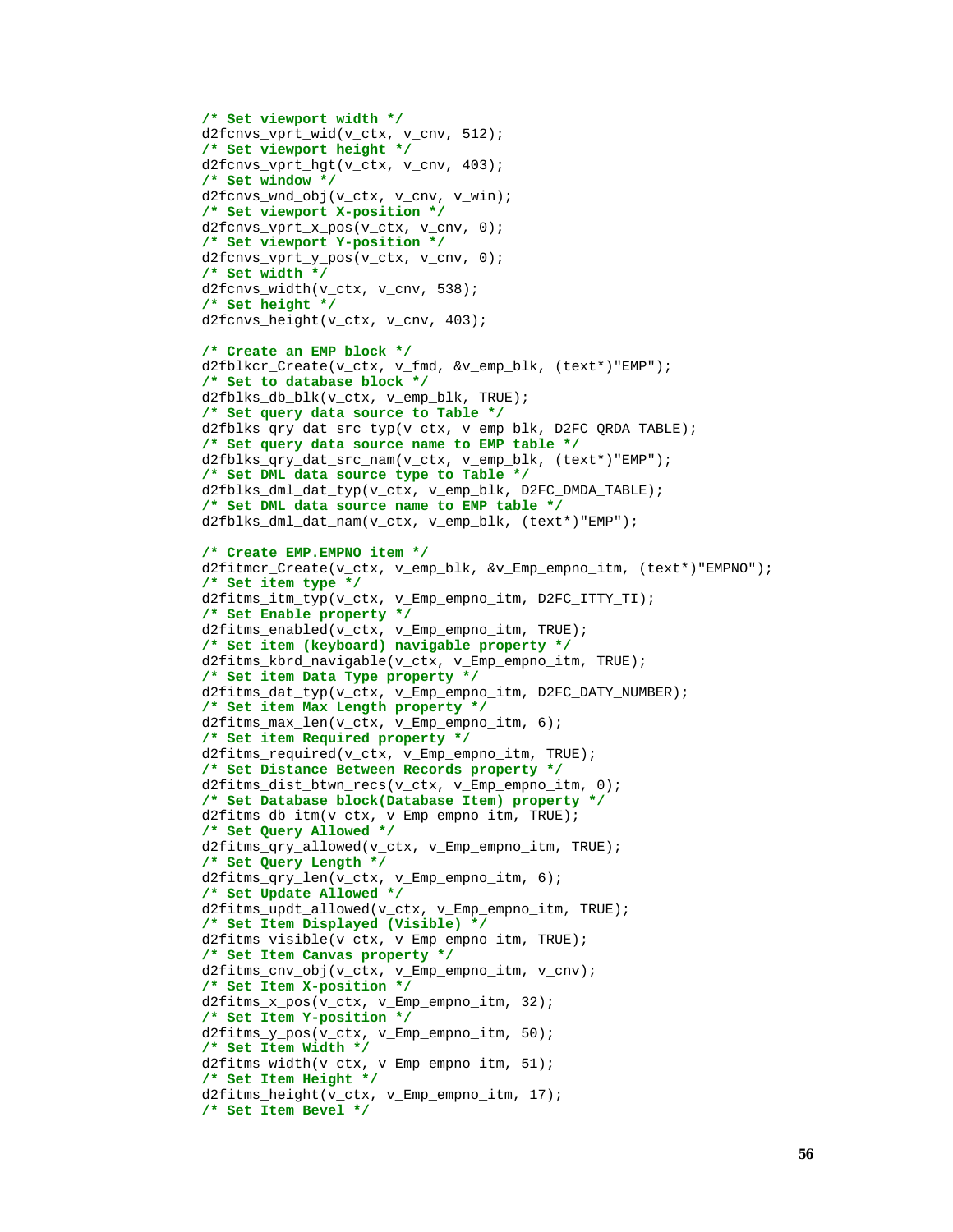```
 d2fitms_bevel(v_ctx, v_Emp_empno_itm, D2FC_BEST_LOWERED);
 /* Set item Hint */
 d2fitms_hint(v_ctx, v_Emp_empno_itm, (text*)"Enter value for :EMPNO");
 /* Create EMP.ENAME item */
 d2fitmcr_Create(v_ctx, v_emp_blk, &v_Emp_ename_itm, (text*)"ENAME");
 /* Set item type */
 d2fitms_itm_typ(v_ctx, v_Emp_ename_itm, D2FC_ITTY_TI);
 /* Set Enable property */
 d2fitms_enabled(v_ctx, v_Emp_ename_itm, TRUE);
 /* Set item (keyboard) navigable property */
 d2fitms_kbrd_navigable(v_ctx, v_Emp_ename_itm, TRUE);
 /* Set item Data Type property */
 d2fitms_dat_typ(v_ctx, v_Emp_ename_itm, D2FC_DATY_CHAR);
 /* Set item Max Length property */
 d2fitms_max_len(v_ctx, v_Emp_ename_itm, 10);
 /* Set Distance Between Records property */
d2fitms dist btwn recs(v ctx, v Emp ename itm, 0);
 /* Set Database block(Database Item) property */
 d2fitms_db_itm(v_ctx, v_Emp_ename_itm, TRUE);
 /* Set Query Allowed */
 d2fitms_qry_allowed(v_ctx, v_Emp_ename_itm, TRUE);
 /* Set Query Length */
 d2fitms_qry_len(v_ctx, v_Emp_ename_itm, 10);
 /* Set Update Allowed */
 d2fitms_updt_allowed(v_ctx, v_Emp_ename_itm, TRUE);
 /* Set Item Displayed (Visible) */
 d2fitms_visible(v_ctx, v_Emp_ename_itm, TRUE);
 /* Set Item Canvas property */
 d2fitms_cnv_obj(v_ctx, v_Emp_ename_itm, v_cnv);
 /* Set Item X-position */
 d2fitms_x_pos(v_ctx, v_Emp_ename_itm, 83);
 /* Set Item Y-position */
 d2fitms_y_pos(v_ctx, v_Emp_ename_itm, 50);
 /* Set Item Width */
 d2fitms_width(v_ctx, v_Emp_ename_itm, 77);
 /* Set Item Height */
 d2fitms_height(v_ctx, v_Emp_ename_itm, 17);
 /* Set Item Bevel */
 d2fitms_bevel(v_ctx, v_Emp_ename_itm, D2FC_BEST_LOWERED);
 /* Set item Hint */
 d2fitms_hint(v_ctx, v_Emp_ename_itm, (text*)"Enter value for :ENAME");
 /* Create EMP.JOB item */
 d2fitmcr_Create(v_ctx, v_emp_blk, &v_Emp_job_itm, (text*)"JOB");
 /* Set item type */
 d2fitms_itm_typ(v_ctx, v_Emp_job_itm, D2FC_ITTY_TI);
 /* Set Enable property */
 d2fitms_enabled(v_ctx, v_Emp_job_itm, TRUE);
 /* Set item (keyboard) navigable property */
 d2fitms_kbrd_navigable(v_ctx, v_Emp_job_itm, TRUE);
 /* Set item Data Type property */
 d2fitms_dat_typ(v_ctx, v_Emp_job_itm, D2FC_DATY_CHAR);
 /* Set item Max Length property */
 d2fitms_max_len(v_ctx, v_Emp_job_itm, 9);
 /* Set Distance Between Records property */
 d2fitms_dist_btwn_recs(v_ctx, v_Emp_job_itm, 0);
 /* Set Database block(Database Item) property */
 d2fitms_db_itm(v_ctx, v_Emp_job_itm, TRUE);
 /* Set Query Allowed */
 d2fitms_qry_allowed(v_ctx, v_Emp_job_itm, TRUE);
 /* Set Query Length */
 d2fitms_qry_len(v_ctx, v_Emp_job_itm, 9);
 /* Set Update Allowed */
 d2fitms_updt_allowed(v_ctx, v_Emp_job_itm, TRUE);
```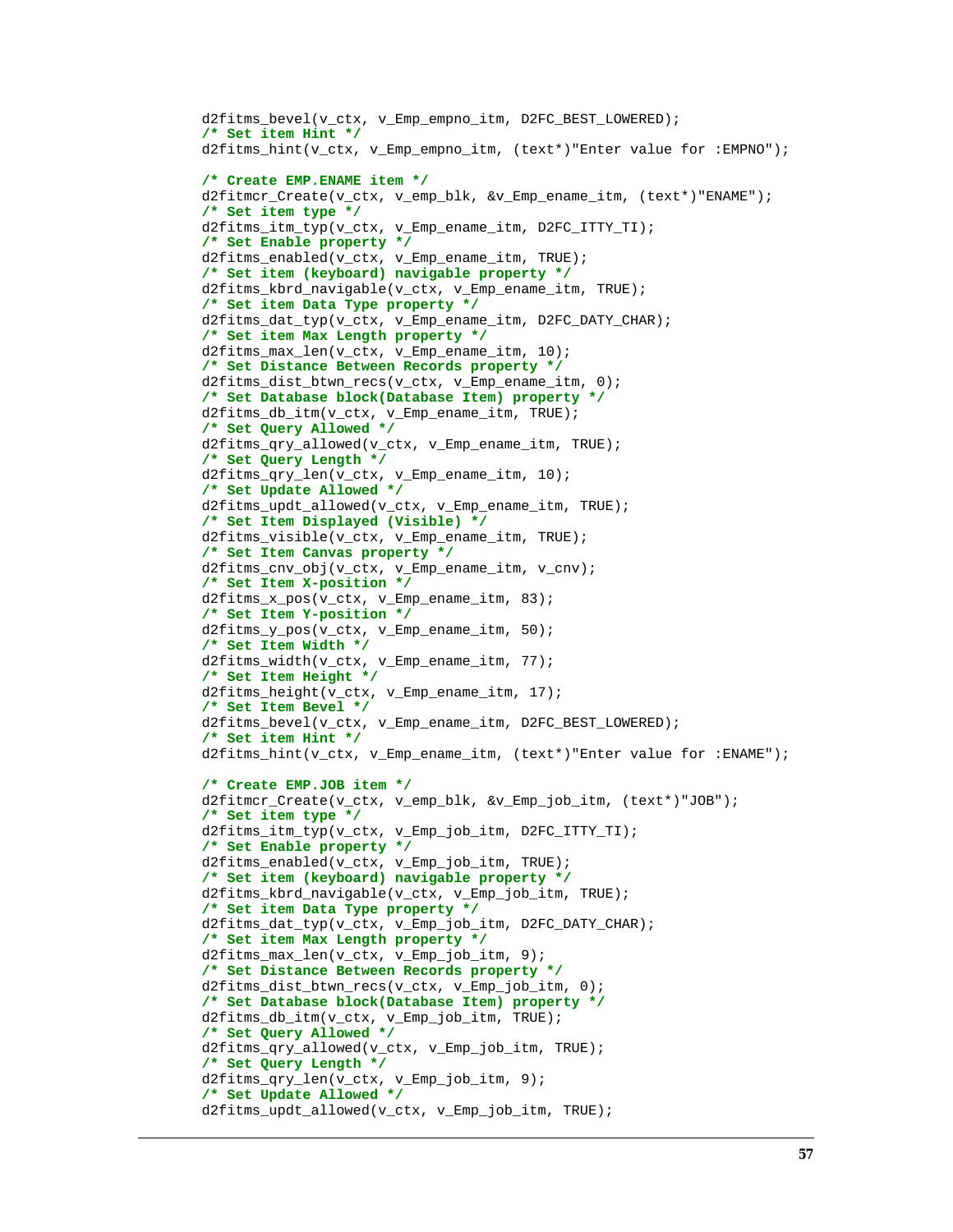```
 /* Set Item Displayed (Visible) */
 d2fitms_visible(v_ctx, v_Emp_job_itm, TRUE);
 /* Set Item Canvas property */
 d2fitms_cnv_obj(v_ctx, v_Emp_job_itm, v_cnv);
 /* Set Item X-position */
 d2fitms_x_pos(v_ctx, v_Emp_job_itm, 160);
 /* Set Item Y-position */
 d2fitms_y_pos(v_ctx, v_Emp_job_itm, 50);
 /* Set Item Width */
 d2fitms_width(v_ctx, v_Emp_job_itm, 70);
 /* Set Item Height */
 d2fitms_height(v_ctx, v_Emp_job_itm, 17);
 /* Set Item Bevel */
d2fitms bevel(v ctx, v Emp job itm, D2FC BEST LOWERED);
 /* Set item Hint */
 d2fitms_hint(v_ctx, v_Emp_job_itm, (text*)"Enter value for :JOB");
 /* Create EMP.SAL item */
 d2fitmcr_Create(v_ctx, v_emp_blk, &v_Emp_sal_itm, (text*)"SAL");
 /* Set item type */
 d2fitms_itm_typ(v_ctx, v_Emp_sal_itm, D2FC_ITTY_TI);
 /* Set Enable property */
 d2fitms_enabled(v_ctx, v_Emp_sal_itm, TRUE);
 /* Set item (keyboard) navigable property */
 d2fitms_kbrd_navigable(v_ctx, v_Emp_sal_itm, TRUE);
 /* Set item Data Type property */
 d2fitms_dat_typ(v_ctx, v_Emp_sal_itm, D2FC_DATY_NUMBER);
 /* Set item Max Length property */
 d2fitms_max_len(v_ctx, v_Emp_sal_itm, 9);
 /* Set Distance Between Records property */
 d2fitms_dist_btwn_recs(v_ctx, v_Emp_sal_itm, 0);
 /* Set Database block(Database Item) property */
 d2fitms_db_itm(v_ctx, v_Emp_sal_itm, TRUE);
 /* Set Query Allowed */
 d2fitms_qry_allowed(v_ctx, v_Emp_sal_itm, TRUE);
 /* Set Query Length */
 d2fitms_qry_len(v_ctx, v_Emp_sal_itm, 9);
 /* Set Update Allowed */
 d2fitms_updt_allowed(v_ctx, v_Emp_sal_itm, TRUE);
 /* Set Item Displayed (Visible) */
 d2fitms_visible(v_ctx, v_Emp_sal_itm, TRUE);
 /* Set Item Canvas property */
 d2fitms_cnv_obj(v_ctx, v_Emp_sal_itm, v_cnv);
 /* Set Item X-position */
d2fitms_x_pos(v_ctx, v_Emp_sal_itm, 352);
 /* Set Item Y-position */
 d2fitms_y_pos(v_ctx, v_Emp_sal_itm, 50);
 /* Set Item Width */
 d2fitms_width(v_ctx, v_Emp_sal_itm, 70);
 /* Set Item Height */
 d2fitms_height(v_ctx, v_Emp_sal_itm, 17);
 /* Set Item Bevel */
 d2fitms_bevel(v_ctx, v_Emp_sal_itm, D2FC_BEST_LOWERED);
 /* Set item Hint */
 d2fitms_hint(v_ctx, v_Emp_sal_itm, (text*)"Enter value for :SAL");
 /* Create EMP.DEPTNO item */
 d2fitmcr_Create(v_ctx, v_emp_blk, &v_Emp_deptno_itm, (text*)"DEPTNO");
 /* Set item type */
 d2fitms_itm_typ(v_ctx, v_Emp_deptno_itm, D2FC_ITTY_TI);
 /* Set Enable property */
 d2fitms_enabled(v_ctx, v_Emp_deptno_itm, TRUE);
 /* Set item (keyboard) navigable property */
 d2fitms_kbrd_navigable(v_ctx, v_Emp_deptno_itm, TRUE);
 /* Set item Data Type property */
```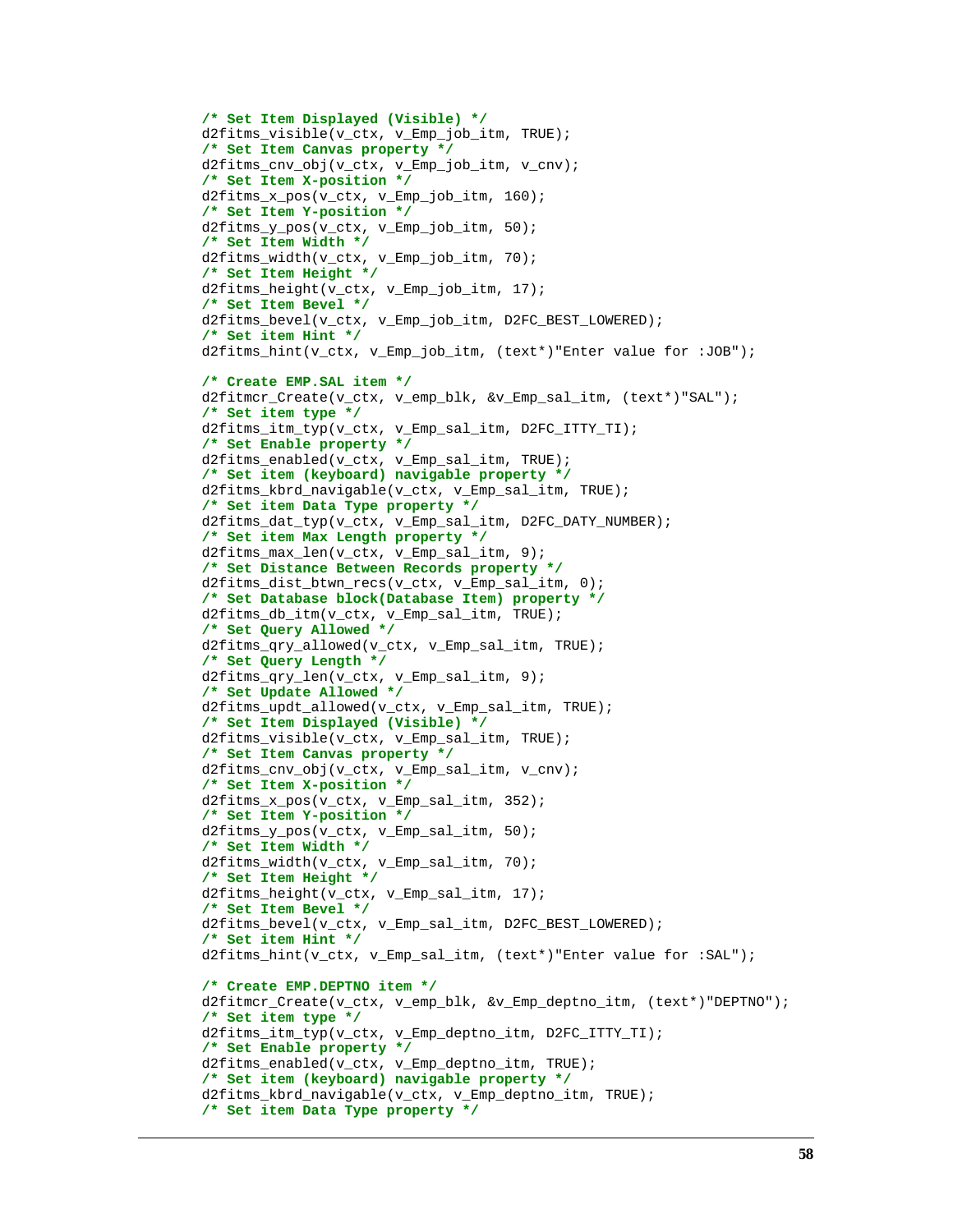```
 d2fitms_dat_typ(v_ctx, v_Emp_deptno_itm, D2FC_DATY_NUMBER);
 /* Set item Max Length property */
 d2fitms_max_len(v_ctx, v_Emp_deptno_itm, 4);
 /* Set item Required property */
 d2fitms_required(v_ctx, v_Emp_deptno_itm, TRUE);
 /* Set Distance Between Records property */
 d2fitms_dist_btwn_recs(v_ctx, v_Emp_deptno_itm, 0);
 /* Set Database block(Database Item) property */
 d2fitms_db_itm(v_ctx, v_Emp_deptno_itm, TRUE);
 /* Set Query Allowed */
 d2fitms_qry_allowed(v_ctx, v_Emp_deptno_itm, TRUE);
 /* Set Query Length */
 d2fitms_qry_len(v_ctx, v_Emp_deptno_itm, 4);
 /* Set Update Allowed */
 d2fitms_updt_allowed(v_ctx, v_Emp_deptno_itm, TRUE);
 /* Set Item Displayed (Visible) */
 d2fitms_visible(v_ctx, v_Emp_deptno_itm, TRUE);
 /* Set Item Canvas property */
 d2fitms_cnv_obj(v_ctx, v_Emp_deptno_itm, v_cnv);
 /* Set Item X-position */
 d2fitms_x_pos(v_ctx, v_Emp_deptno_itm, 493);
 /* Set Item Y-position */
 d2fitms_y_pos(v_ctx, v_Emp_deptno_itm, 50);
 /* Set Item Width */
 d2fitms_width(v_ctx, v_Emp_deptno_itm, 30);
 /* Set Item Height */
 d2fitms_height(v_ctx, v_Emp_deptno_itm, 17);
 /* Set Item Bevel */
 d2fitms_bevel(v_ctx, v_Emp_deptno_itm, D2FC_BEST_LOWERED);
 /* Set item Hint */
d2fitms_hint(v_ctx, v_Emp_deptno_itm, (text*)"Enter value for :DEPTNO");
 /* Create a DEPT block */
 d2fblkcr_Create(v_ctx, v_fmd, &v_dept_blk, (text*)"DEPT");
 /* Set to database block */
 d2fblks_db_blk(v_ctx, v_dept_blk, TRUE);
 /* Set query data source to Table */
 d2fblks_qry_dat_src_typ(v_ctx, v_dept_blk, D2FC_QRDA_TABLE);
 /* Set query data source name to EMP table */
 d2fblks_qry_dat_src_nam(v_ctx, v_dept_blk, (text*)"DEPT");
 /* Set DML data source type to Table */
 d2fblks_dml_dat_typ(v_ctx, v_dept_blk, D2FC_DMDA_TABLE);
 /* Set DML data source name to EMP table */
 d2fblks_dml_dat_nam(v_ctx, v_dept_blk, (text*)"DEPT");
 /* Create DEPT.DEPTNO item */
 d2fitmcr_Create(v_ctx, v_dept_blk, &v_Dept_deptno_itm, (text*)"DEPTNO");
 /* Set item type */
 d2fitms_itm_typ(v_ctx, v_Dept_deptno_itm, D2FC_ITTY_TI);
 /* Set Enable property */
 d2fitms_enabled(v_ctx, v_Dept_deptno_itm, TRUE);
 /* Set item (keyboard) navigable property */
 d2fitms_kbrd_navigable(v_ctx, v_Dept_deptno_itm, TRUE);
 /* Set item Data Type property */
 d2fitms_dat_typ(v_ctx, v_Dept_deptno_itm, D2FC_DATY_NUMBER);
 /* Set item Max Length property */
 d2fitms_max_len(v_ctx, v_Dept_deptno_itm, 4);
 /* Set item Required property */
 d2fitms_required(v_ctx, v_Dept_deptno_itm, TRUE);
 /* Set Distance Between Records property */
 d2fitms_dist_btwn_recs(v_ctx, v_Dept_deptno_itm, 0);
 /* Set Database block(Database Item) property */
 d2fitms_db_itm(v_ctx, v_Dept_deptno_itm, TRUE);
 /* Set Query Allowed */
 d2fitms_qry_allowed(v_ctx, v_Dept_deptno_itm, TRUE);
```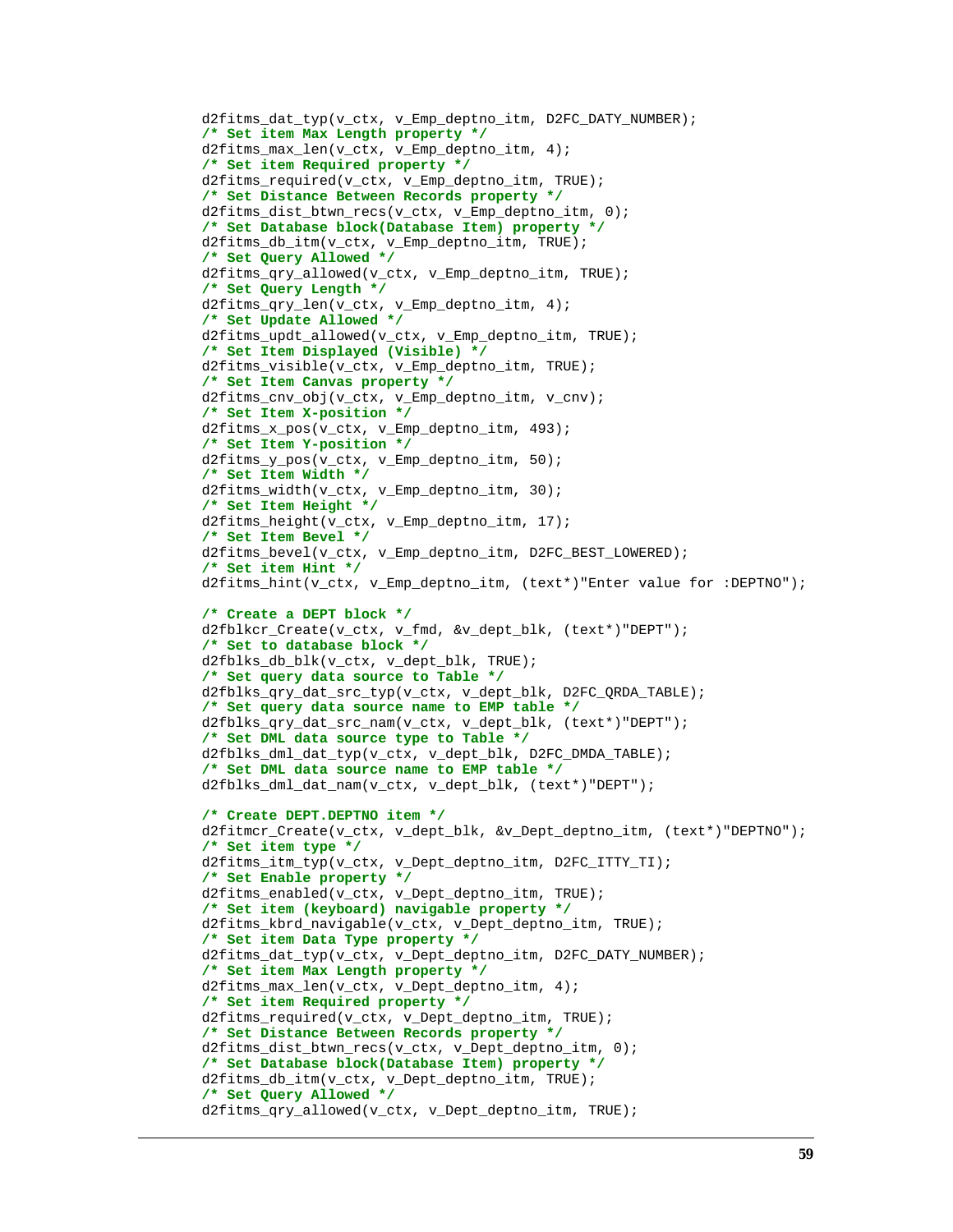```
 /* Set Query Length */
 d2fitms_qry_len(v_ctx, v_Dept_deptno_itm, 4);
 /* Set Update Allowed */
 d2fitms_updt_allowed(v_ctx, v_Dept_deptno_itm, TRUE);
 /* Set Item Displayed (Visible) */
 d2fitms_visible(v_ctx, v_Dept_deptno_itm, TRUE);
 /* Set Item Canvas property */
 d2fitms_cnv_obj(v_ctx, v_Dept_deptno_itm, v_cnv);
 /* Set Item X-position */
 d2fitms_x_pos(v_ctx, v_Dept_deptno_itm, 32);
 /* Set Item Y-position */
 d2fitms_y_pos(v_ctx, v_Dept_deptno_itm, 151);
 /* Set Item Width */
 d2fitms_width(v_ctx, v_Dept_deptno_itm, 38);
 /* Set Item Height */
 d2fitms_height(v_ctx, v_Dept_deptno_itm, 17);
 /* Set Item Bevel */
 d2fitms_bevel(v_ctx, v_Dept_deptno_itm, D2FC_BEST_LOWERED);
 /* Set item Hint */
 d2fitms_hint(v_ctx, v_Dept_deptno_itm, (text*)"Enter val for :DEPTNO");
 /* Create DEPT.DNAME item */
 d2fitmcr_Create(v_ctx, v_dept_blk, &v_Dept_dname_itm, (text*)"DNAME");
 /* Set item type */
 d2fitms_itm_typ(v_ctx, v_Dept_dname_itm, D2FC_ITTY_TI);
 /* Set Enable property */
 d2fitms_enabled(v_ctx, v_Dept_dname_itm, TRUE);
 /* Set item (keyboard) navigable property */
 d2fitms_kbrd_navigable(v_ctx, v_Dept_dname_itm, TRUE);
 /* Set item Data Type property */
 d2fitms_dat_typ(v_ctx, v_Dept_dname_itm, D2FC_DATY_CHAR);
 /* Set item Max Length property */
 d2fitms_max_len(v_ctx, v_Dept_dname_itm, 14);
 /* Set Distance Between Records property */
d2fitms_dist_btwn_recs(v_ctx, v_Dept_dname_itm, 0);
 /* Set Database block(Database Item) property */
 d2fitms_db_itm(v_ctx, v_Dept_dname_itm, TRUE);
 /* Set Query Allowed */
 d2fitms_qry_allowed(v_ctx, v_Dept_dname_itm, TRUE);
 /* Set Query Length */
 d2fitms_qry_len(v_ctx, v_Dept_dname_itm, 14);
 /* Set Update Allowed */
 d2fitms_updt_allowed(v_ctx, v_Dept_dname_itm, TRUE);
 /* Set Item Displayed (Visible) */
 d2fitms_visible(v_ctx, v_Dept_dname_itm, TRUE);
 /* Set Item Canvas property */
 d2fitms_cnv_obj(v_ctx, v_Dept_dname_itm, v_cnv);
 /* Set Item X-position */
 d2fitms_x_pos(v_ctx, v_Dept_dname_itm, 70);
 /* Set Item Y-position */
 d2fitms_y_pos(v_ctx, v_Dept_dname_itm, 151);
 /* Set Item Width */
 d2fitms_width(v_ctx, v_Dept_dname_itm, 102);
 /* Set Item Height */
 d2fitms_height(v_ctx, v_Dept_dname_itm, 17);
 /* Set Item Bevel */
 d2fitms_bevel(v_ctx, v_Dept_dname_itm, D2FC_BEST_LOWERED);
 /* Set item Hint */
 d2fitms_hint(v_ctx, v_Dept_dname_itm, (text*)"Enter value for :DNAME");
 /* Create DEPT.LOC item */
 d2fitmcr_Create(v_ctx, v_dept_blk, &v_Dept_loc_itm, (text*)"LOC");
 /* Set item type */
 d2fitms_itm_typ(v_ctx, v_Dept_loc_itm, D2FC_ITTY_TI);
 /* Set Enable property */
```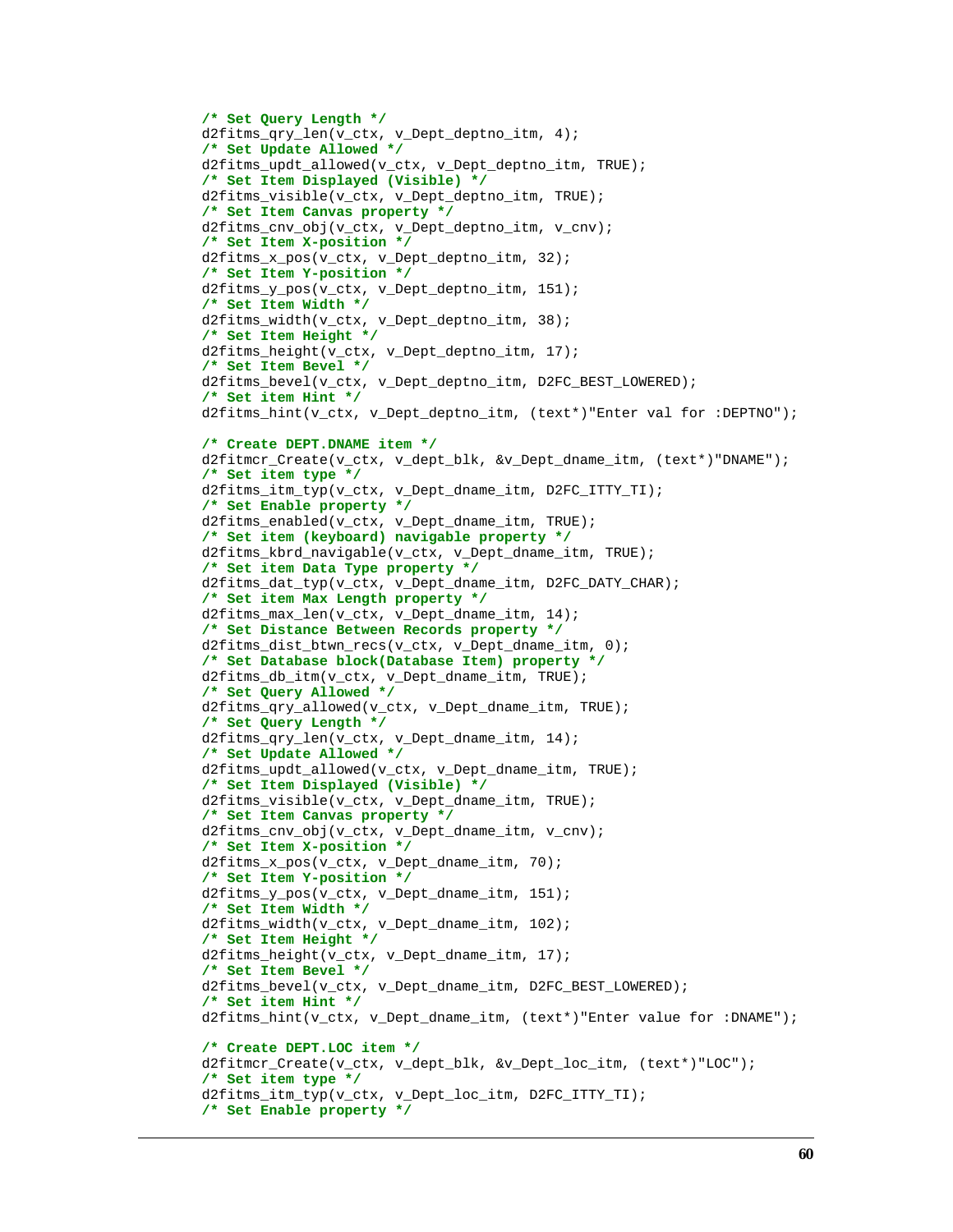```
 d2fitms_enabled(v_ctx, v_Dept_loc_itm, TRUE);
 /* Set item (keyboard) navigable property */
 d2fitms_kbrd_navigable(v_ctx, v_Dept_loc_itm, TRUE);
 /* Set item Data Type property */
 d2fitms_dat_typ(v_ctx, v_Dept_loc_itm, D2FC_DATY_CHAR);
 /* Set item Max Length property */
 d2fitms_max_len(v_ctx, v_Dept_loc_itm, 13);
 /* Set Distance Between Records property */
d2fitms_dist_btwn_recs(v_ctx, v_Dept_loc_itm, 0);
 /* Set Database block(Database Item) property */
 d2fitms_db_itm(v_ctx, v_Dept_loc_itm, TRUE);
 /* Set Query Allowed */
 d2fitms_qry_allowed(v_ctx, v_Dept_loc_itm, TRUE);
 /* Set Query Length */
 d2fitms_qry_len(v_ctx, v_Dept_loc_itm, 13);
 /* Set Update Allowed */
 d2fitms_updt_allowed(v_ctx, v_Dept_loc_itm, TRUE);
 /* Set Item Displayed (Visible) */
 d2fitms_visible(v_ctx, v_Dept_loc_itm, TRUE);
 /* Set Item Canvas property */
 d2fitms_cnv_obj(v_ctx, v_Dept_loc_itm, v_cnv);
 /* Set Item X-position */
 d2fitms_x_pos(v_ctx, v_Dept_loc_itm, 173);
 /* Set Item Y-position */
 d2fitms_y_pos(v_ctx, v_Dept_loc_itm, 151);
 /* Set Item Width */
 d2fitms_width(v_ctx, v_Dept_loc_itm, 96);
 /* Set Item Height */
 d2fitms_height(v_ctx, v_Dept_loc_itm, 17);
 /* Set Item Bevel */
 d2fitms_bevel(v_ctx, v_Dept_loc_itm, D2FC_BEST_LOWERED);
 /* Set item Hint */
 d2fitms_hint(v_ctx, v_Dept_loc_itm, (text*)"Enter value for :LOC");
 /* Create Relation between EMP and DEPT */
 d2frelcr_Create(v_ctx, (d2fob *)v_dept_blk, &v_rel, (text*)"DEPT_EMP");
 /* Set Relation Detail block */
 d2frels_detail_blk(v_ctx, v_rel, (text *)"EMP");
 /* Set Master Deletes property */
 d2frels_del_rec(v_ctx, v_rel, D2FC_DERE_NON_ISOLATED);
 /* Set Deferred property */
 d2frels_deferred(v_ctx, v_rel, FALSE);
 /* Set Auto Query property */
 d2frels_auto_qry(v_ctx, v_rel, FALSE);
 /* Set Prevent Masterless property */
 d2frels_prvnt_mstrless_ops(v_ctx, v_rel, FALSE);
 /* Set Join Condition property */
 d2frels_join_cond(v_ctx, v_rel, (text*)"DEPTNO");
 /* Instantiate Relation: creates master-detail triggers */
 d2frelup_Update(v_ctx, v_rel);
 /* Save Form */
 d2ffmdsv_Save(v_ctx, v_fmd, (text*)0, FALSE);
 /* Compile Form */
 d2ffmdcf_CompileFile(v_ctx, v_fmd);
 /* Destroy Context */
 d2fctxde_Destroy(v_ctx);
```
}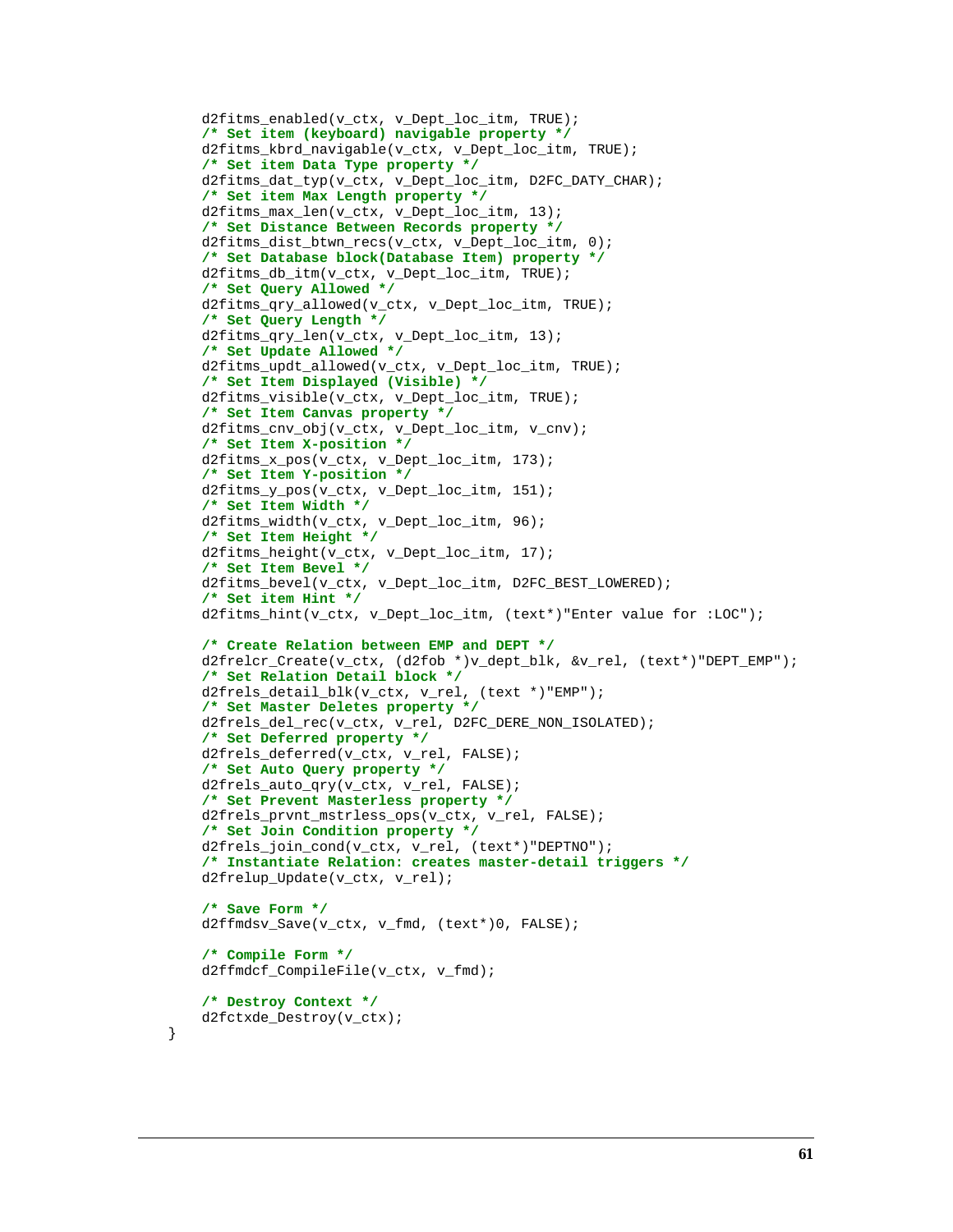# **CORRECTED EXAMPLE 3 – USING FINDOBJ**

```
/*
** This example shows how the hierarchical relationship
** between forms objects is maintained in the API using
** FindObj
*/
#include <stdio.h>
#include <stdlib.h>
#include <string.h>
#include <d2fctx.h>
#include <d2fob.h>
#include <d2ffmd.h>
#include <d2fblk.h>
#include <d2fitm.h>
#include <d2ftrg.h>
int main(int argc, char *argv[])
{
    d2fctx* v_ctx;<br>d2fctxa v_ctx;
             v_ctx_attr;
     d2fob* v_fmd;
     d2fob* v_blk;
     d2fob* v_itm;
    d2fob* v_trg;<br>text* v_blk_
              v_blk_name;
     text* v_itm_name;
    text* v_trg_txt;<br>text* v form nam
              v form name;
     d2fstatus status;
     /* Get the form name from the command line */
    v_form_name = (text*) argv[1]; /* Initialize the attribute mask and create the Forms API context */
     v_ctx_attr.mask_d2fctxa = 0;
     status = d2fctxcr_Create(&v_ctx, &v_ctx_attr);
     if (status != D2FS_SUCCESS )
     {
         printf("%d: Context creation failed\n",status);
         return(status);
     }
     /* Load the form */
     status = d2ffmdld_Load(v_ctx, &v_fmd, v_form_name, FALSE) ;
     if ( status != D2FS_SUCCESS )
     {
         printf("%d: Form load failed\n",status);
         return(status);
     }
     /* find a block named "BLOCK" */
     status = d2fobfo_FindObj(v_ctx, v_fmd, (text*)"BLOCK",
                               D2FFO_BLOCK, &v_blk );
     if ( status != D2FS_SUCCESS )
     {
         printf("%d: find BLOCK failed\n",status);
         return(status);
     }
     /* this will be NULL if the object doesn't exist */
     if ( v_blk != (d2fob*)0 )
     {
```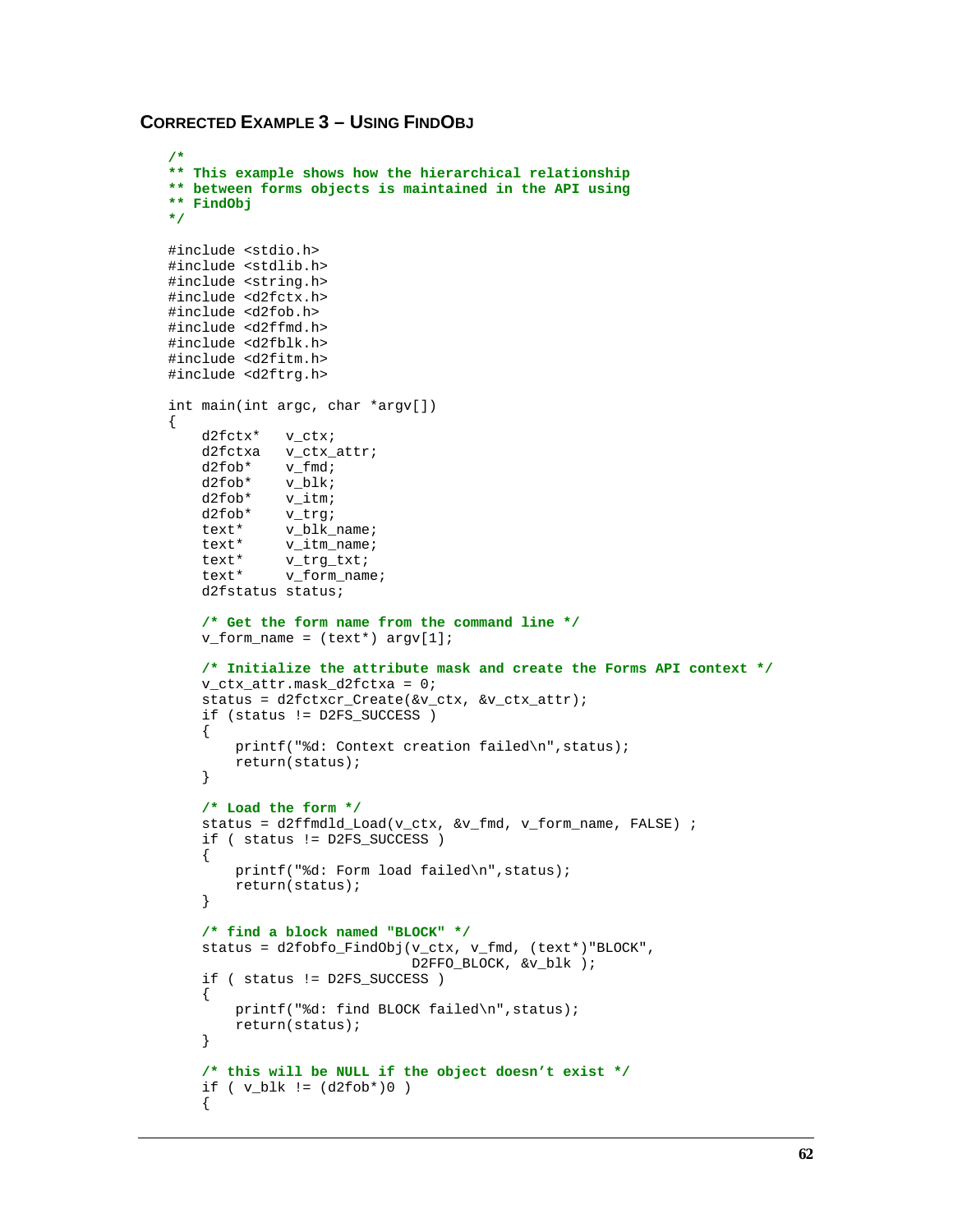```
 /* find an item named "ITEM" in block "BLOCK" */
        status = d2fobfo_FindObj(v_ctx, v_blk, (text*)"ITEM",
                               D2FFO_ITEM, &v_itm );
        if ( status != D2FS_SUCCESS )
        {
           printf("%d: find ITEM failed\n",status);
           return(status);
        }
        /* this will be NULL if the object doesn't exist */
       if (v_i_itm != (d2fob * )0 ) {
           /* find a trigger "WHEN-NEW-ITEM-INSTANCE" */
           /* in block.item "BLOCK.ITEM" */
 status = d2fobfo_FindObj(v_ctx, v_itm,
 (text*)"WHEN-NEW-ITEM-INSTANCE",
                                  D2FFO_TRIGGER, &v_trg );
           if ( status != D2FS_SUCCESS )
\{ printf("%d: find WHEN-NEW-ITEM-INSTANCE failed\n",status);
          return(status);<br>}
 }
           /* this will be NULL if the object doesn't exist */
          if ( v_{trg} := (d2fob * )0 )
\{ /* we found the block/item/trigger; print the block.item */
               d2fobg_name(v_ctx, v_blk, &v_blk_name);
               d2fobg_name(v_ctx, v_itm, &v_itm_name);
               printf("Block.Item: %s.%s\n", v_blk_name, v_itm_name);
               free(v_blk_name);
               free(v_itm_name);
               /* print the trigger text */
               d2fobg_trg_txt(v_ctx, v_trg, &v_trg_txt);
              if ( v trg txt && v trg txt[0] )
 {
                   printf("Trigger text: %s\n", v_trg_txt);
                   free(v_trg_txt);
 }
               else
 {
              printf("Trigger text is null\n\n\{n"\};
 }
 }
        }
    }
    /* destroy the Forms API context */
    d2fctxde_Destroy(v_ctx);
    return(D2FS_SUCCESS);
```
}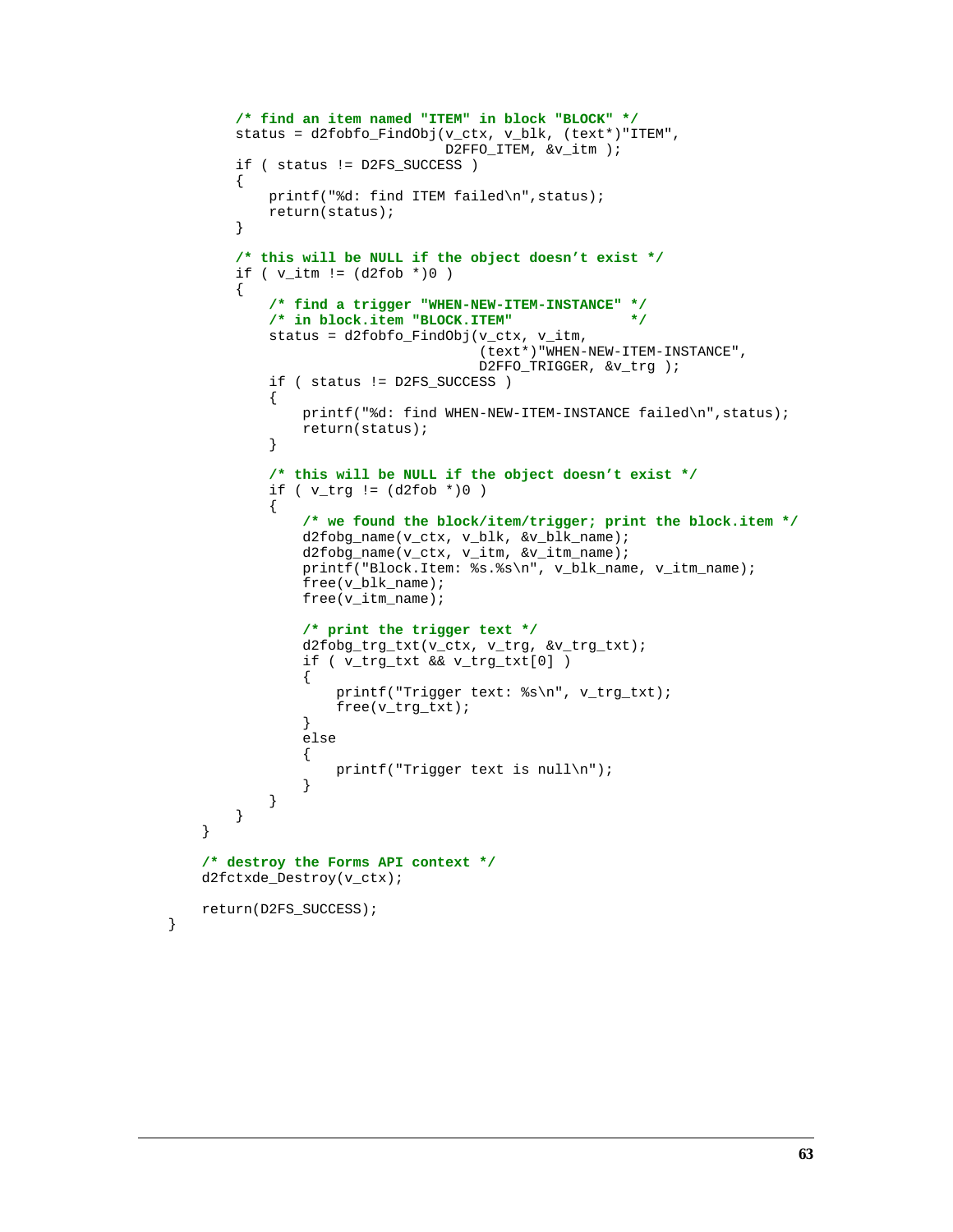# **RELATED DOCUMENTS**

For more information about Oracle Forms, refer to the following documents on the Oracle Forms 6i CD-ROM, available in both HTML and PDF formats:

- Oracle Forms 6i Release Notes  $\bullet$
- Oracle Forms 6i Getting Started (Windows 95/NT)  $\bullet$
- Oracle Forms 6i Deploying Reports to the Web  $\bullet$
- Oracle Forms 6i Guidelines for Building Applications
- Oracle Forms 6i Form Builder Reference  $\bullet$
- Deploying Form Builder Applications to the Web with Oracle Forms Server Release 6i  $\bullet$

The Form Builder online help (search for "Open API") contains detailed reference information about the Forms API, including lists of object types, properties, functions, and macros.

For up-to-date information about Oracle Forms and the Forms API, visit us on the web at http://www.oracle.com/tools/developer.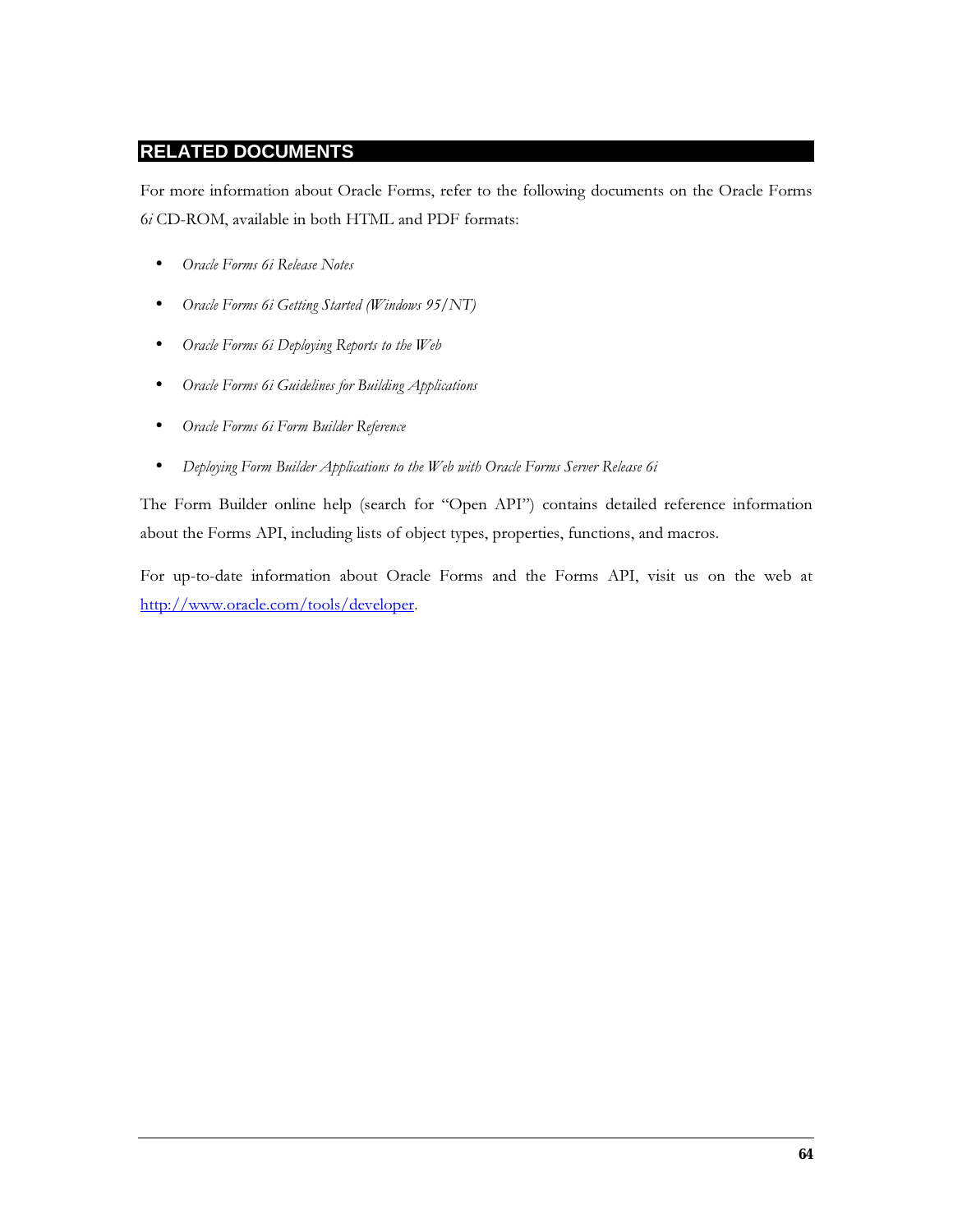# **APPENDIX A: OBJECT HIERARCHY**

This diagram shows the complete Form Builder object hierarchy.



| D2FFO MENU MODULE |  |
|-------------------|--|
| D2FFO ATT LIB     |  |
| D2FFO MENU        |  |
| D2FFO MENU ITEM   |  |
| D2FFO OBJ GROUP   |  |
| D2FFO_OBG_CHILD   |  |
| D2FFO MENU PARAM  |  |
| D2FFO PROG UNIT   |  |
| D2FFO PROP CLASS  |  |
| D2FFO TRIGGER     |  |
| D2FFO VIS ATTR    |  |

| D2FFO LIBRARY_MODULE |
|----------------------|
| 2FFO_LIB_PROG_UNIT   |
| 2FFO ATT LIR         |

| T.TR<br>FO ORT |  |
|----------------|--|
| T.T T.R<br>FOI |  |

In addition, all visual objects have a D2FFO\_FONT subobject, which is a virtual object representing the collection of fontrelated properties.